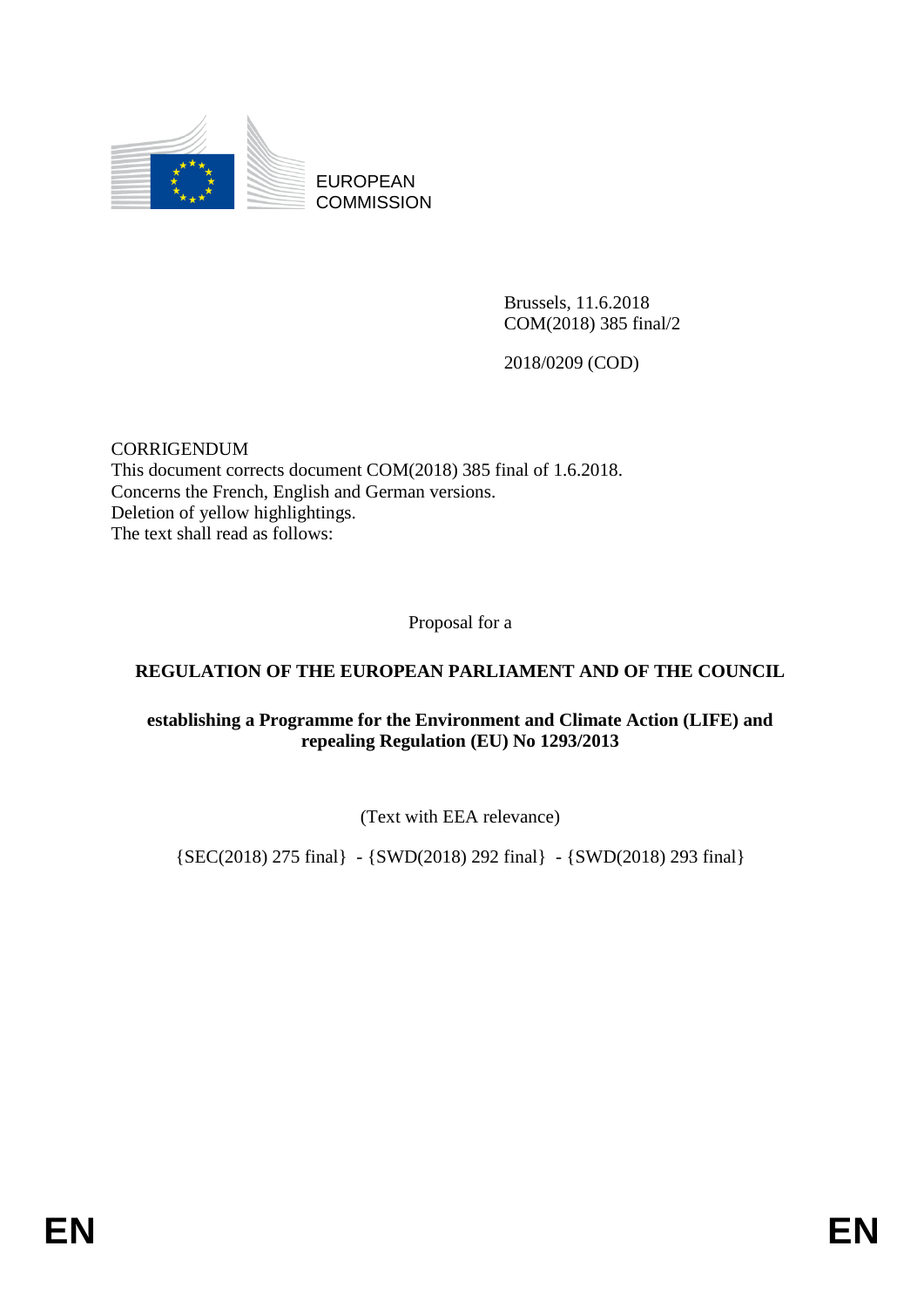## **EXPLANATORY MEMORANDUM**

#### **1. CONTEXT OF THE PROPOSAL**

This proposal provides for a date of application as of 1 January 2021 and is presented for a Union of 27 Member States, in line with the notification by the United Kingdom of its intention to withdraw from the European Union and Euratom based on Article 50 of the Treaty on European Union received by the European Council on 29 March 2017.

#### **• Reasons and objectives**

Environmental and climate problems impact on health and the quality of life of EU citizens, and on the availability and status of natural resources, implying social and economic costs. The transition to a low-carbon and circular economy is a project of economic modernisation for Europe and a priority of the Juncker Commission. The transition to a modern, clean and more circular economy requires major shifts in investments towards new infrastructures, new technologies, new business models, and new modes of production and consumption of all types of goods and services, including food and natural resources. The EU is a global leader for environmental protection and climate action. Over the past 40 years, it has put in place a broad range of environmental policies, funds and tools, amounting to the most modern standards in the world. The EU wants to maintain and enhance this role.

Living well, within the limits of our planet is a necessity and a priority. LIFE plays a catalytic role in helping the transformation of the Union into a clean, circular, energy efficient, low carbon and climate resilient society. Through its targeted support to policy and market uptake actions, the LIFE programme preserves, protects and improves the quality of the environment, protects human health and pursues the prudent and rational utilisation of natural resources.

Furthermore, LIFE also provides a contribution to the EU's commitments under the Paris Agreement on Climate Change, the Energy Union and the 2030 energy and climate policy framework and the long-term decarbonisation objectives. It is also consistent with the EU's ambition to become a global leader in renewable energy.

As advocated in the "Next steps for a sustainable European future", the United Nations 2030 Agenda on Sustainable Development and the 17 Sustainable Development Goals are an essential guiding framework for all EU policies and as such, shall be mainstreamed throughout the future Multi-annual Financial Framework.

While activities under the LIFE Programme for  $2014$  to  $2020<sup>1</sup>$  tackle certain problems directly on the ground, the programme's main impact is indirect through its catalytic role: the support for small scale actions intended to initiate, expand or accelerate sustainable production, distribution and consumption practices, and protection of natural capital, by:

- facilitating the development and exchange of best practice and knowledge;
- building up the capacities and speeding up the implementation of environmental and climate legislation and policies and facilitating the clean energy transition;
- helping stakeholders to test small-scale technologies and solutions, and
- mobilising funding from other sources.

 $\mathbf{1}$ Regulation (EU) No 1293/2013 of the European Parliament and of the Council of 11 December 2013 on the establishment of a Programme for the Environment and Climate Action (LIFE) and repealing Regulation (EC) No 614/2007 (OJ L 347, 20.12.2013, p. 185).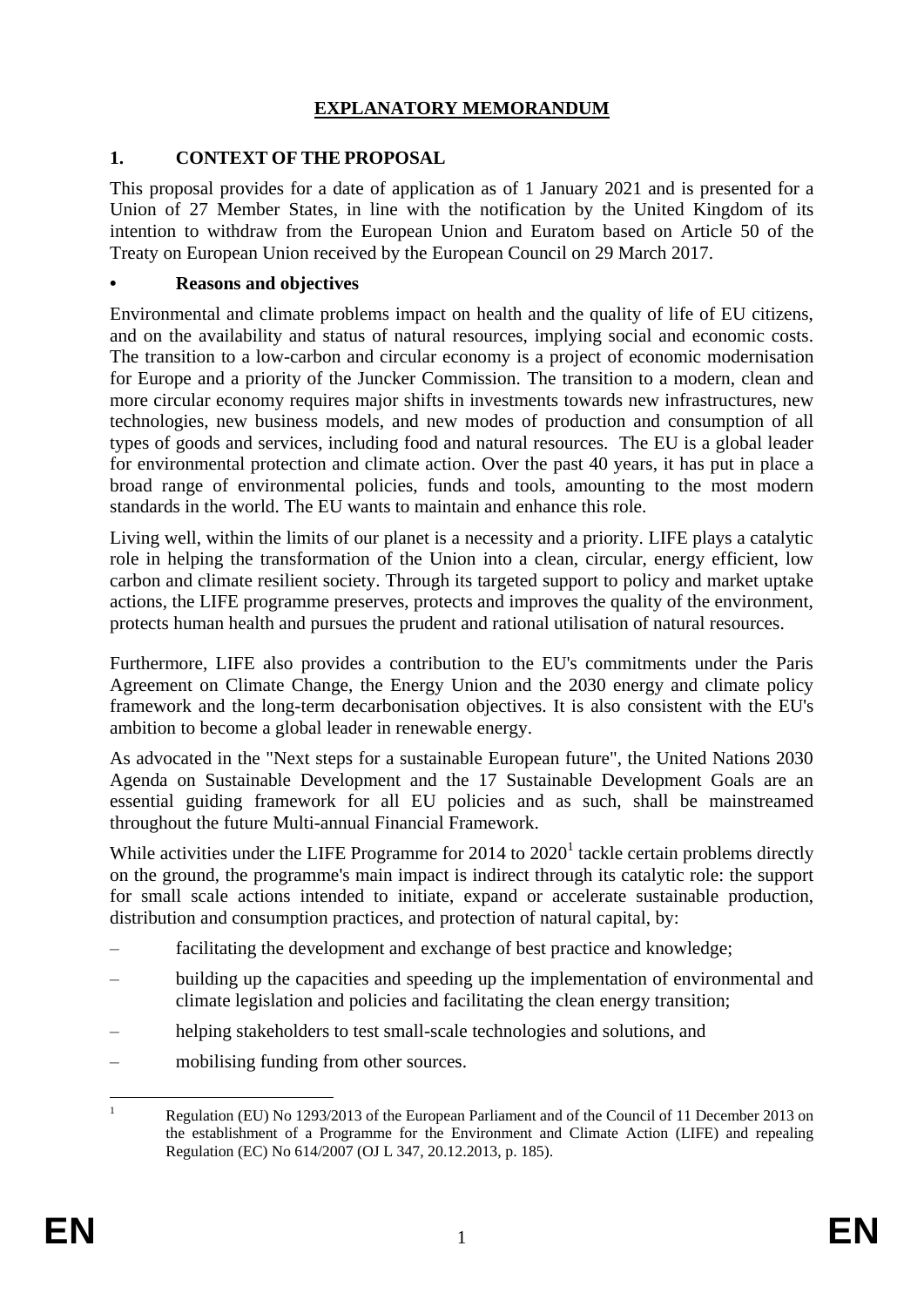This approach should be further pursued under the Multiannual Financial Framework for the period 2021 to 2027.

Climate mainstreaming across all instruments of the next Multiannual Financial Framework will increase the funding available for the needed innovation, social adjustment, and empowerment of business, employees and citizens to develop the capacities and skills to help tackle climate change. The LIFE programme will contribute to small scale innovation, helping citizens to take action on the climate and for their communities.

## **• Consistency with other Union policies**

The LIFE programme is the only EU fund dedicated solely to environmental and climate objectives. With its relatively modest budget, it is targeted at a niche between EU programmes supporting research and innovation on the one hand and EU programmes financing large-scale deployment on the other hand. Thus the programme bridges the gap between the development of new knowledge and its implementation.

At EU level, large investments in environmental and climate actions are primarily funded by major funding programmes, integrating environmental and climate aims in their objectives (mainstreaming), including the regional development funds, agriculture and rural development funds, maritime and fisheries funds, the research and innovation programme Horizon Europe, the Connecting Europe Facility, as well as external policy instruments and Union financial instruments, whereas LIFE's main impact is indirect through its role as a catalyst supporting small-scale actions intended to initiate, expand or accelerate clean and sustainable production, distribution and consumption practices, and improving the quality of the environment and contributing to reaching the Union's climate objectives.

Synergies shall be sought between the grants financed by LIFE and other EU programmes, (e.g. demonstration projects under Horizon Europe), as the programmes, while having distinct goals and being different in size and nature, have inter-related activities. Horizon Europe will contribute to tackling environmental challenges and EU priorities through research and innovation activities - informed through the strategic planning process - in particular in dedicated "clusters". As a general rule Horizon Europe shall cover activities that support the development, demonstration and market uptake of innovative solutions that have a transnational dimension, and which are first-of-a-kind for the EU and have a potential for replication in the Union. The catalytic effect of the traditional LIFE projects will be to develop, test or showcase suitable technologies or methodologies for implementation of EU environment and climate policy on the ground within specific contexts, which can subsequently be deployed at large scale, funded by other sources. The potential of InvestEU could be used to finance strategic nature and integrated projects, and to support the uptake of the Programme.

In some areas (i.e. nature and biodiversity, including marine ecosystems) the LIFE Programme plays a unique and essential role. Synergies and complementarities have been observed in particular with rural development programmes, but also, for example, between climate change adaptation projects and the disaster risks management. Those synergies and complementarities should be strengthened under the next LIFE Programme 2021-2027, also by adjusting the scope of the research programme with regard to certain activities supporting the transition to clean energy that contribute to climate change mitigation.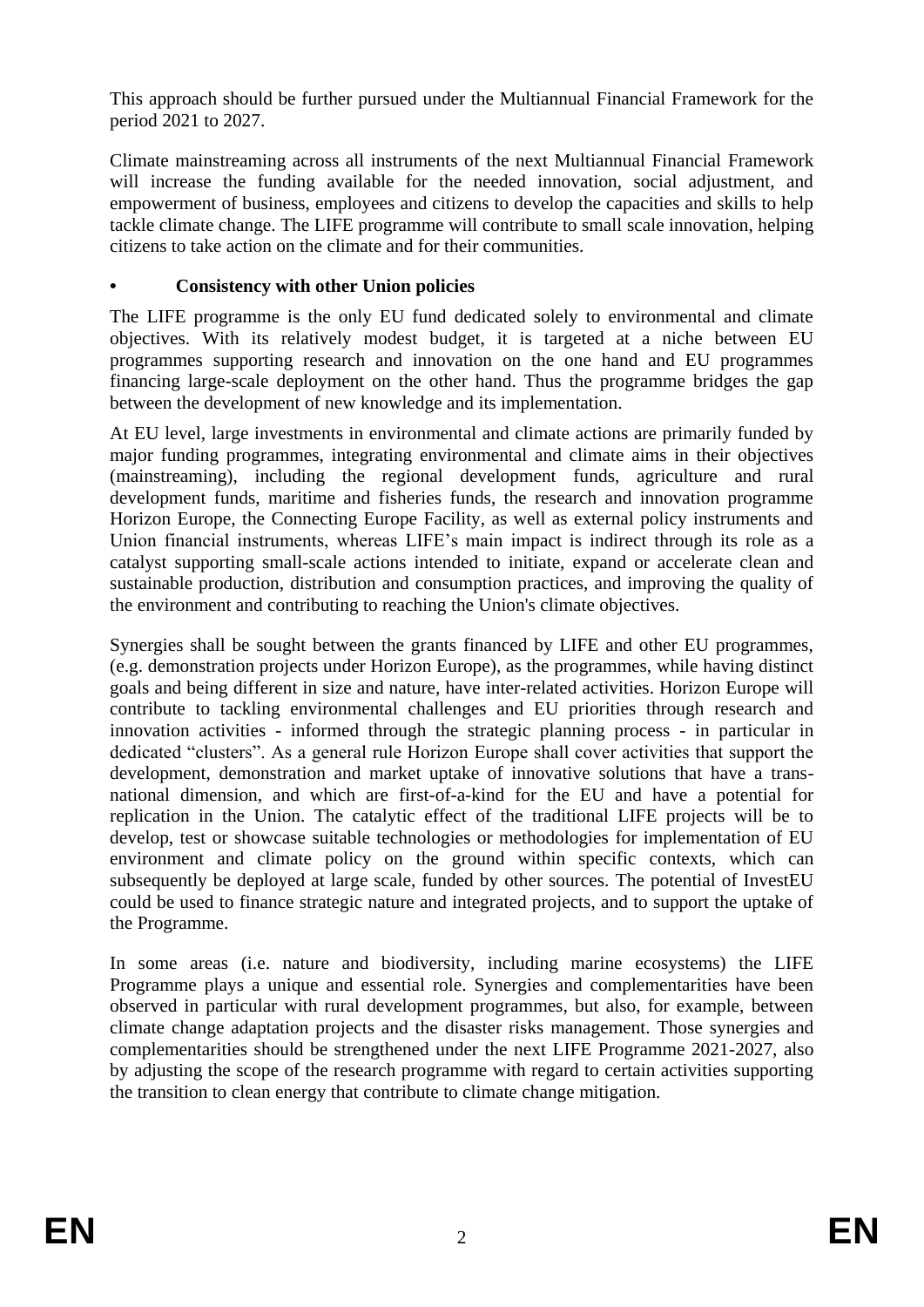Integrating the Clean Energy Transition sub-programme into the LIFE Programme increases the overall coherence of the EU funding while offering a rich potential for synergies with actions on environment and climate.

A clear complementarity exists to the funding of research and innovation action in the clean energy field under Horizon Europe. The research and innovative solutions developed in Horizon Europe through the support of front-runners will provide the next generation of technologies and good practices that at a later stage can be replicated with the capacitybuilding support of the Clean Energy Transition sub-programme.

The Clean Energy Transition sub-programme and the Connecting Europe Facility (CEF) are complementary in terms of nature and of underlying intervention logic. In particular, the cross-border dimension is core to the CEF intervention logic.

## **2. LEGAL BASIS, SUBSIDIARITY AND PROPORTIONALITY**

## **• Legal basis and Subsidiarity**

Article 192 of the Treaty on the Functioning of the European Union (TFEU) is the basis for EU action on the environment and climate change. The activities supporting the transition to clean energy are also covered by this legal basis as they directly contribute to climate change mitigation. Already under the current LIFE Programme certain activities improving energy efficiency and the use of renewable energy are funded as substantial contributions to climate change mitigation, often also generating environmental co-benefits (e.g. improving air quality).

Most environmental problems are transboundary or transnational and cannot be adequately solved by Member States alone. EU intervention is required to establish adequate mechanisms for dealing efficiently with such problems and avoiding coordination failures.

Furthermore, environmental assets are European public goods whose good management is essential to the proper functioning of the single market.

## **3. RESULTS OF RETROSPECTIVE EVALUATIONS, STAKEHOLDER CONSULTATIONS AND IMPACT ASSESSMENTS**

## **• Retrospective evaluations**

Although the recent mid-term evaluation of LIFE 2014 to 2020 (MTE)<sup>2</sup> was undertaken at an early stage of the programme implementation, when only the 2014 and 2015 projects had started, it confirmed that the programme is on track to be effective, efficient and relevant and it is providing a contribution to the Europe 2020 strategy. Furthermore, most stakeholders see LIFE as being a very important instrument for addressing environmental and climate priorities.

## **• Stakeholder consultations**

As part of the LIFE mid-term evaluation a wide range of consultation activities were conducted, including (i) a 12-week public consultation with more than 250 responses, (ii) six specific surveys with more than 200 responses, and (iii) over 150 interviews (and where

 $\overline{2}$ <sup>2</sup> Report on the Mid-term Evaluation of the Programme for Environment and Climate Action (LIFE) [\(SWD\(2017\) 355 final\)](http://eur-lex.europa.eu/legal-content/EN/TXT/PDF/?uri=CELEX:52017SC0355&from=EN).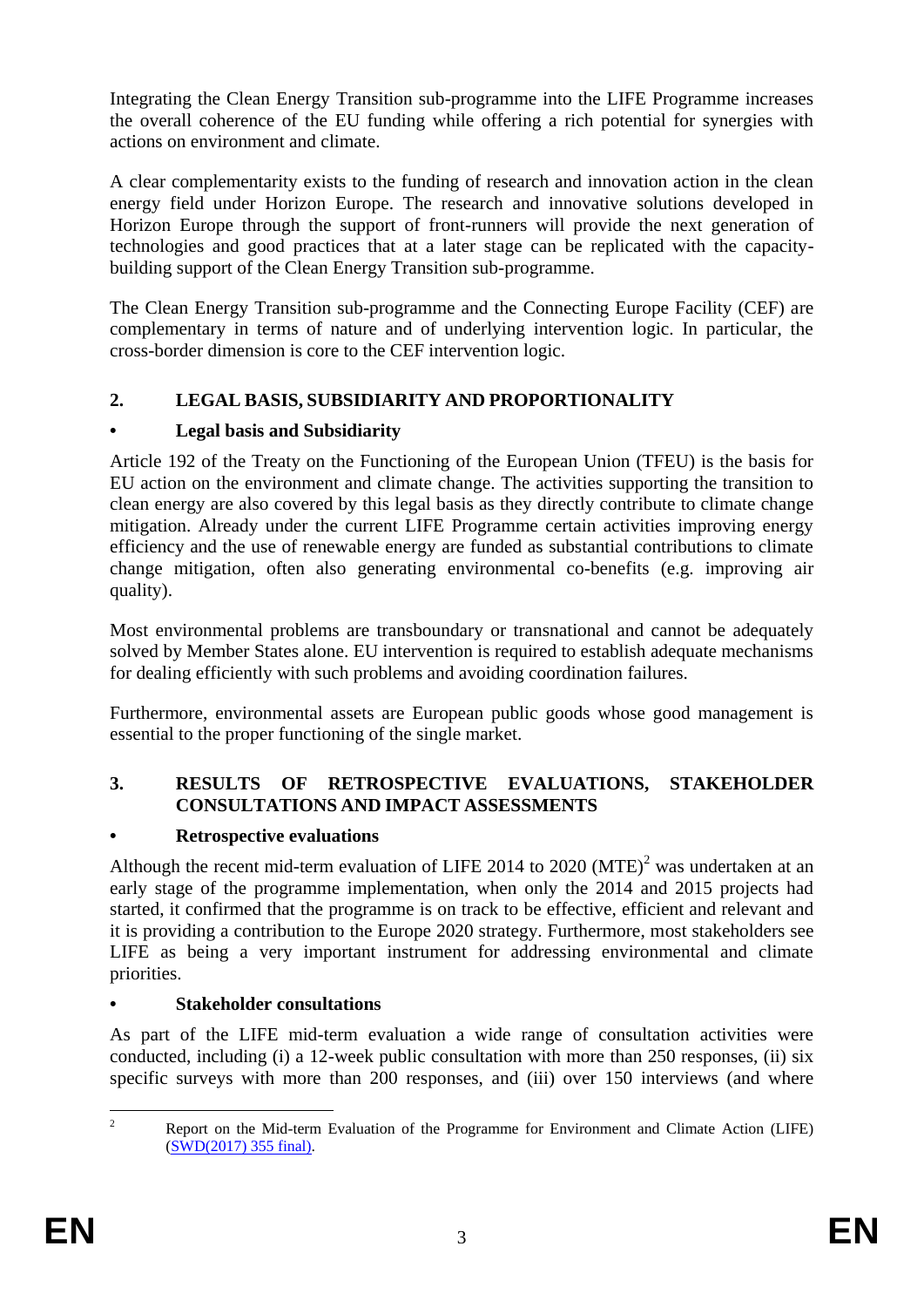relevant site visits) of the key stakeholder groups, including project beneficiaries, project coordinators, Commission services, EASME officials, external monitoring experts and financial instruments' stakeholders.

The opinion of the Committee of the Regions and the European Economic and Social Committee on the results of the mid-term evaluation have also been taken into account, as they envisaged possible options for the LIFE Programme post 2020.

For the purposes of this proposal, the broad stakeholder consultation was complemented by opinions received from Non-Governmental Organisations and further consultation activities with stakeholders in Member States.

The consultations confirmed the relevance of the programme for addressing the needs and problems in the area of climate and environment and the importance of its continuation, including all main types of interventions. However, the need for simplification of its administration was highlighted. A strengthening of the catalytic effects and the potential of integrated projects was suggested.

#### **• Impact assessment**

In order to improve the performance and catalytic role of the programme, two options were explored in view of improving its accessibility for applicants from all EU Member States. The option to provide centralised support to the entire National Contact Point (NCP) Network instead of the present national capacity building projects (accessible for only certain Member States) was assessed positively and should be implemented. The option to increase the level of co-financing may be considered at a later point in time and possibly be adjusted during the programme implementation.

Several complementary options were considered to improve the performance and catalytic role of the Programme. They were positively assessed. The extension of the use of integrated projects, in future strategic integrated projects (SIPs), is considered to be the mechanism that generates the highest impact based on the pilot experience of integrated projects in the present LIFE programme. The increase in the scope and volume for strategic integrated projects is considered a top priority. This would require an increase in the budget compared to the current LIFE budget.

It results from the impact assessment that the support for capacity building for the clean energy transition contributing to climate change mitigation, currently funded under Horizon 2020 for the period 2014-2020, should be moved into LIFE in the next MFF. The reason was the greater suitability of the LIFE programme in terms of intervention logic, objectives and delivery mechanisms as well as targeted group of beneficiaries as compared to the research and innovation framework which is more suited for the development of first-of-a-kind technologies than to support their replication and upscaling. Integrating a Clean Energy Transition sub-programme into LIFE would address these shortcomings and increases the overall coherence of the Union funding while offering potential for synergies with other actions on environment and climate. In the field of Climate Action, the LIFE programme will, in continuation of the 2014 – 2020 LIFE programme, also include a sub-programme on 'Climate Change Mitigation and Adaptation'.

The impact assessment also considered how the Programme could play a stronger role in the implementation of the Union nature and biodiversity policy. While the option for a large shared management fund under LIFE was considered inefficient, LIFE could play an enhanced role in the mainstreaming of nature and biodiversity policy into other EU policies and financing programmes, based on a more balanced budget complement that would leverage funds from these other financing programmes.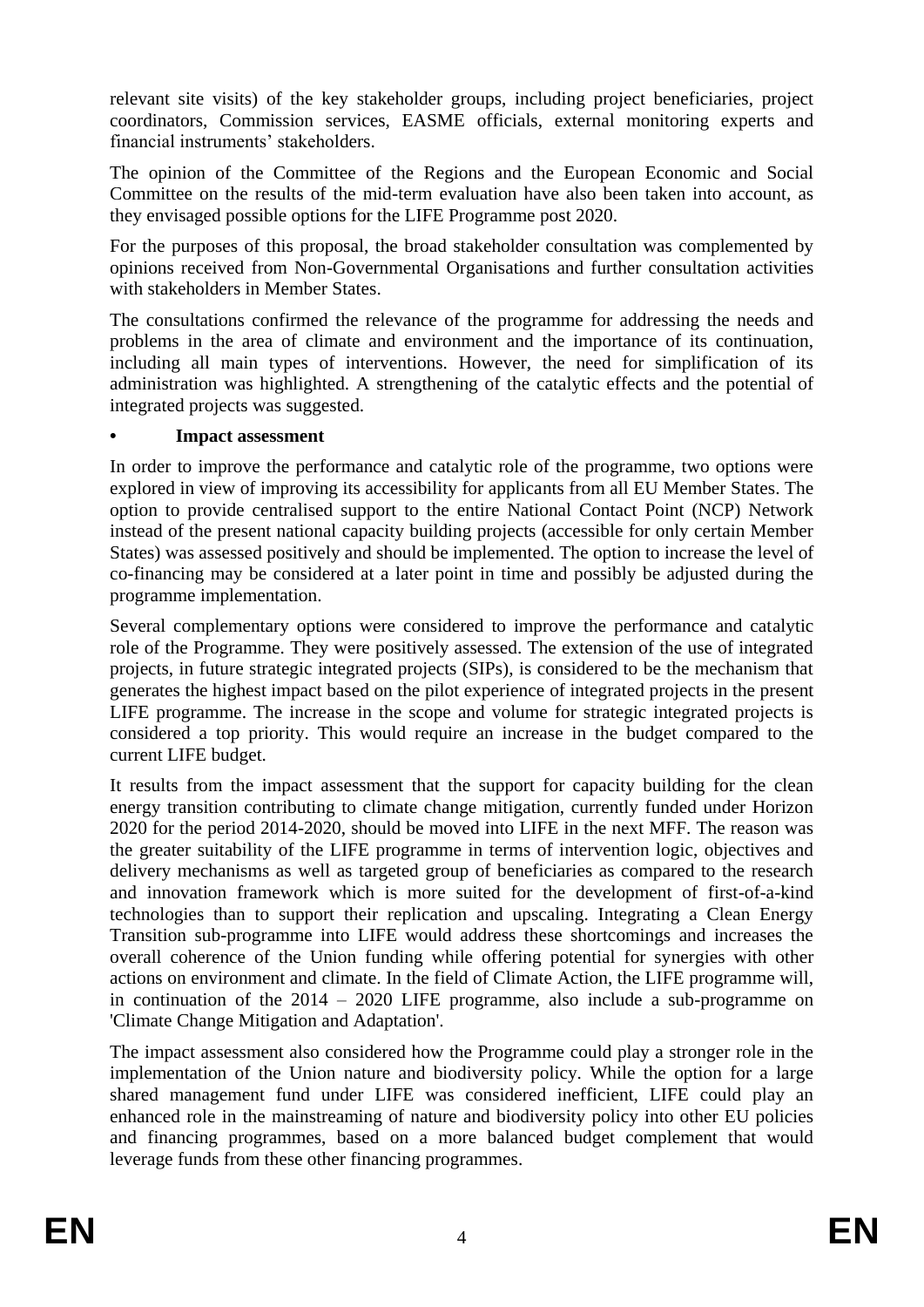It also concluded that the Programme should continue financing small grants for biodiversity through the voluntary scheme for Biodiversity and Ecosystem Services in Territories of European overseas (BEST).

In order to consolidate the nature and biodiversity elements of the Programme, a specific subprogramme has been created, in the field of Environment, for 'Nature and Biodiversity'. The Environment field also includes a sub-programme for 'Circular Economy and Quality of Life', which aims to support the other aspects of the Union's environment policy, particularly the transition to a circular economy, the sound and efficient management of environment resources such as air, water and land, and the promotion of good environmental governance.

The options to enhance replication and to increase both the flexibility of the programme and the possibility to target key and emerging issues through simplifying the Regulation and the Multiannual Work Programme have no serious negative implications; both should be introduced.

The impact assessment received a positive opinion with reservations from the Regulatory Scrutiny Board on 13 April 2018.

In its opinion on the draft impact assessment, the Regulatory Scrutiny Board requested further clarification on the monitoring regime and proposed indicators of this initiative. The Board also asked to acknowledge the implications for LIFE's philosophy, structure and delivery mechanism of the proposed extensions of LIFE's scope on nature. The recommendations contained in the opinion were incorporated in the report. In particular, the impact assessment was expanded to reflect how the identified shortcomings related to the monitoring regime for the current programming period will be addressed. Furthermore, the list of indicators for the assessment of the Programme was revised to better align with the objectives of the programme. A more in depth analysis of the options for the extension of the LIFE's scope on nature and biodiversity has been inserted in Annex 8 and the description of the option redrafted in the impact assessment.

The summary sheet and the positive opinion of the Regulatory Scrutiny Board are available at:

http://ec.europa.eu/transparency/regdoc/?fuseaction=ia&year=2018&serviceId=11&s=Search.

#### **• Simplification**

In line with the new Financial Regulation, the programming and detailed decisions on the management of the Programme are deferred to the multiannual work programmes. At this stage appropriate measures for simplifying the management procedures, as identified in the impact assessment, shall be taken.

#### **4. BUDGETARY IMPLICATIONS**

The budgetary implications and the human and administrative resources required for the implementation of the Programme are set out in the financial statement attached to this proposal.

#### **5. OTHER ELEMENTS**

## **• Implementation plans and monitoring, evaluation and reporting arrangements**

The LIFE programme is directly managed by the European Commission. The implementation of some components has been delegated to the executive agency EASME, as established for the implementation of the 2014 – 2020 LIFE Programme. In view of the overall positive assessment of the implementation of the current programme, also the 2021-2027 LIFE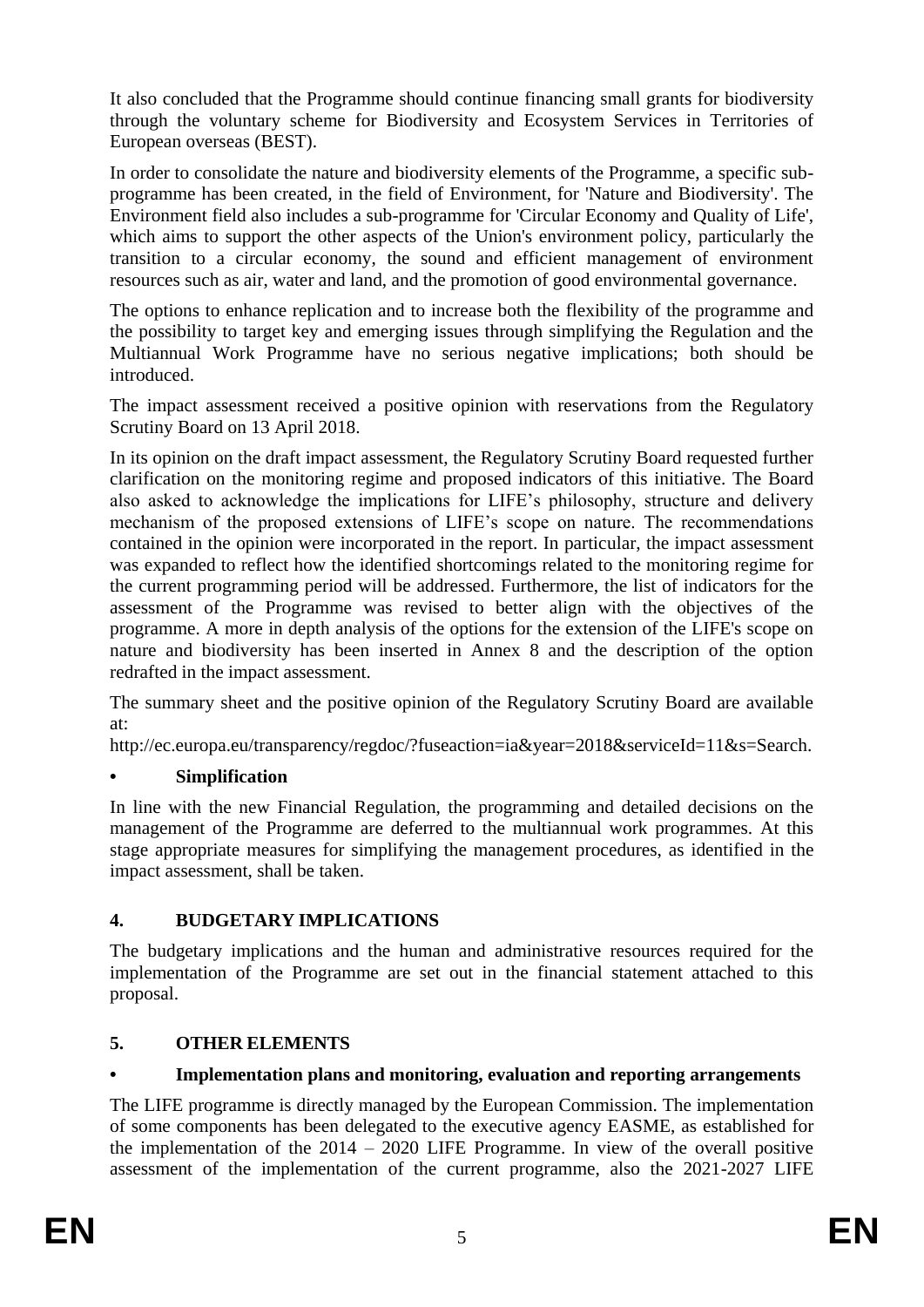Programme implementation might be delegated to an executive agency, subject to the outcome of the cost-benefit analysis and related decisions to be taken.

Evaluations will be carried out in line with paragraphs 22 and 23 of the Interinstitutional Agreement of 13 April 2016<sup>3</sup>, where the three institutions confirmed that evaluations of existing legislation and policy should provide the basis for impact assessments of options for further action. The evaluations will assess the Programme's effects on the ground based on the programme indicators/targets and a detailed analysis of the degree to which the programme can be deemed relevant, effective, efficient, provides enough EU added value and is coherent with other EU policies. They will include lessons learnt to identify any lacks/problems or any potential to further improve the actions or their results and to help maximise their exploitation/impact.

The Commission proposal for the 2021-2027 Multiannual Financial Framework set a more ambitious goal for climate mainstreaming across all EU programmes, with an overall target of 25% of EU expenditure contributing to climate objectives. The contribution of this programme to the achievement of this overall target will be tracked through an EU climate marker system at an appropriate level of disaggregation, including the use of more precise methodologies where these are available. The Commission will continue to present the information annually in terms of commitment appropriations in the context of the annual draft budget.

The EU should also track its biodiversity-related expenditure to fulfil its reporting obligations under the Convention on Biological Diversity. Requirements for tracking in other relevant Union legislation should also be met.

To support the full utilisation of the potential of the programme to contribute to climate objectives, the Commission will seek to identify relevant actions throughout the programme preparation, implementation, review and evaluation processes.

 $\frac{1}{3}$ 

Interinstitutional Agreement between the European Parliament, the Council of the European Union and the European Commission on Better Law-Making of 13 April 2016; OJ L 123, 12.5.2016, p. 1–14.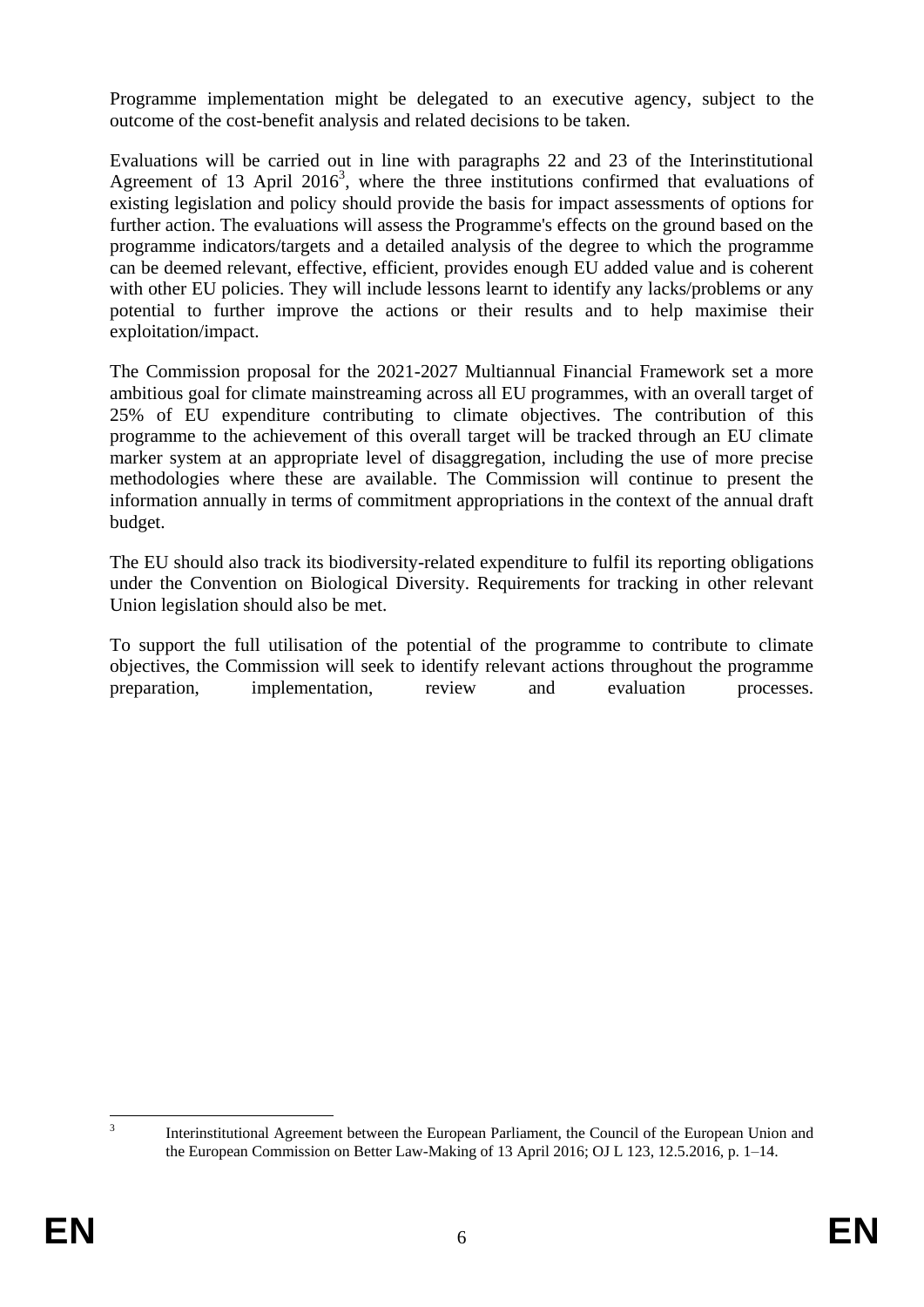2018/0209 (COD)

#### Proposal for a

## **REGULATION OF THE EUROPEAN PARLIAMENT AND OF THE COUNCIL**

#### **establishing a Programme for the Environment and Climate Action (LIFE) and repealing Regulation (EU) No 1293/2013**

(Text with EEA relevance)

#### THE EUROPEAN PARLIAMENT AND THE COUNCIL OF THE EUROPEAN UNION,

Having regard to the Treaty on the Functioning of the European Union, and in particular Article 192 thereof,

Having regard to the proposal from the European Commission,

After transmission of the draft legislative act to the national parliaments,

Having regard to the opinion of the European Economic and Social Committee<sup>4</sup>,

Having regard to the opinion of the Committee of the Regions<sup>5</sup>,

Acting in accordance with the ordinary legislative procedure,

Whereas:

- (1) Union environmental, climate and relevant clean energy policy and legislation have delivered substantial improvements to the state of the environment. However, major environmental and climate challenges remain, which if left unaddressed, will have significant negative consequences for the Union and the well-being of its citizens.
- (2) The Programme for the Environment and Climate Action (LIFE), established by Regulation (EU) No 1293/2013 of the European Parliament and of the Council<sup>6</sup> for the period 2014 to 2020 is the latest in a series of Union programmes over 25 years which support the implementation of environmental and climate legislation and policy priorities. It was positively assessed in a recent mid-term evaluation<sup>7</sup> as being on track to be effective, efficient and relevant. The 2014-2020 LIFE Programme should therefore be continued with certain modifications identified in the mid-term evaluation and subsequent assessments. Accordingly, a Programme for the Environment and Climate Action (LIFE) (the 'Programme') should be established for the period starting 2021.
- (3) Pursuing the achievement of the Union's objectives and targets set by environmental, climate and related clean energy legislation, policy, plans and international

 $\overline{4}$  $\frac{4}{5}$  OJ C, , p. .

 $\frac{5}{6}$  OJ C, , p. .

<sup>6</sup> Regulation (EU) No 1293/2013 of the European Parliament and of the Council of 11 December 2013 on the establishment of a Programme for the Environment and Climate Action (LIFE) and repealing Regulation (EC) No 614/2007 (OJ L 347, 20.12.2013, p. 185).

<sup>&</sup>lt;sup>7</sup> Report on the Mid-term Evaluation of the Programme for Environment and Climate Action (LIFE)[\(SWD\(2017\) 355 final\)](http://eur-lex.europa.eu/legal-content/EN/TXT/PDF/?uri=CELEX:52017SC0355&from=EN).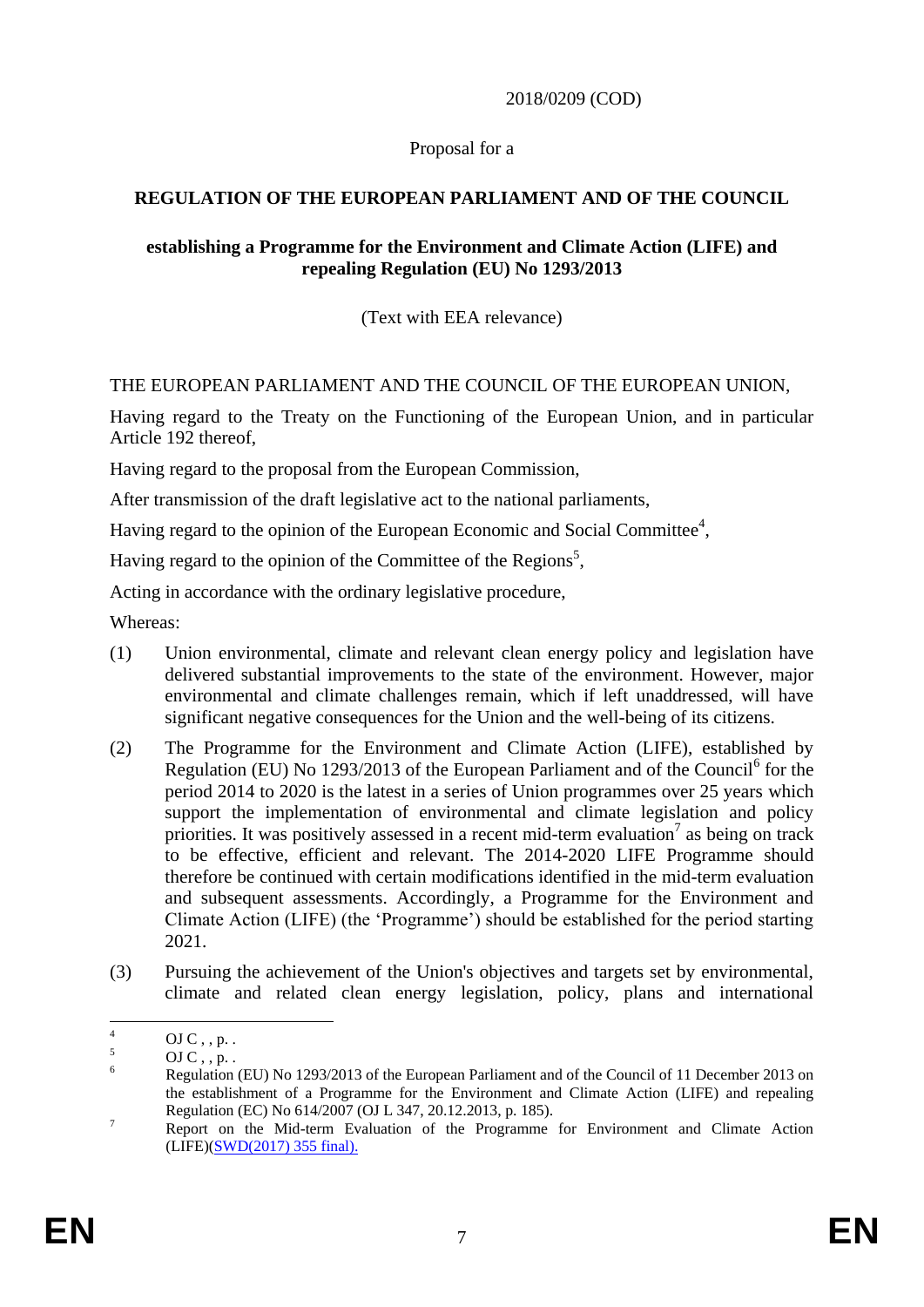commitments, the Programme should contribute to the shift towards a clean, circular, energy-efficient, low-carbon and climate-resilient economy, to the protection and improvement of the quality of the environment and to halting and reversing biodiversity loss, either through direct interventions or by supporting the integration of those objectives in other policies.

- (4) The Union is committed to developing a comprehensive response to the sustainable development goals of the United Nations 2030 Agenda for the Sustainable Development, which highlight the intrinsic connection between the management of natural resources to ensure their long-term availability, ecosystem services, their link to human health and sustainable and socially inclusive economic growth. In this spirit, the Programme should make a material contribution to both economic development and social cohesion.
- (5) The Programme should contribute to sustainable development and to the achievement of the objectives and targets of the Union environment, climate and relevant clean energy legislation, strategies, plans and international commitments, in particular the United Nations 2030 Agenda for the Sustainable Development<sup>8</sup>, the Convention on Biological Diversity<sup>9</sup> and the Paris Agreement adopted under the United Nations Framework Convention on Climate Change<sup>10</sup> ("Paris Agreement on Climate Change").
- (6) For achieving the overarching objectives, the implementation of the Circular economy package<sup>11</sup>, the 2030 Climate and Energy Policy Framework<sup>12,13,14</sup>, Union nature legislation<sup>15</sup>, as well as of related policies<sup>16,17,18,19,20</sup>, is of particular importance.
- (7) Complying with the Union's commitments under the Paris Agreement on Climate Change requires the transformation of the Union into an energy efficient, low carbon and climate resilient society. This in turn requires actions, with a special focus on sectors that contribute most to the current levels of  $CO<sub>2</sub>$  output and pollution, contributing to the implementation of the 2030 energy and climate policy framework and the Member States' Integrated National Energy and Climate Plans and preparations for the Union's mid-century and long-term climate and energy strategy. The Programme should also include measures contributing to the implementation of the Union's climate adaptation policy to decrease vulnerability to the adverse effects of climate change.
- (8) The transition to clean energy is an essential contribution to the mitigation of climate change with co-benefits for the environment. Actions for capacity building supporting

9 93/626/EEC: Council Decision of 25 October 1993 concerning the conclusion of the Convention on Biological Diversity, (OJ L 309, 13.12.1993, p. 1).

 $\overline{8}$ Agenda 2030, Resolution adopted by UN GA on 25/09/2015.

 $10$  OJ L 282, 19.10.2016, p. 4.

<sup>&</sup>lt;sup>11</sup> COM(2015) 614 final, 02.12.2015.

<sup>&</sup>lt;sup>12</sup> 2030 Climate and Energy Policy Framework, COM(2014)15, 22.01.2014.

<sup>&</sup>lt;sup>13</sup> EU Strategy on adaptation to climate change, COM(2013)216, 16.04.2013.

<sup>&</sup>lt;sup>14</sup> Clean Energy for all Europeans package, COM(2016) 860, 30.11.2016.

<sup>&</sup>lt;sup>15</sup> Action Plan for nature, people and the economy, COM(2017)198, 27.04.2017.

<sup>&</sup>lt;sup>16</sup> Clean Air Programme for Europe, COM(2013)918.

Directive 2000/60/EC of the European Parliament and of the Council of 23 October 2000 establishing a framework for Community action in the field of water policy (OJ L 327, 22.12.2000, p. 1).

<sup>&</sup>lt;sup>18</sup><br>Thematic Strategy for Soil Protection, COM(2006)231.<br> $\frac{19}{1}$  Low Emission Mobility Strategy, COM/2016/0501 final

<sup>&</sup>lt;sup>19</sup> Low Emission Mobility Strategy, COM/2016/0501 final.

<sup>20</sup> Action Plan on Alternative Fuels Infrastructure under Article 10(6) of Directive 2014/94/EU, 8.11.2017.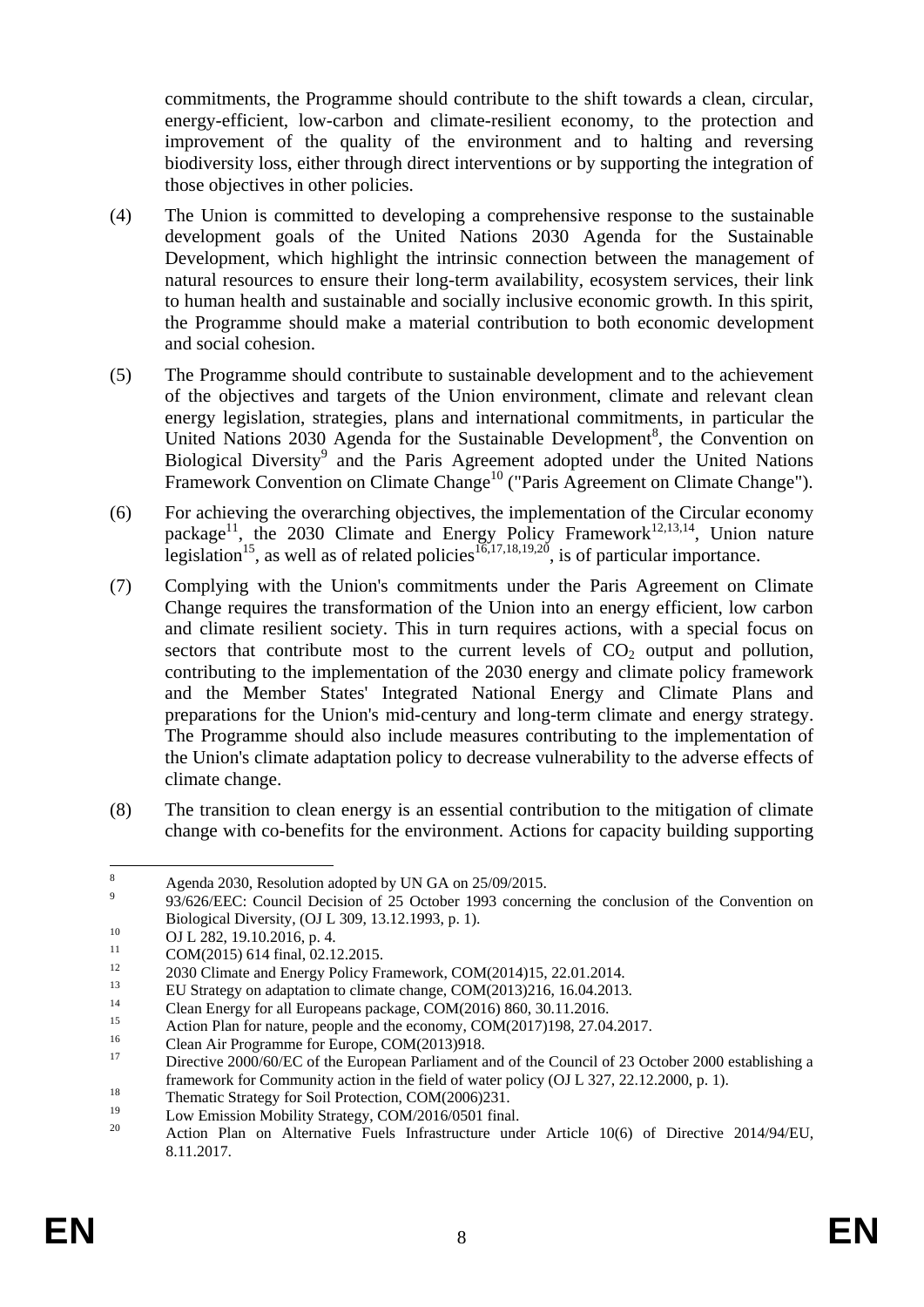the clean energy transition, funded until 2020 under Horizon 2020, should be integrated in the Programme since their objective is not to fund excellence and generate innovation, but to facilitate the uptake of already available technology that will contribute to climate mitigation. The inclusion of these capacity building activities into the Programme offers potential for synergies between the sub-programmes and increases the overall coherence of Union funding. Therefore, data should be collected and disseminated on the uptake of existing research and innovation solutions in the LIFE projects, including from the Horizon Europe programme and its predecessors.

- (9) The impact assessments of the Clean Energy legislation estimate that the delivery of the Union's 2030 energy targets will require additional investments of EUR 177 billion annually in the period 2021-2030. The biggest gaps relate to the investments in buildings decarbonisation (energy efficiency and small-scale renewable energy sources), where capital needs to be channelled towards projects of highly distributed nature. One of the objectives of the Clean Energy Transition sub-programme is to build capacity for projects development and aggregation, thereby also helping to absorb funds from the European Structural and Investment Funds and catalyse investments in clean energy also using the financial instruments provided under InvestEU.
- (10) Synergies with Horizon Europe should ensure that research and innovation needs to tackle environmental, climate and energy challenges within the EU are identified and established during Horizon Europe's strategic research and innovation planning process. LIFE should continue to act as a catalyst for implementing EU environment, climate and clean energy policy and legislation, including by taking up and applying research and innovation results from Horizon Europe and help deploying them on a larger scale where it can help address environmental, climate or clean energy transition issues. Horizon Europe's European Innovation Council can provide support to scale up and commercialise new breakthrough ideas that may result from the implementation of LIFE projects.
- (11) An action that has received a contribution from the Programme can also receive a contribution from any other Union programme, provided that the contributions do not cover the same costs. Actions that receive cumulative funding from different Union programmes shall be audited only once, covering all involved programmes and their respective applicable rules.
- (12) The Union's most recent Environmental Implementation Review package<sup>21</sup> indicates that significant progress is required to accelerate implementation of the Union environment acquis and enhance the integration of environmental and climate objectives into other policies. The Programme should therefore act as a catalyst to achieve the required progress through developing, testing and replicating new approaches; supporting policy development, monitoring and review; enhancing stakeholder involvement; mobilising investments across Union investment programmes or other financial sources and supporting actions to overcome the various obstacles to the effective implementation of key plans required by environment legislation.

 $21$ <sup>21</sup> Communication from the Commission to the European Parliament, the Council, the European Economic and Social Committee and the Committee of the Regions - The EU Environmental Implementation Review: Common challenges and how to combine efforts to deliver better results (COM/2017/063 final).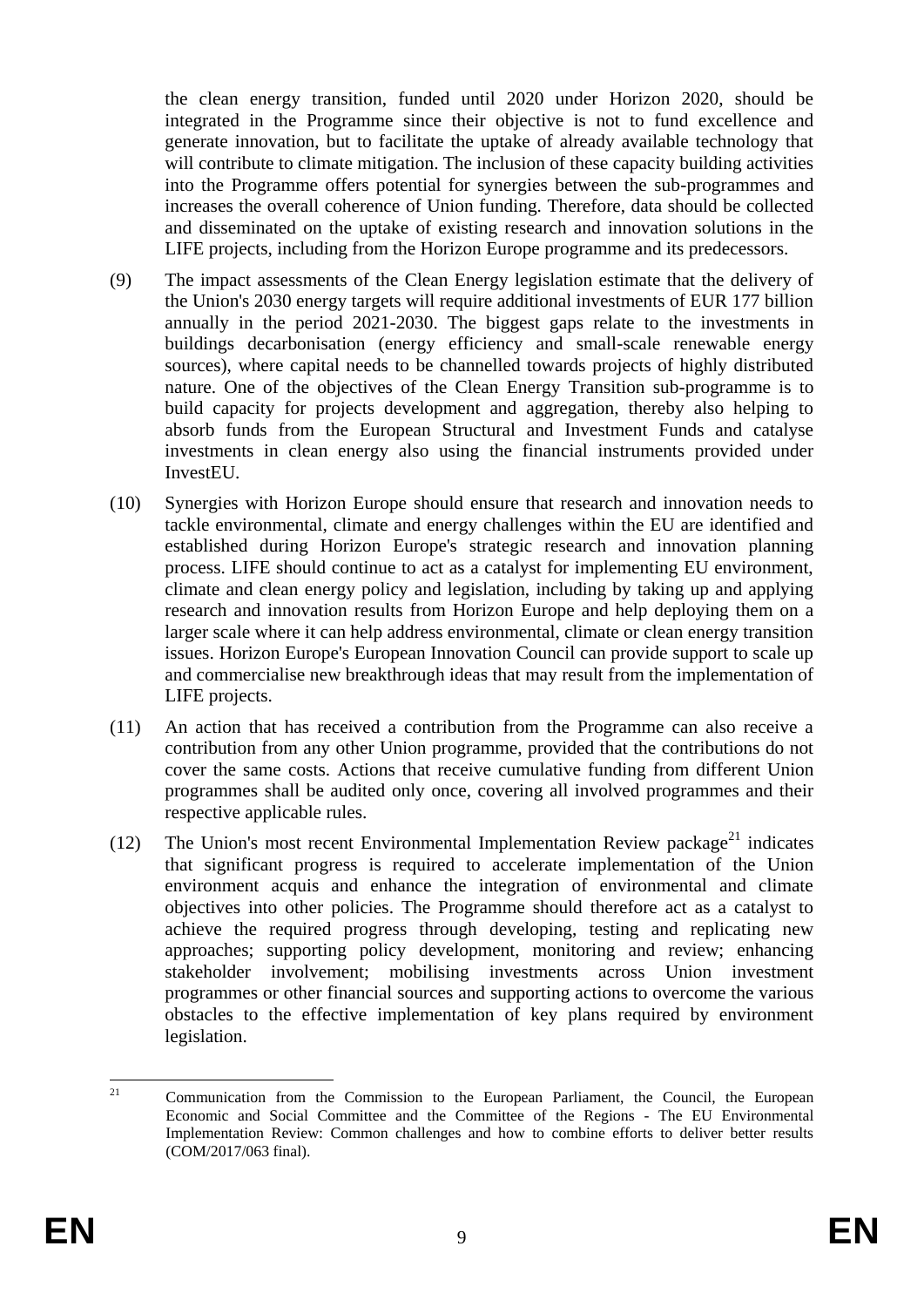- (13) Halting and reversing biodiversity loss, including in marine ecosystems, requires support for the development, implementation, enforcement and assessment of relevant Union legislation and policy, including the EU Biodiversity Strategy to  $2020^{22}$ , Council Directive  $92/43/EEC^{23}$  and Directive  $2009/147/EC$  of the European Parliament and of the Council<sup>24</sup> and Regulation (EU) 1143/2014 of the European Parliament and of the Council<sup>25</sup>, in particular by developing the knowledge base for policy development and implementation and by developing, testing, demonstrating and applying best practices and solutions on small scale or tailored to specific local, regional or national contexts, including integrated approaches for the implementation of the prioritised action frameworks prepared on the basis of Directive 92/43/EEC. The Union should track its biodiversity-related expenditure to fulfil its reporting obligations under the Convention on Biological Diversity. Requirements for tracking in other relevant Union legislation should also be met.
- (14) Recent evaluations and assessments, including the mid-term review of the EU Biodiversity Strategy to 2020 and the Fitness Check of Nature legislation, indicate that one of the main underlying causes for insufficient implementation of Union nature legislation and of the biodiversity strategy is the lack of adequate financing. The main Union funding instruments, including the [European Regional Development Fund, the Cohesion Fund, the European Agricultural Fund for Rural Development and the European Maritime and Fisheries Fund], can make a significant contribution towards meeting those needs. The Programme can further improve the efficiency of such mainstreaming through strategic nature projects dedicated to catalysing the implementation of Union nature and biodiversity legislation and policy, including the actions set out in the Priority Action Frameworks developed in accordance with Directive 92/43/EEC. The strategic nature projects should support programmes of actions in Member States for the mainstreaming of relevant nature and biodiversity objectives into other policies and financing programmes, thus ensuring that appropriate funds are mobilised for implementing these policies. Member States could decide within their Strategic Plan for the Common Agricultural Policy to use a certain share of the European Agricultural Fund for Rural Development allocation to leverage support for actions that complement the Strategic Nature Projects as defined under this Regulation.
- (15) The voluntary scheme for Biodiversity and Ecosystem Services in Territories of European Overseas (BEST) promotes the conservation of biodiversity, including marine biodiversity, and sustainable use of ecosystem services, including ecosystembased approaches to climate change adaptation and mitigation, in the Union's Outermost Regions and Overseas Countries and Territories. BEST has helped to raise awareness for the ecological importance of the Outermost Regions and Overseas Countries and Territories for conserving global biodiversity. In their Ministerial Declarations in 2017 and 2018, Overseas Countries and Territories have expressed their appreciation for this small grant scheme for biodiversity. It is appropriate to

<sup>22</sup>  $\frac{22}{23}$  COM(2011) 244 final.

<sup>23</sup> Council Directive 92/43/EEC of 21 May 1992 on the conservation of natural habitats and of wild fauna and flora (OJ L 206, 22.7.1992, p. 7).

<sup>&</sup>lt;sup>24</sup> Directive 2009/147/EC of the European Parliament and of the Council of 30 November 2009 on the conservation of wild birds (OJ L 20, 26.1.2010, p. 7).

<sup>&</sup>lt;sup>25</sup> Regulation (EU) No 1143/2014 of the European Parliament and of the Council of 22 October 2014 on the prevention and management of the introduction and spread of invasive alien species (OJ L 317, 4.11.2014, p. 35).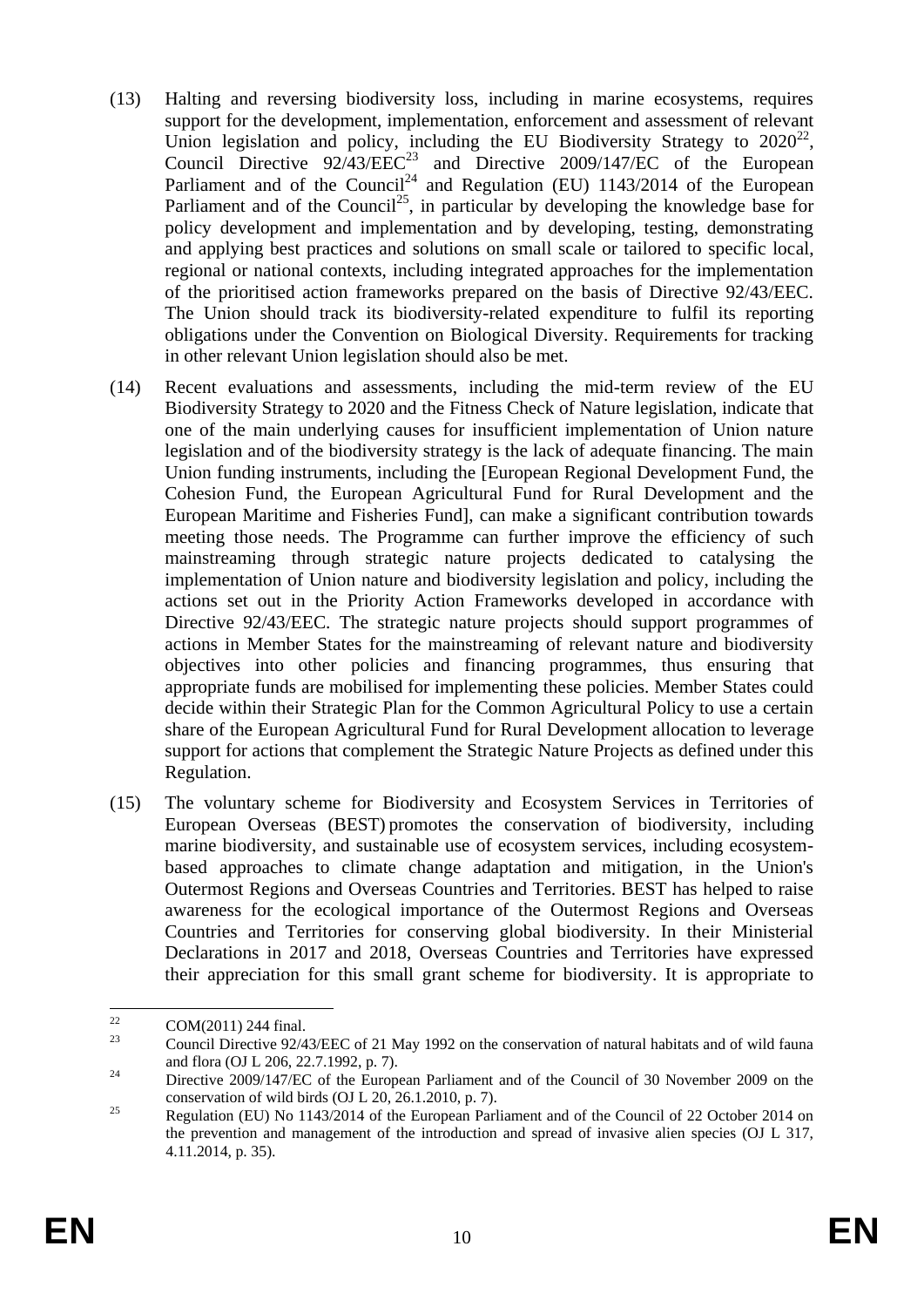allow the Programme to continue financing small grants for biodiversity in both the Outermost Regions and the Overseas Countries and Territories.

- (16) Promoting the circular economy requires a mentality shift in the way of designing, producing, consuming and disposing of materials and products, including plastics. The Programme should contribute to the transition to a circular economy model through financial support targeting a variety of actors (businesses, public authorities and consumers), in particular by applying, developing, and replicating best technology, practices and solutions tailored to specific local, regional or national contexts, including through integrated approaches for the implementation of waste management and prevention plans. Through supporting the implementation of the plastics strategy, action can be taken to address the problem of marine litter in particular.
- (17) The Union's long-term objective for air policy is to achieve levels of air quality that do not cause significant negative impacts on and risks to human health. Public awareness about air pollution is high and citizens expect authorities to act. Directive (EU)  $2016/2284$  of the European Parliament and of the Council<sup>26</sup> stresses the role Union funding can play in achieving clean air objectives. Therefore, the Programme should support projects, including strategic integrated projects, which have the potential to leverage public and private funds, to be showcases of good practice and catalysts for the implementation of air quality plans and legislation at local, regional, multiregional, national and trans-national level.
- (18) Directive 2000/60/EC established a framework for the protection of the Union's surface waters, coastal waters, transitional waters and groundwater. The objectives of the Directive are supported by the Blueprint to Safeguard Europe's Water Resources<sup>27</sup> which calls for better implementation and increased integration of water policy objectives into other policy areas. The Programme should therefore support projects which contribute to the effective implementation of Directive 2000/60/EC and of other Union water legislation that contributes to achieving a good status of the Union's water bodies through applying, developing and replicating best practices, as well as through mobilising complementary actions under other Union programmes or financial sources.
- (19) The protection and restoration of the marine environment is one of the overall aims of the Union's environment policy. The Programme should support the following: the management, conservation, restoration and monitoring of biodiversity and marine ecosystems in particular in Natura 2000 marine sites and the protection of species in accordance with the prioritised action frameworks developed pursuant to Directive 92/43/EEC; the achievement of Good Environmental Status in line with the Directive 2008/56/EC of the European Parliament and of the Council<sup>28</sup>; the promotion of clean and healthy seas; the implementation of the European strategy for plastic in a circular economy, to address the problem of lost fishing gear and marine litter in particular; and the promotion of the Union's involvement in international ocean governance which is essential for achieving the goals of the United Nations 2030 Agenda for

 $26$ <sup>26</sup> Directive (EU) 2016/2284 of the European Parliament and of the Council of 14 December 2016 on the reduction of national emissions of certain atmospheric pollutants, amending Directive 2003/35/EC and repealing Directive 2001/81/EC (OJ L 344, 17.12.2016, p. 1).

 $^{27}$  COM(2012) 673 final.

<sup>28</sup> Directive 2008/56/EC of the European Parliament and of the Council of 17 June 2008 establishing a framework for community action in the field of marine environmental policy (Marine Strategy Framework Directive) (OJ L 164, 25.6.2008, p. 19).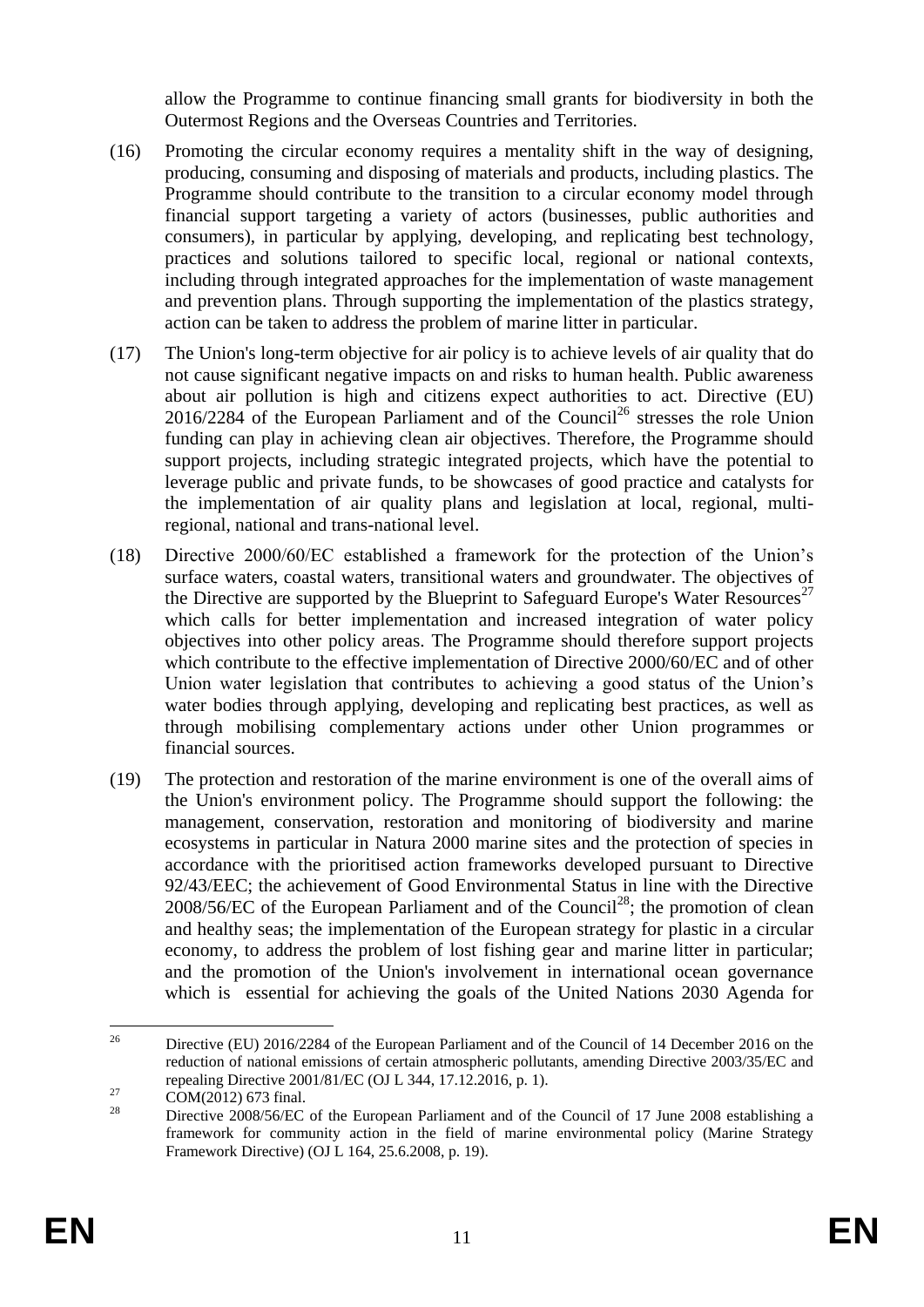Sustainable Development and to guarantee healthy oceans for future generations. The Programme's strategic integrated projects and strategic nature projects should include relevant actions aiming at the protection of the marine environment.

- (20) The improvement of governance on environmental, climate change and related clean energy transition matters requires involvement of civil society by raising public awareness, consumer engagement, and broadening of stakeholder involvement, including non-governmental organisations, in consultation on and implementation of related policies.
- (21) Whilst improving governance at all levels should be a cross-cutting objective for all sub-programmes of the Programme, the Programme should support the development and implementation of the horizontal legislation on the environmental governance, including the legislation implementing the United Nations Economic Commission for Europe (UNECE) Convention on Access to Information, Public Participation in Decision-Making and Access to Justice in Environmental Matters<sup>29</sup>.
- (22) The Programme should prepare and support market players for the shift towards a clean, circular, energy-efficient, low-carbon and climate-resilient economy by testing new business opportunities, upgrading professional skills, facilitating consumers' access to sustainable products and services, engaging and empowering influencers and testing novel methods to adapt the existing processes and business landscape. To support a broader market uptake of sustainable solutions, general public acceptance and consumer engagement should be promoted.
- (23) At Union level, large investments in environmental and climate actions are primarily funded by major Union funding programmes (mainstreaming). In the context of their catalytic role, strategic integrated projects and strategic nature projects to be developed under the Programme should leverage financing opportunities under those funding programmes and other sources of funding such as national funds, and create synergies.
- (24) Reflecting the importance of tackling climate change in line with the Union's commitments to implement the Paris Agreement and the United Nations Sustainable Development Goals, this Programme will contribute to mainstream climate actions and to the achievement of an overall target of 25 % of the EU budget expenditures supporting climate objectives. Actions under this Programme are expected to contribute 61% of the overall financial envelope of the Programme to climate objectives. Relevant actions will be identified during the Programme's preparation and implementation, and reassessed in the context of the relevant evaluations and review processes.
- (25) In the implementation of the Programme due consideration should be given to the strategy for outermost regions<sup>30</sup> in view of Article 349 TFEU and the specific needs and vulnerabilities of these regions. Union policies other than environmental, climate and relevant clean energy transition policies should also be taken into account.
- (26) In support of the implementation of the Programme, the Commission should collaborate with the Programme's national contact points, organise seminars and workshops, publish lists of projects funded under the Programme or undertake other activities to disseminate project results and to facilitate exchanges of experience, knowledge and best practices and the replication of project results across the Union.

<sup>29</sup> <sup>29</sup> OJ L 124, 17.5.2005, p. 4.<br>
COM(2017) 623 final

 $COM(2017)$  623 final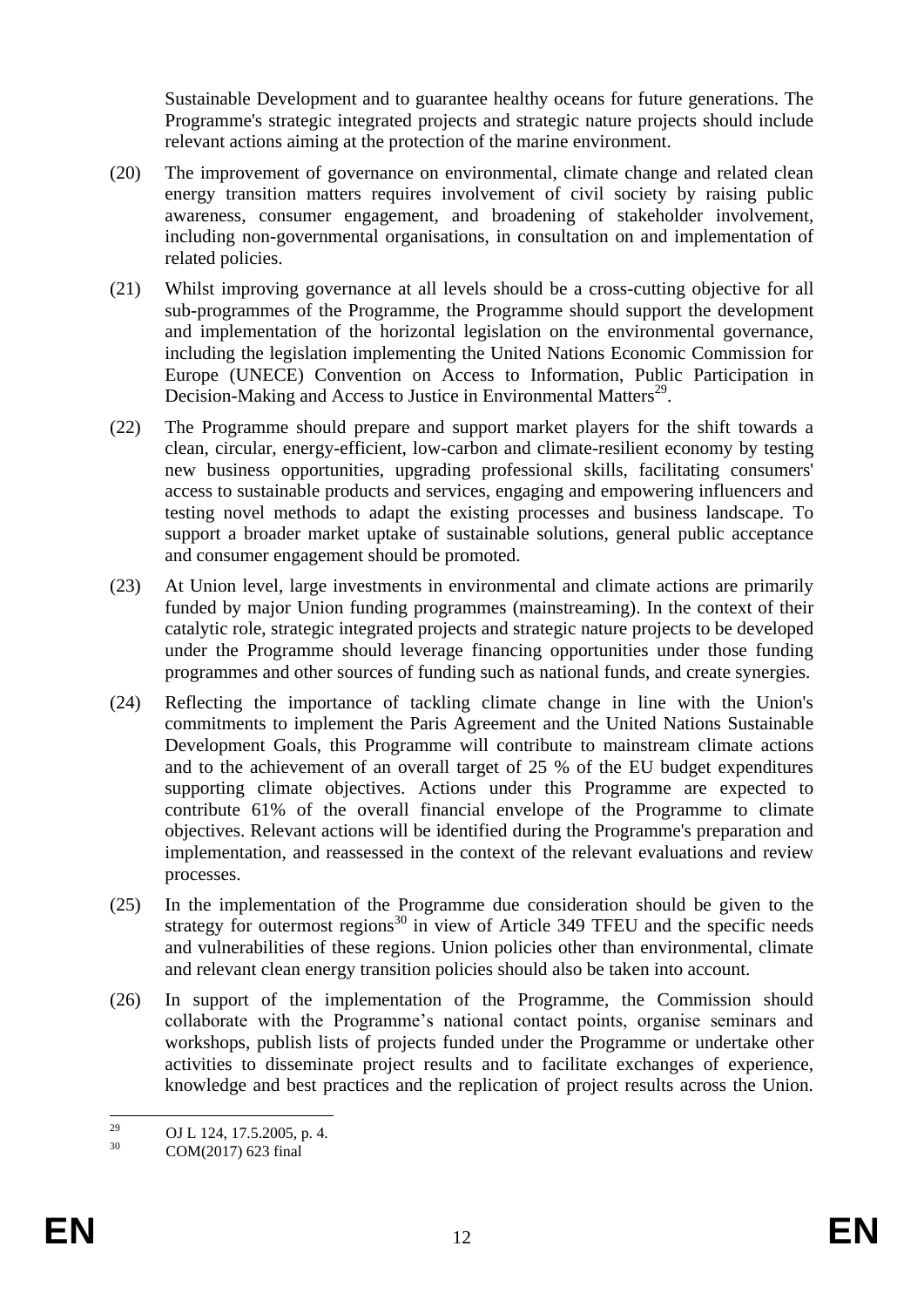Such activities should in particular target Member States with a low uptake of funds and should facilitate the communication and cooperation between project beneficiaries, applicants or stakeholders of completed and ongoing projects in the same field.

- (27) The European Union Network for the Implementation and Enforcement of Environmental Law (IMPEL), the European Network of Prosecutors for the Environment (ENPE) and the European Union Forum of judges for the environment (EUFJE) have been created to facilitate the collaboration between Member States and play a unique role in the enforcement of the Union environmental legislation. They provide a substantial contribution to reinforce consistency in the implementation and enforcement of Union environmental legislation across the Union, avoiding distortions of competition, contribute to improving the quality of the environmental inspection and the law enforcement mechanisms through a networking system at both, Union and Member State level, and provide exchange of information and experience at different administrative levels, as well as through training and in-depth discussions on environmental issues and enforcement aspects, including monitoring and permitting processes. In view of their contribution to the objectives of the Programme, it is appropriate to authorise the award of grants to IMPEL, ENPE and EUFJE without a call for proposals so as to continue to provide support to the activities of these associations. In addition, in other cases a call may not be required pursuant to the general requirements of the Financial Regulation, e.g. for bodies designated by the Member States and operating under their responsibility, where those Member States are identified as beneficiaries of a grant by a legislative act of the Union.
- (28) It is appropriate to lay down a financial envelope for the Programme which is to constitute the prime reference amount, within the meaning of point 17 of the Interinstitutional Agreement of 2 December 2013 between the European Parliament, the Council and the Commission on budgetary discipline, on cooperation in budgetary matters and on sound financial management<sup>31</sup>, for the European Parliament and the Council during the annual budgetary procedure.
- (29) Horizontal financial rules adopted by the European Parliament and the Council on the basis of Article 322 of the Treaty on the Functioning of the European Union apply to this Regulation. These rules are laid down in the Financial Regulation and determine in particular the procedure for establishing and implementing the budget through grants, procurement, prizes, indirect implementation, and provide for checks on the responsibility of financial actors. Rules adopted on the basis of Article 322 TFEU also concern the protection of the Union's budget in case of generalised deficiencies as regards the rule of law in the Member States, as the respect for the rule of law is an essential precondition for sound financial management and effective EU funding.
- (30) In accordance with the Financial Regulation, Regulation (EU, Euratom) No 883/2013 of the European Parliament and of the Council<sup>32</sup> and Council Regulations (Euratom, EC) No 2988/95<sup>33</sup>, (Euratom, EC) No 2185/96<sup>34</sup> and (EU) 2017/1939<sup>35</sup>, the financial

 $31$  $^{31}_{32}$  OJ C 373, 20.12.2013, p. 1.

<sup>32</sup> Regulation (EU, Euratom) No 883/2013 of the European Parliament and of the Council of 11 September 2013 concerning investigations conducted by the European Anti-Fraud Office (OLAF) and repealing Regulation (EC) No 1073/1999 of the European Parliament and of the Council and Council Regulation (Euratom) No 1074/1999 (OJ L 248, 18.9.2013, p. 1).

<sup>&</sup>lt;sup>33</sup><br>Council Regulation (EC, Euratom) No 2988/95 of 18 December 1995 on the protection of the European Communities financial interests (OJ L 312, 23.12.95, p.1).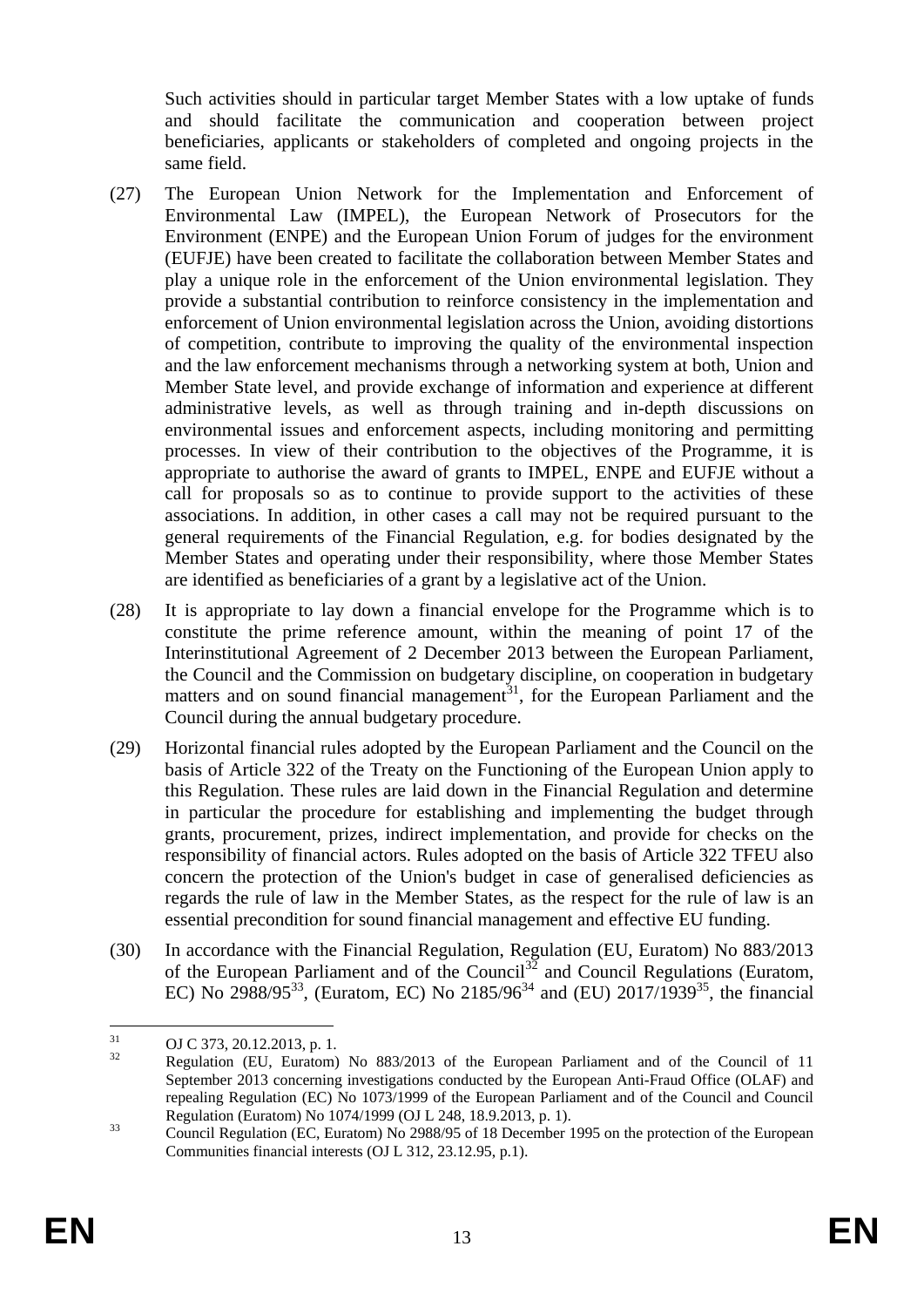interests of the Union are to be protected through proportionate measures, including the prevention, detection, correction and investigation of irregularities and fraud, the recovery of funds lost, wrongly paid or incorrectly used and, where appropriate, the imposition of administrative sanctions. In particular, in accordance with Regulations (EU, Euratom) No 883/2013 and (Euratom, EC) No 2185/96, the European Anti-Fraud Office (OLAF) may carry out investigations, including on-the-spot checks and inspections, with a view to establishing whether there has been fraud, corruption or any other illegal activity affecting the financial interests of the Union. In accordance with Regulation (EU) 2017/1939, the European Public Prosecutor's Office (EPPO) may investigate and prosecute fraud and other illegal activities affecting the financial interests of the Union as provided for in Directive (EU) 2017/1371 of the European Parliament and of the Council<sup>36</sup>. In accordance with the Financial Regulation, any person or entity receiving Union funds is to fully cooperate in the protection of the Union's financial interests and grant the necessary rights and access to the Commission, OLAF, the European Public Prosecutor's Office (EPPO) and the European Court of Auditors (ECA) and to ensure that any third parties involved in the implementation of Union funds grant equivalent rights.

- (31) The types of financing and the methods of implementation should be chosen on the basis of their ability to achieve the specific objectives of the actions and to deliver results, taking into account, in particular, the costs of controls, the administrative burden, and the expected risk of non-compliance. As regards grants, this should include consideration of the use of lump sums, flat rates and scales of unit costs.
- (32) The policy objectives of the Programme should be also addressed through financial instruments and budgetary guarantee under the policy window(s) […] of the InvestEU.
- (33) Pursuant to Article 94 of Council Decision 2013/755/EU<sup>37</sup>, entities established in overseas countries and territories are eligible for funding subject to the rules and objectives of the Programme and possible arrangements applicable to the Member State to which the relevant overseas country or territory is linked. The participation of these entities to this Programme should focus primarily on projects under subprogramme Nature and Biodiversity.
- (34) The Programme should be open to third countries in accordance with the agreements between the Union and those countries establishing the specific conditions for their participation;
- (35) Third countries which are members of the European Economic Area (EEA) may participate in Union programmes in the framework of the cooperation established under the EEA agreement, which provides for the implementation of the programmes by a decision under that agreement. Third countries may also participate on the basis of other legal instruments. A specific provision should be introduced in this Regulation to grant the necessary rights for and access to the authorizing officer

 $34$ <sup>34</sup> Council Regulation (Euratom, EC) No 2185/96 of 11 November 1996 concerning on-the-spot checks and inspections carried out by the Commission in order to protect the European Communities' financial interests against fraud and other irregularities (OJ L 292, 15.11.1996, p. 2).

<sup>35</sup> [*Full title + OJ L info*].

Directive (EU) 2017/1371 of the European Parliament and of the Council of 5 July 2017 on the fight against fraud to the Union's financial interests by means of criminal law (OJ L 198, 28.7.2017, p. 29).

<sup>&</sup>lt;sup>37</sup> Council Decision 2013/755/EU of 25 November 2013 on the association of the overseas countries and territories with the European Union (Overseas Association Decision)(OJ L 344, 19.12.2013, p. 1).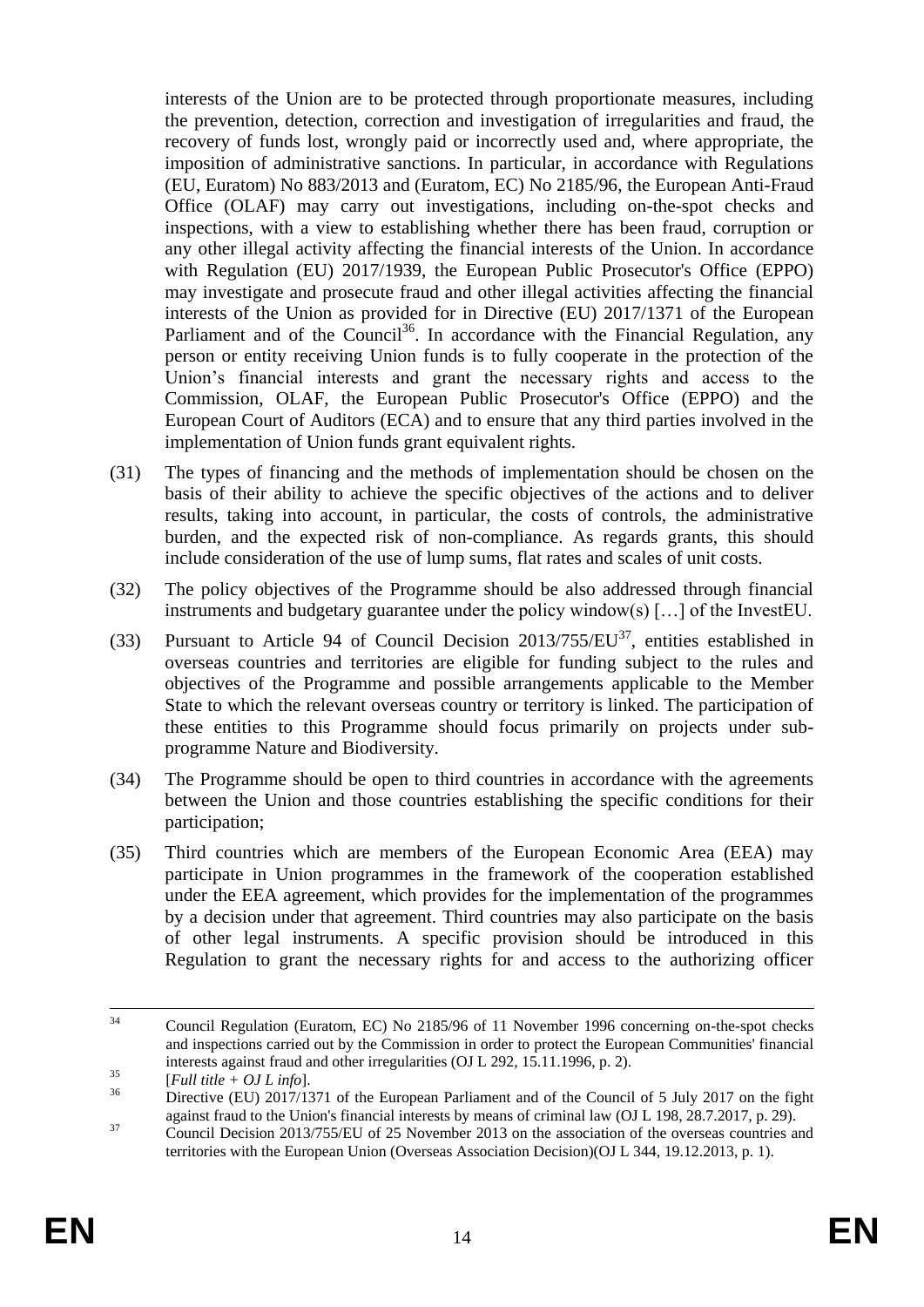responsible, the European Anti-Fraud Office (OLAF) as well as the European Court of Auditors to comprehensively exert their respective competences.

- (36) Pursuant to points 22 and 23 of the Inter-institutional agreement of 13 April 2016 on Better Law-Making, there is a need to evaluate this Programme on the basis of information collected through specific monitoring requirements, while avoiding overregulation and administrative burdens, in particular on Member States. These requirements, where appropriate, may include measurable indicators, as a basis for evaluating the effects of the Programme on the ground. The full impact of the Programme accrues through indirect, long-term and difficult-to-measure contributions towards achieving the full range of Union environment and climate objectives. For monitoring of the Programme, direct output indicators and tracking requirements set out in this Regulation should be complemented by aggregation of specific project level indicators to be described in work programmes or calls for proposals, inter alia regarding Natura 2000 and emissions of certain atmospheric pollutants.
- (37) In order to allow for a review of the indicators, the power to adopt acts in accordance with Article 290 of the Treaty on the Functioning of the European Union should be delegated to the Commission to amend the indicators to be used for the purposes of reporting on progress of the Programme towards the achievement of its general and specific objectives in particular in view of their alignment with indicators set out for other Union programmes. It is of particular importance that the Commission carry out appropriate consultations during its preparatory work, including at expert level, and that those consultations be conducted in accordance with the principles laid down in the Interinstitutional Agreement of 13 April 2016 on Better Law-Making. In particular, to ensure equal participation in the preparation of delegated acts, the European Parliament and the Council receive all documents at the same time as Member States' experts, and their experts systematically have access to meetings of Commission expert groups dealing with the preparation of delegated acts.
- (38) Since the objectives of this Regulation, namely contributing to sustainable development and to the achievement of the objectives and targets of the Union environment, climate and relevant clean energy legislation, strategies, plans or international commitments cannot be sufficiently achieved by the Member States but can rather, by reason of scale and effects of this Regulation, be better achieved at Union level, the Union may adopt measures, in accordance with the principle of subsidiarity as set out in Article 5 of the Treaty on European Union. In accordance with the principle of proportionality as set out in that Article, this Regulation does not go beyond what is necessary in order to achieve those objectives.
- (39) Regulation (EU) No 1293/2013 should therefore be repealed,

#### HAVE ADOPTED THIS REGULATION:

#### CHAPTER I GENERAL PROVISIONS

#### *Article 1 Subject matter*

This Regulation establishes the Programme for the Environment and Climate Action (LIFE) (the 'Programme').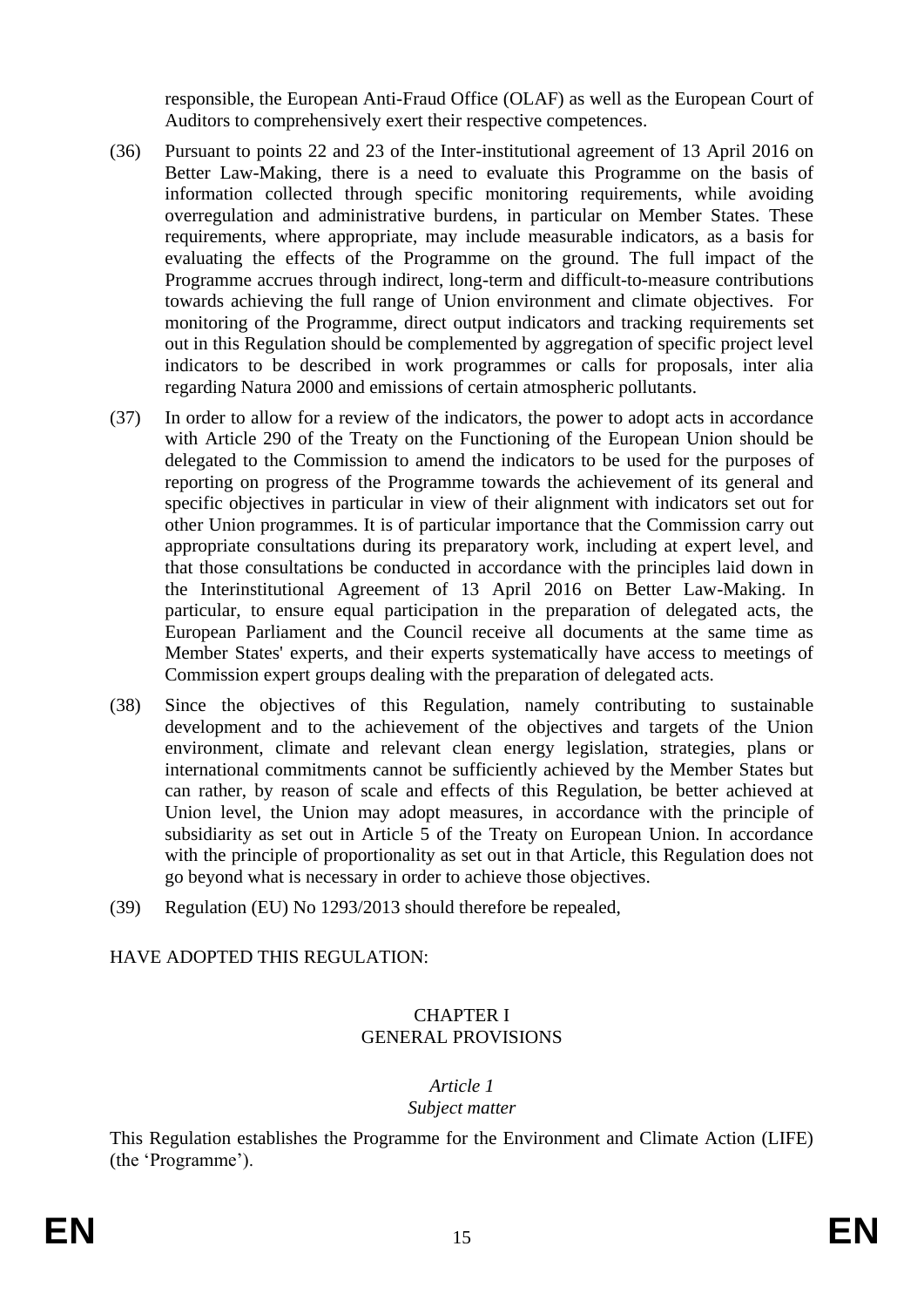It lays down the objectives of the Programme, the budget for the period 2021-2027, the forms of Union funding and the rules for providing such funding.

## *Article 2*

## *Definitions*

For the purposes of this Regulation, the following definitions apply:

- (1) 'strategic nature projects' means projects that support the achievement of Union nature and biodiversity objectives by implementing coherent programmes of action in the Member States to mainstream these objectives and priorities into other policies and financing instruments, including through coordinated implementation of the priority action frameworks established pursuant to Directive 92/43/EEC;
- (2) 'strategic integrated projects' means projects that implement on a regional, multiregional, national or transnational scale, environmental or climate strategies or action plans developed by Member States' authorities and required by specific environmental, climate or relevant clean energy Union legislation or policy, while ensuring involvement of stakeholders and promoting the coordination with and mobilisation of at least one other Union, national or private funding source;
- (3) 'technical assistance projects' means projects that support the development of capacity to participate in standard action projects, the preparation of strategic integrated projects, the preparation for accessing other Union financial instruments or other measures necessary for preparing the upscaling or replication of results from other projects funded by the Programme, its predecessor programmes or other Union programmes, in view of pursuing the objectives set out in Article 3;
- (4) 'standard action projects' means projects, other than strategic integrated projects, strategic nature projects or technical assistance projects, that pursue the specific objectives of the Programme set out in Article 3(2);
- (5) 'blending operations' means actions supported by the Union budget, including within blending facilities pursuant to Article 2(6) of Regulation (EU, Euratom) 2018/... ('the Financial Regulation'), combining non-repayable forms of support and/or financial instruments from the Union budget with repayable forms of support from development or other public finance institutions, as well as from commercial finance institutions and investors;
- (6) 'legal entity' means any natural or legal person created and recognised as such under national law, Union law or international law, which has legal personality and which may, acting in its own name, exercise rights and be subject to obligations, or an entity without a legal personality in accordance with Article 190(2)(c) of the Financial Regulation.

#### *Article 3*

## *Programme objectives*

- 1. The general objective of the Programme is to contribute to the shift towards a clean, circular, energy-efficient, low-carbon and climate-resilient economy, including through the transition to clean energy, to the protection and improvement of the quality of the environment and to halting and reversing biodiversity loss, thereby contributing to sustainable development.
- 2. The Programme has the following specific objectives: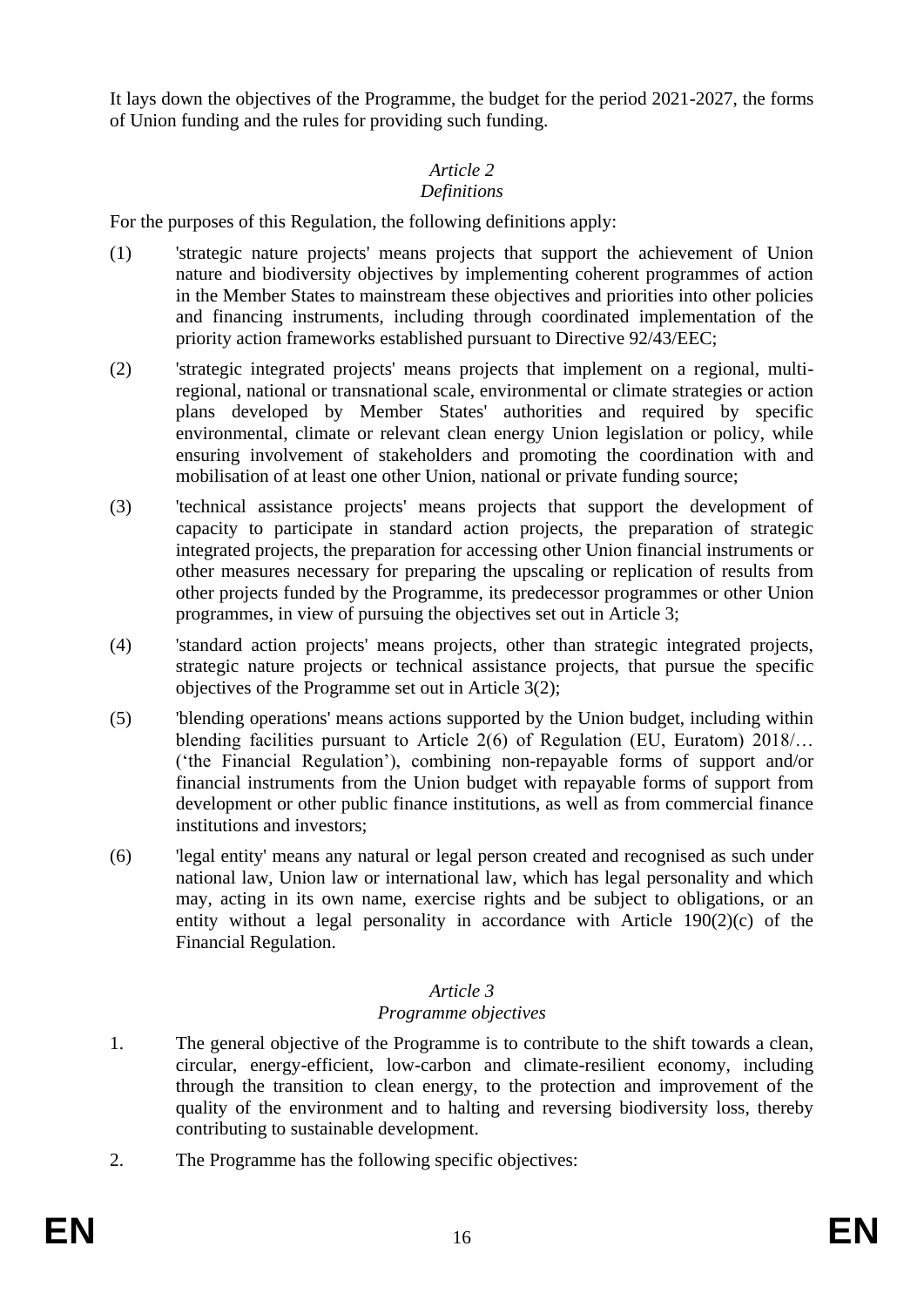- (a) to develop, demonstrate and promote innovative techniques and approaches for reaching the objectives of the Union legislation and policy on environment and climate action, including the transition to clean energy, and to contribute to the application of best practice in relation to nature and biodiversity;
- (b) to support the development, implementation, monitoring and enforcement of the relevant Union legislation and policy, including by improving governance through enhancing capacities of public and private actors and the involvement of civil society;
- (c) to catalyse the large-scale deployment of successful technical and policyrelated solutions for implementing the relevant Union legislation and policy by replicating results, integrating related objectives into other policies and into public and private sector practices, mobilising investment and improving access to finance.

#### *Article 4 Programme structure*

The Programme is structured as follows:

- (1) the field Environment, which includes:
	- (a) the sub-programme Nature and Biodiversity;
	- (b) the sub-programme Circular Economy and Quality of Life;
- (2) the field Climate Action, which includes:
	- (a) the sub-programme Climate Change Mitigation and Adaptation;
	- (b) the sub-programme Clean Energy Transition.

## *Article 5*

## *Budget*

- 1. The financial envelope for the implementation of the Programme for the period 2021-2027 shall be EUR 5 450 000 000 in current prices.
- 2. The indicative distribution of the amount referred to in paragraph 1 shall be:
	- (a) EUR 3 500 000 000 for the field Environment, of which
		- (1) EUR 2 150 000 000 for the sub-programme Nature and Biodiversity and
		- (2) EUR 1 350 000 000 for the sub-programme Circular Economy and Quality of Life;
	- (b) EUR 1 950 000 000 for the field Climate Action, of which
		- (1) EUR 950 000 000 for the sub-programme Climate Change Mitigation and Adaptation and
		- (2) EUR 1 000 000 000 for the sub-programme Clean Energy Transition.
- 3. The amounts referred to in paragraphs 1 and 2 shall be without prejudice to provisions on flexibility set out in Regulation (EU) … of the European Parliament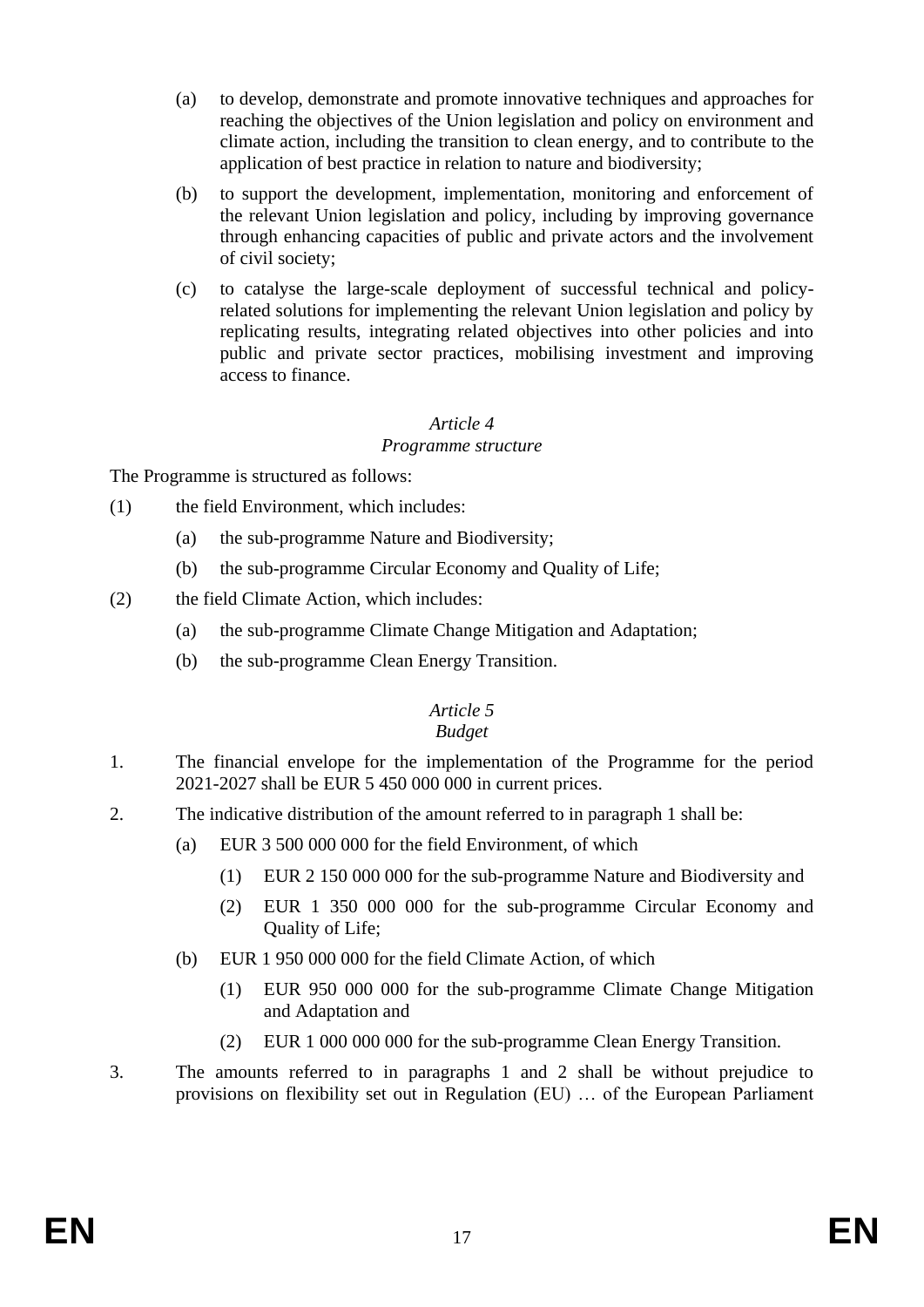and of the Council<sup>38</sup> [the new Multiannual Financial Framework Regulation] and the Financial Regulation.

- 4. The amount referred to in paragraph 1 may be used for technical and administrative assistance for the implementation of the Programme, such as preparatory, monitoring, control, audit and evaluation activities including corporate information technology systems.
- 5. The Programme may finance activities implemented by the Commission in support of the preparation, implementation and mainstreaming of Union environmental, climate or relevant clean energy transition legislation and policies for the purpose of achieving the objectives set out in Article 3. Such activities may include:
	- (a) information and communication, including awareness raising campaigns. Financial resources allocated to communication activities pursuant to this Regulation shall also cover corporate communication regarding the political priorities of the Union, as well as regarding the implementation and transposition status of Union environmental, climate or relevant clean energy legislation;
	- (b) studies, surveys, modelling and scenario building;
	- (c) preparation, implementation, monitoring, checking and evaluation of projects not funded by the Programme, policies, programmes and legislation;
	- (d) workshops, conferences and meetings;
	- (e) networking and best-practice platforms;
	- (f) other activities.

#### *Article 6*

#### *Third countries associated to the Programme*

- 1. The Programme shall be open to the following third countries:
	- (a) European Free Trade Association (EFTA) members which are members of the European Economic Area (EEA), in accordance with the conditions laid down in the EEA agreement;
	- (b) acceding countries, candidate countries and potential candidates, in accordance with the general principles and general terms and conditions for the participation of those countries in Union programmes established in the respective framework agreements and Association Council decisions, or similar agreements and in accordance with the specific conditions laid down in agreements between the Union and those countries;
	- (c) countries covered by the European Neighbourhood Policy, in accordance with the general principles and general terms and conditions for the participation of those countries in Union programmes established in the respective framework agreements and association council decisions, or similar agreements, and in accordance with the specific conditions laid down in agreements between the Union and those countries;

<sup>38</sup> <sup>38</sup> [*Please insert full title and OJ info*]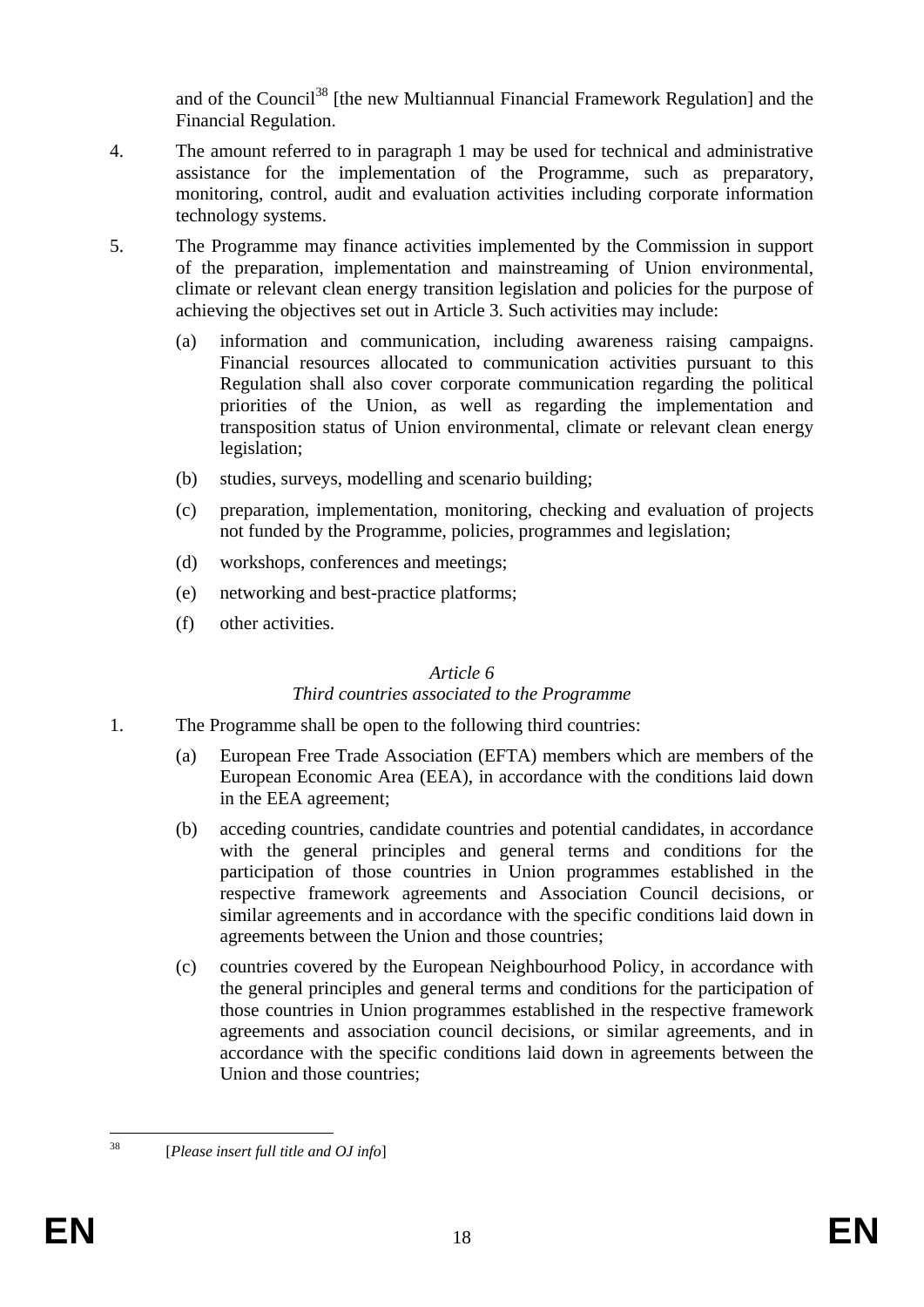- (d) other third countries, in accordance with the conditions laid down in a specific agreement covering the participation of the third country to any Union programme, provided that the agreement
	- ensures a fair balance as regards the contributions and benefits of the third country participating in the Union programmes;
	- lays down the conditions of participation in the programmes, including the calculation of financial contributions to individual programmes and their administrative costs. These contributions shall constitute assigned revenues in accordance with Article [21(5)] of the Financial Regulation;
	- does not confer to the third country a decisional power on the programme;
	- guarantees the rights of the Union to ensure sound financial management and to protect its financial interests.
- 2. Where a third country participates in the programme by a decision under an international agreement or by virtue of any other legal instrument, the third country shall grant the necessary rights and access required for the authorizing officer responsible, the European Anti-Fraud Office (OLAF), the European Court of Auditors to comprehensively exert their respective competences. In the case of OLAF, such rights shall include the right to carry out investigations, including onthe-spot checks and inspections, provided for in Regulation (EU, Euratom) No883/2013 of the European Parliament and of the Council concerning investigations conducted by the European Anti-Fraud Office (OLAF).

#### *Article 7*

#### *Synergies with other Union programmes*

The Programme shall be implemented in a way which ensures its consistency with the European Regional Development Fund, the European Social Fund, the Cohesion Fund, the European Agricultural Fund for Rural Development, and the European Maritime and Fisheries Fund, Horizon Europe, the Connecting Europe Facility and InvestEU, in order to create synergies, particularly as regards strategic nature projects and strategic integrated projects, and to support the uptake and replication of solutions developed under the Programme.

#### *Article 8*

#### *Implementation and forms of Union funding*

- 1. The Programme shall be implemented in direct management in accordance with the Financial Regulation or in indirect management with bodies referred to in Article  $[61(1)(c)]$  of the Financial Regulation.
- 2. The Programme may provide funding in any of the forms laid down in the Financial Regulation, in particular grants, prizes and procurement. It may also provide financing in the form of financial instruments within blending operations.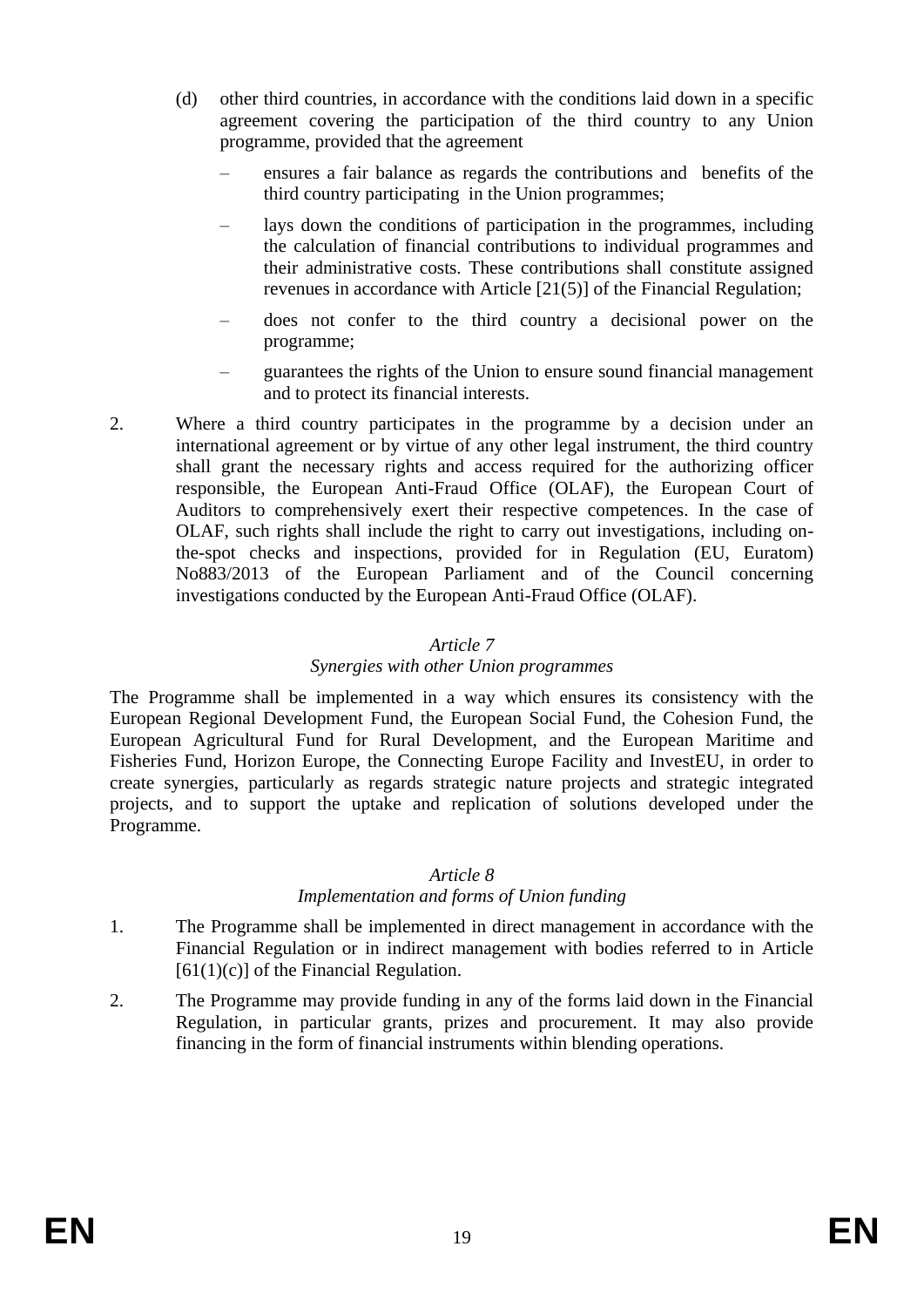## CHAPTER II **ELIGIBILITY**

# *Article 9*

#### *Grants*

Grants under the Programme shall be awarded and managed in accordance with Title VIII of the Financial Regulation.

#### *Article 10 Eligible actions*

- 1. Only actions implementing the objectives referred to in Article 3 shall be eligible for funding.
- 2. Grants may finance the following types of action:
	- (a) strategic nature projects under the sub-programme referred to in point (1)(a) of Article 4;
	- (b) strategic integrated projects under the sub-programmes referred to in points  $(1)(b)$ ,  $(2)(a)$  and  $2(b)$  of Article 4;
	- (c) technical assistance projects;
	- (d) standard action projects;
	- (e) other actions needed for the purpose of achieving the general objective set out in Article 3(1).
- 3. Projects under the sub-programme Nature and Biodiversity concerning the management, restoration and monitoring of Natura 2000 sites in accordance with Directives 92/43/EEC and 2009/147/EC shall be supported in accordance with prioritised action frameworks established pursuant to Directive 92/43/EEC.
- 4. Grants may finance activities outside the Union, provided that the project pursues Union environmental and climate objectives and the activities outside the Union are necessary to ensure the effectiveness of interventions carried out in Member State territories.
- 5. Operating grants shall support the functioning of non-profit making entities which are involved in the development, implementation and enforcement of Union legislation and policy and which are primarily active in the field of environment or climate action, including clean energy transition.

#### *Article 11*

#### *Eligible entities*

- 1. The eligibility criteria set out in paragraph 2 to 3 shall apply in addition to the criteria set out in Article [197] of the Financial Regulation.
- 2. The following entities are eligible:
	- (a) legal entities established in any of the following countries or territories:
		- (1) a Member State or an overseas country or territory linked to it;
		- (2) a third country associated to the Programme;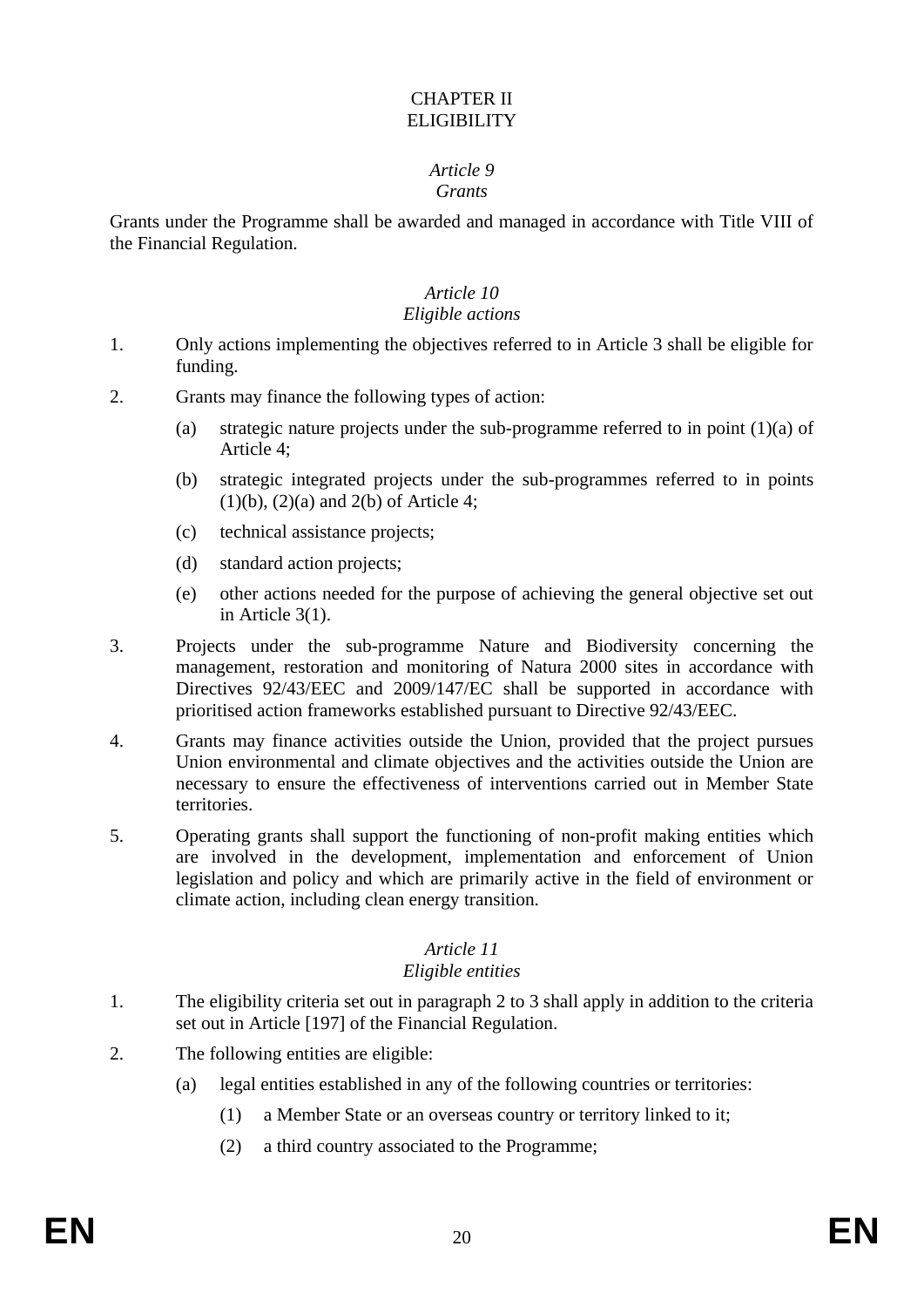- (3) other third countries listed in the work programme under the conditions specified in paragraphs 4 to 6;
- (b) any legal entity created under Union law or any international organisation.
- 3. Natural persons are not eligible.
- 4. Legal entities established in a third country which is not associated to the Programme are exceptionally eligible to participate where this is necessary for the achievement of the objectives of a given action to ensure the effectiveness of interventions carried out in the Union.
- 5. Legal entities participating in consortia of at least three independent entities, established in different Member States or overseas countries or territories linked to those states or third countries associated to the Programme or other third countries, are eligible.
- 6. Legal entities established in a third country which is not associated to the Programme should in principle bear the cost of their participation.

#### *Article 12*

## *Calls for proposals*

Without prejudice to Article [188] of the Financial Regulation, grants may be awarded without a call for proposals to the bodies listed in Annex I.

## *Article 13*

#### *Award criteria*

Award criteria shall be set out in the calls for proposals taking into account the following:

- (a) projects financed by the Programme shall avoid undermining environmental, climate or relevant clean energy objectives of the Programme and, where possible, shall promote the use of green public procurement;
- (b) projects that provide co-benefits and promote synergies between the sub-programmes referred to in Article 4 shall be given priority;
- (c) projects with the highest potential of being replicated and taken-up by the public or private sector or of mobilising the largest investments or financial resources (catalytic potential) shall be given priority;
- (d) the replicability of standard action project results shall be ensured;
- (e) projects that build on or upscale the results of other projects funded by the Programme, its predecessor programmes or with other Union funds shall benefit from a bonus in their evaluation;
- (f) where appropriate, special regard shall be given to projects in geographical areas with specific needs or vulnerabilities, such as areas with specific environmental challenges or natural constraints, trans-border areas or outermost regions.

#### *Article 14*

## *Eligible costs related to purchase of land*

In addition to the criteria set out in Article [186] of the Financial Regulation, costs relating to the purchase of land shall be considered eligible provided that the following conditions are fulfilled: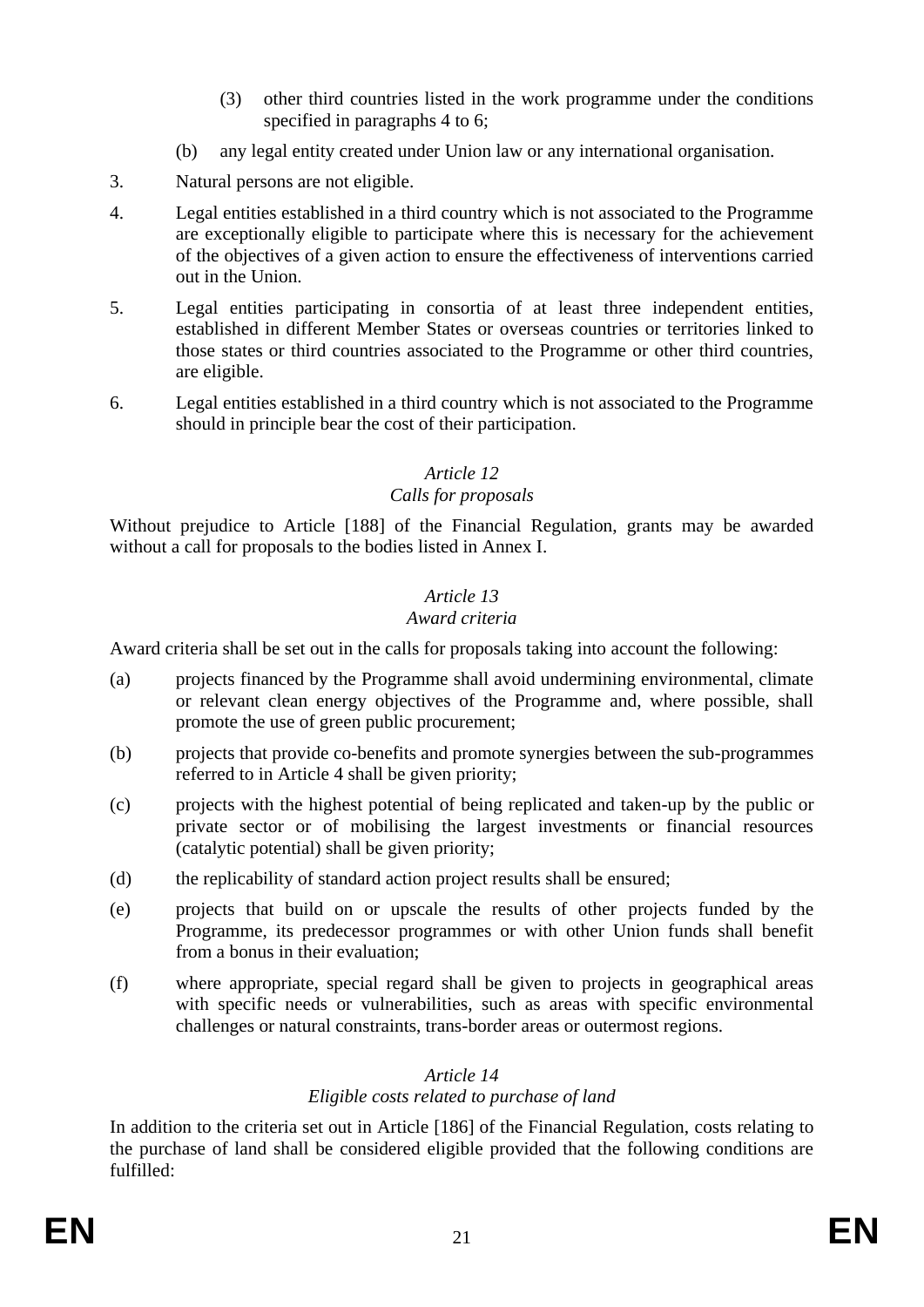- (a) the purchase will contribute to improving, maintaining and restoring the integrity of the Natura 2000 network set up pursuant to Article 3 of Directive 92/43/EEC, including through improving connectivity by the creation of corridors, stepping stones, or other elements of green infrastructure;
- (b) land purchase is the only or most cost-effective way of achieving the desired conservation outcome;
- (c) the land purchased is reserved in the long term for uses consistent with the specific objectives of the Programme;
- (d) the Member State concerned ensures, by way of transfer or otherwise, the long-term assignment of such land to nature conservation purposes.

#### *Article 15*

#### *Cumulative, complementary and combined funding*

- 1. An action that has received a contribution from another Union programme may also receive a contribution under the Programme, provided that the contributions do not cover the same costs. The rules of each contributing Union programme shall apply to its respective contribution to the action. The cumulative funding shall not exceed the total eligible costs of the action and the support from the different Union programmes may be calculated on a pro-rata basis in accordance with the documents setting out the conditions for support.
- 2. Actions awarded a Seal of Excellence certification, or which comply with the following cumulative, comparative conditions:
	- (a) they have been assessed in a call for proposals under the Programme;
	- (b) they comply with the minimum quality requirements of that call for proposals;
	- (c) they may not be financed under that call for proposals due to budgetary constraints.

may receive support from the European Regional Development Fund, the Cohesion Fund, the European Social Fund+ or the European Agricultural Fund for Rural Development, in accordance with paragraph 5 of Article [67] of Regulation (EU) XX [Common Provisions Regulation] and Article [8] or Regulation (EU) XX [Financing, management and monitoring of the Common Agricultural Policy], provided that such actions are consistent with the objectives of the programme concerned. The rules of the Fund providing support shall apply.

#### CHAPTER III BLENDING OPERATIONS

#### *Article 16*

#### *Blending operations*

Blending operations under this Programme shall be implemented in accordance with the [InvestEU Regulation] and Title X of the Financial Regulation.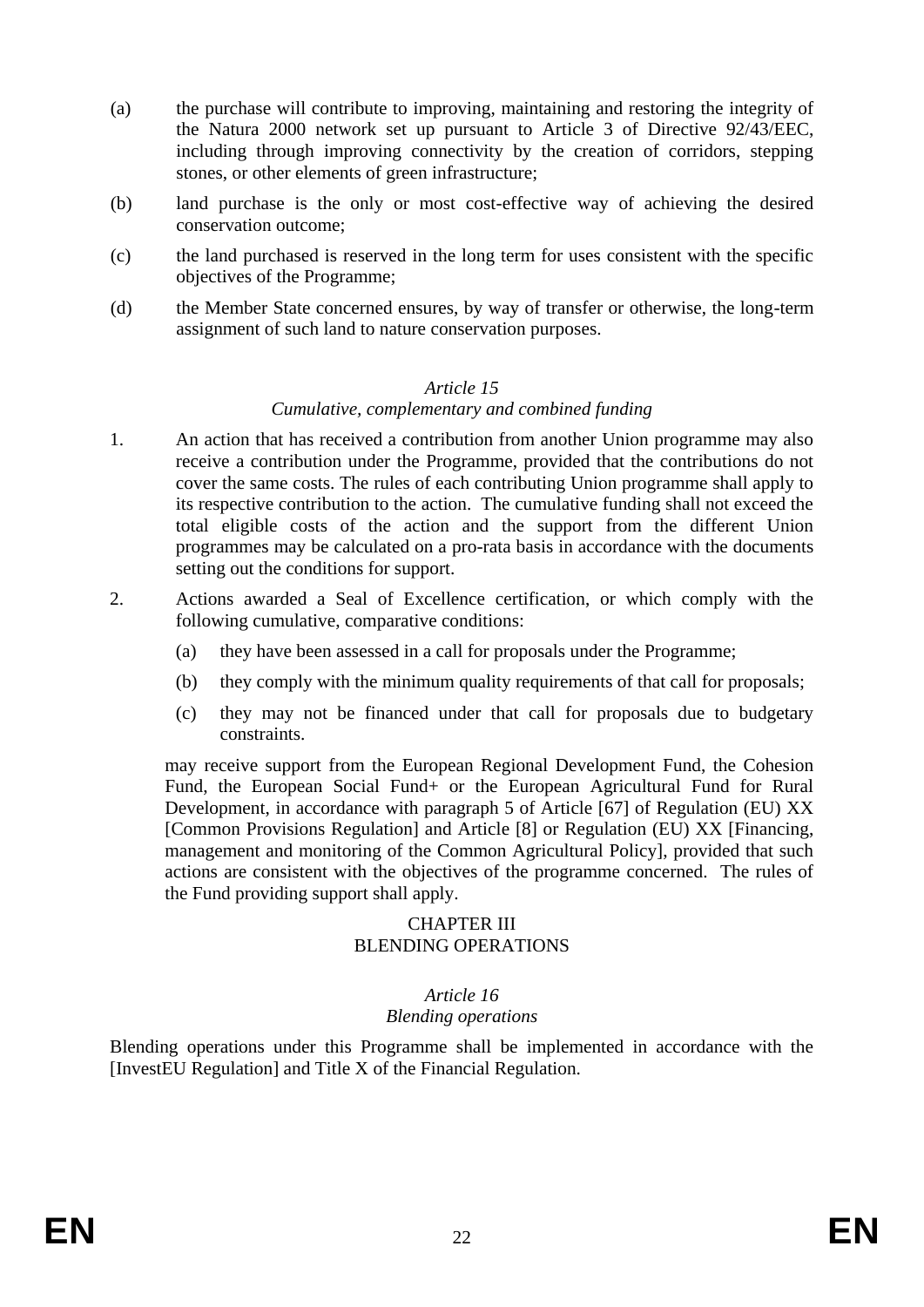#### CHAPTER IV

#### PROGRAMMING, MONITORING, REPORTING AND EVALUATION

#### *Article 17*

#### *Work programme*

- 1. The Programme shall be implemented by at least two multiannual work programmes referred to in Article 110 of the Financial Regulation. Work programmes shall set out, where applicable, the overall amount reserved for blending operations.
- 2. Each multiannual work programme shall specify, in line with the objectives set out in Article 3, the following:
	- (a) the allocation of funds within each sub-programme between needs thereunder and between different types of funding;
	- (b) the project topics or specific needs for which there is pre-allocation of funding for the projects referred to in points (c) and (d) of Article 10(2);
	- (c) the target plans for which funding may be requested for projects as referred to in point (b) of Article 10(2);
	- (d) the maximum eligibility period for the implementation of the project.

#### *Article 18 Monitoring and reporting*

- 1. Indicators to report on progress of the Programme towards the achievement of the objectives set out in Article 3 are set in Annex II.
- 2. To ensure effective assessment of progress of the Programme towards the achievement of its objectives, the Commission is empowered to adopt delegated acts in accordance with Article 21 to amend Annex II to review or complement the indicators where considered necessary and to supplement this Regulation with provisions on the establishment of a monitoring and evaluation framework.
- 3. The performance reporting system shall ensure that data for monitoring programme implementation and results are collected efficiently, effectively, and in a timely manner. To that end, proportionate reporting requirements shall be imposed on recipients of Union funds to enable the collection of aggregable project-level output and impact indicators, for all relevant specific environment and climate policy objectives, including in relation to Natura 2000 and the emissions of certain atmospheric air pollutants, including  $CO<sub>2</sub>$ .
- 4. The Commission shall regularly monitor and report on mainstreaming of climate and biodiversity objectives, including the amount of expenditure. The contribution of this Regulation to the budget-wide target of 25% of expenditure contributing to climate objectives shall be tracked through the Union climate marker system. Biodiversityrelated spending shall be tracked using a specific set of markers. Those tracking methods shall be used to quantify the commitment appropriations expected to contribute respectively to climate and to biodiversity objectives over the Multiannual Financial Framework for 2021-2027 at the appropriate level of disaggregation. The spending shall be presented annually in the budget Programme Statement. The contribution of the Programme to Union climate and biodiversity objectives shall be reported regularly in the context of evaluations and the annual report.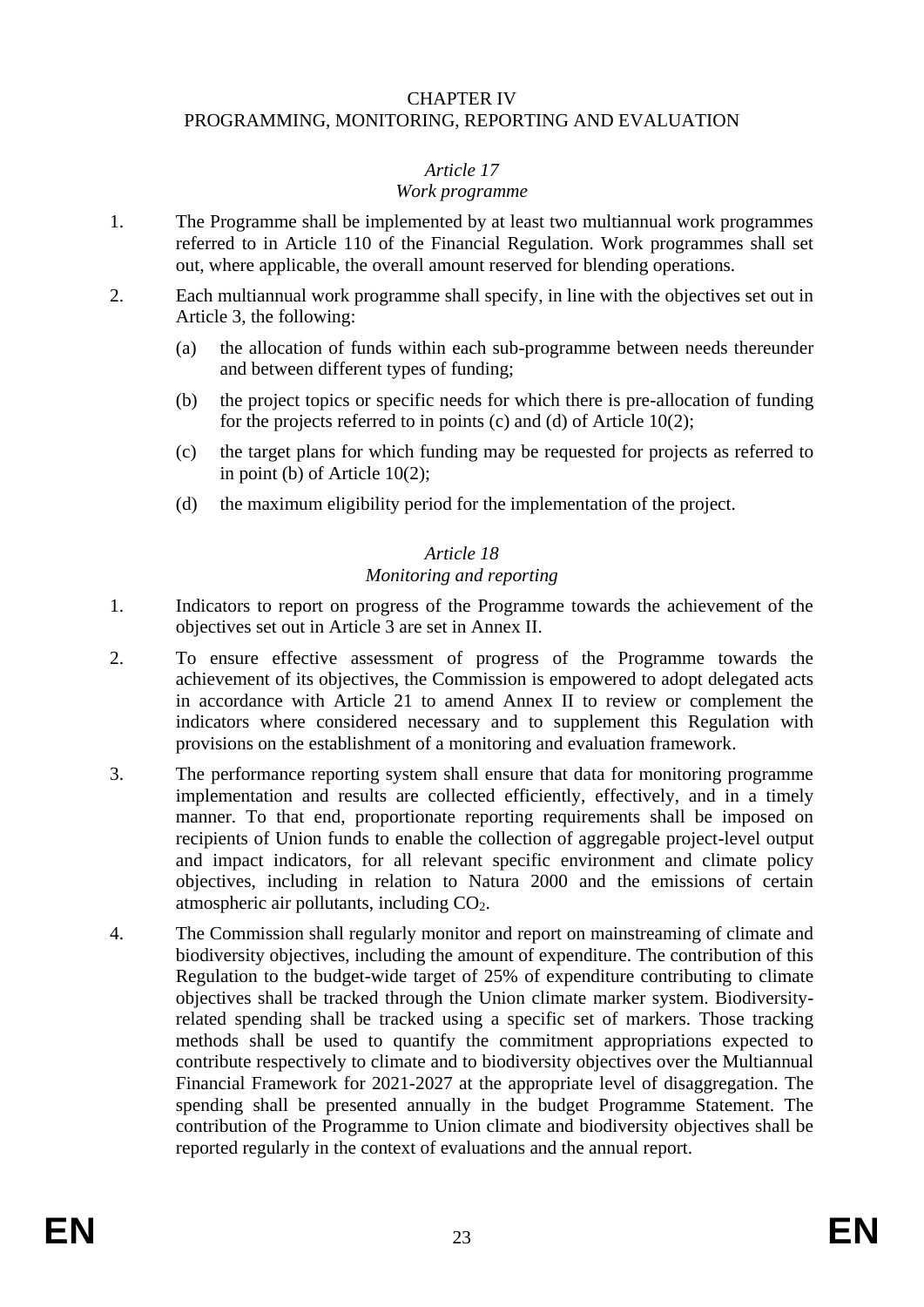5. The Commission shall assess synergies between the Programme and other complementary Union programmes and between its sub-programmes.

# *Article 19*

## *Evaluation*

- 1. Evaluations shall be carried out in a timely manner to feed into the decision-making process.
- 2. The interim evaluation of the Programme shall be performed once there is sufficient information available about the implementation of the Programme, but no later than four years after the start of the Programme implementation.
- 3. At the end of the implementation of the Programme, but no later than four years after the end of the period specified in the second paragraph of Article 1, a final evaluation of the Programme shall be carried out by the Commission.
- 4. The Commission shall communicate the conclusions of the evaluations accompanied by its observations, to the European Parliament, the Council, the European Economic and Social Committee and the Committee of the Regions.

#### CHAPTER V TRANSITIONAL AND FINAL PROVISIONS

## *Article 20*

## *Information, communication and publicity*

- 1. The recipients of Union funding shall acknowledge the origin and ensure the visibility of the Union funding (in particular when promoting the projects and their results), by providing coherent, effective and proportionate targeted information to multiple audiences, including the media and the public.
- 2. The Commission shall implement information and communication actions relating to the Programme, and its actions and results. Financial resources allocated to the Programme shall also contribute to the corporate communication of the political priorities of the Union, as far as they are related to the objectives referred to in Article 3.

#### *Article 21 Exercise of the delegation*

- 1. The power to adopt delegated acts is conferred on the Commission subject to the conditions laid down in this Article.
- 2. The power to adopt delegated acts referred to in Article 18(2) shall be conferred on the Commission until 31 December 2028.
- 3. The delegation of power referred to in Article 18(2) may be revoked at any time by the European Parliament or by the Council. A decision to revoke shall put an end to the delegation of the power specified in that decision. It shall take effect the day following the publication of the decision in the *Official Journal of the European Union* or at a later date specified therein. It shall not affect the validity of any delegated acts already in force.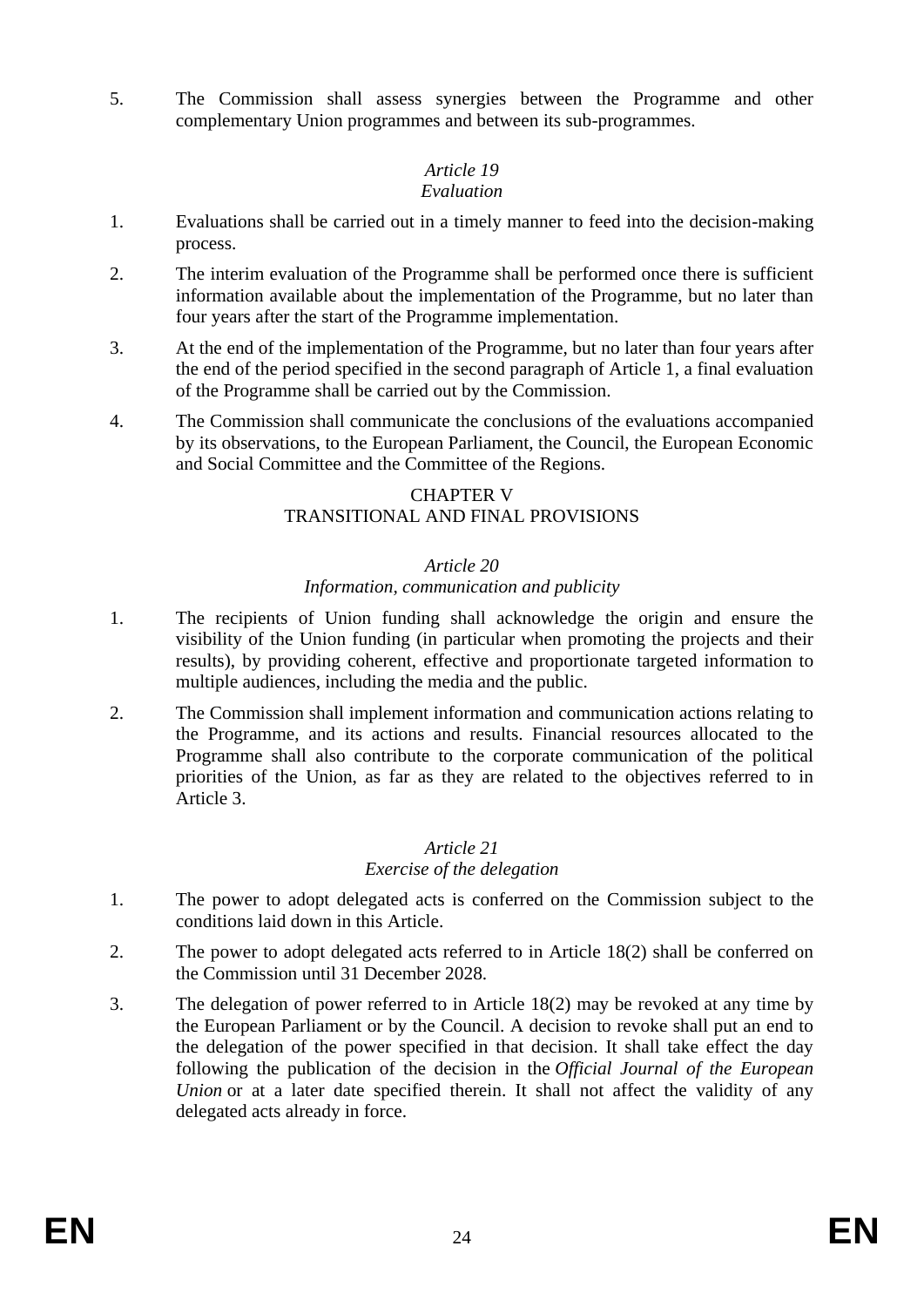- 4. Before adopting a delegated act, the Commission shall consult experts designated by each Member State in accordance with the principles laid down in the Interinstitutional Agreement of 13 April 2016 on Better Law-Making.
- 5. As soon as it adopts a delegated act, the Commission shall notify it simultaneously to the European Parliament and to the Council.
- 6. A delegated act adopted pursuant to Article 18(2) shall enter into force only if no objection has been expressed either by the European Parliament or the Council within a period of two months of notification of that act to the European Parliament and the Council or if, before the expiry of that period, the European Parliament and the Council have both informed the Commission that they will not object. That period shall be extended by two months at the initiative of the European Parliament or of the Council.

## *Article 22*

## *Repeal*

Regulation (EU) No 1293/2013 is repealed with effect from 1 January 2021.

## *Article 23*

#### *Transitional provisions*

- 1. This Regulation shall not affect the continuation or modification of the actions concerned, until their closure, under Regulation (EC) No 614/2007 of the European Parliament and of the Council<sup>39</sup> and under Regulation (EU) No 1293/2013, which shall continue to apply to the projects concerned until their closure.
- 2. The financial envelope for the Programme may also cover technical and administrative assistance expenses necessary to ensure the transition between the Programme and the measures adopted under Regulations (EC) No 614/2007 and (EU) No 1293/2013.
- 3. If necessary, appropriations may be entered in the budget beyond 31 December 2027 to cover the expenses provided for in Article 5(4), to enable the management of projects not completed by that date.
- 4. Reflows from financial instruments established under Regulation (EU) No 1293/2013 may be invested in the financial instruments established under [InvestEU Fund].
- 5. The appropriations corresponding to assigned revenue arising from the repayment of amounts wrongly paid pursuant to Regulation (EC) No 614/2007 or Regulation (EC) No 1293/2013 shall be used, in accordance with Article 21 of Regulation (EU, Euratom) No  $966/2012$  of the European Parliament and of the Council<sup>40</sup>, to finance the Programme.

 $39$ <sup>39</sup> Regulation (EC) No 614/2007 of the European Parliament and of the Council of 23 May 2007 concerning the Financial Instrument for the Environment (LIFE+) (OJ L 149, 9.6.2007, p. 1).

<sup>40</sup> Regulation (EU, Euratom) No 966/2012 of the European Parliament and of the Council of 25 October 2012 on the financial rules applicable to the general budget of the Union and repealing Council Regulation (EC, Euratom) No 1605/2002 (OJ L 298, 26.10.2012, p. 1).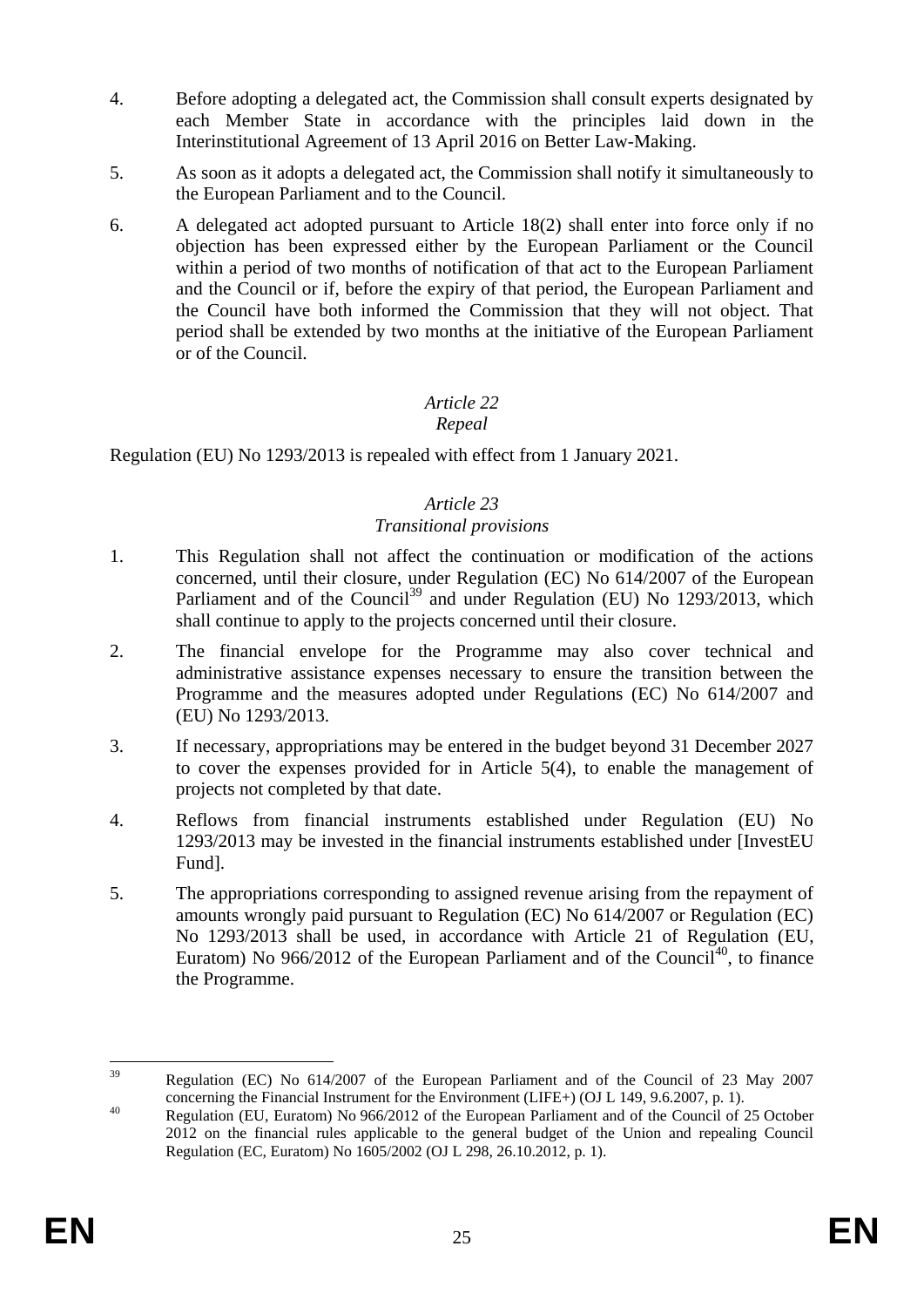## *Article 24*

## *Entry into force*

This Regulation shall enter into force on the twentieth day following that of its publication in the *Official Journal of the European Union*.

This Regulation shall be binding in its entirety and directly applicable in all Member States. Done at Brussels,

*For the European Parliament For the Council For the Council The President The President The President The President*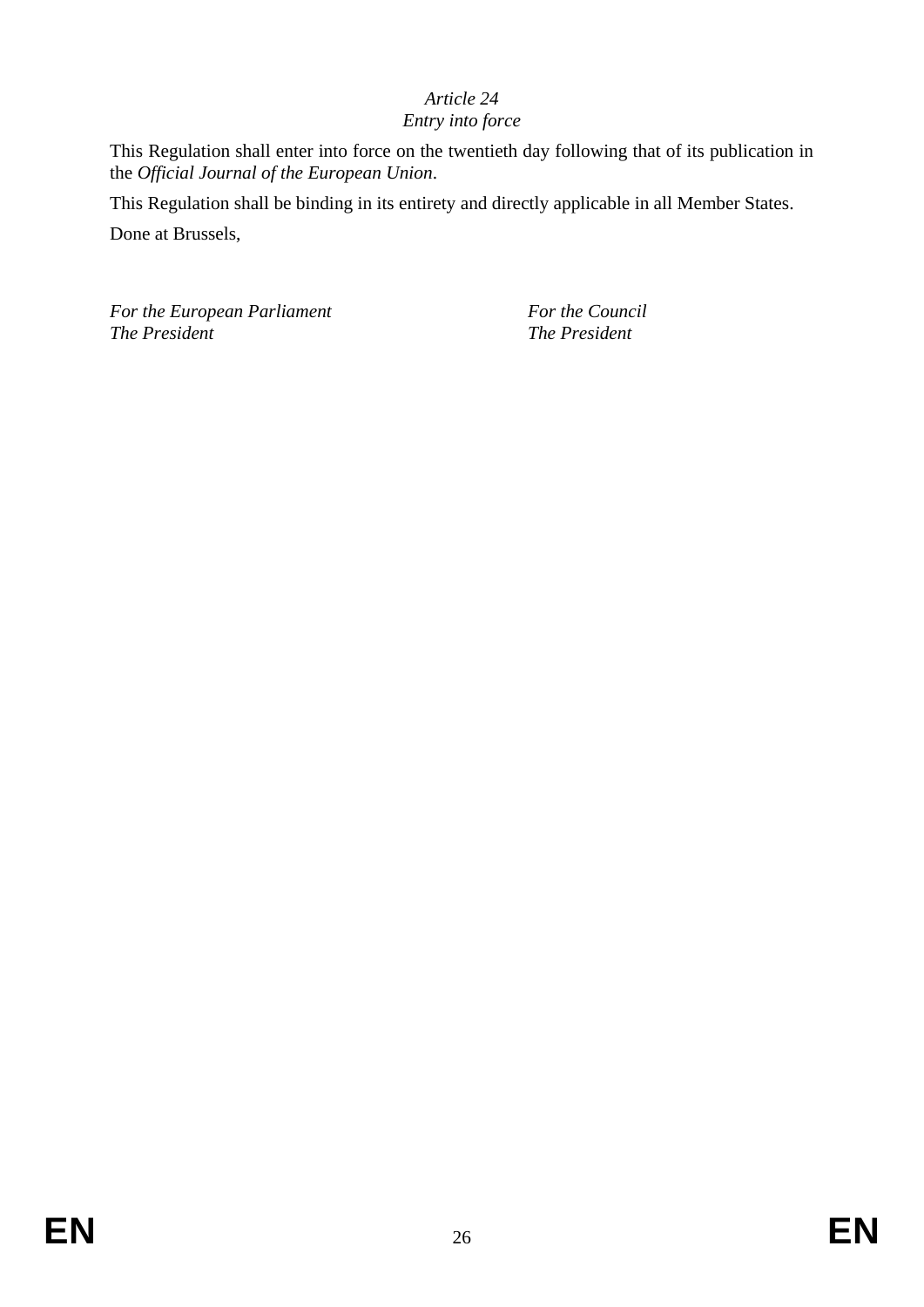## **LEGISLATIVE FINANCIAL STATEMENT**

## **1. FRAMEWORK OF THE PROPOSAL/INITIATIVE**

#### **1.1. Title of the proposal/initiative**

Proposal for a Regulation of the European Parliament and of the Council on the establishment of a Programme for the Environment and Climate Action (LIFE) and repealing Regulation (EU) No 1293/2013

#### **1.2. Policy area(s) concerned** *(Programme cluster)*

III. Natural resources and the Environment

#### **1.3. The proposal/initiative relates to:**

**a new action**

 $\Box$  **a** new action following a pilot project/preparatory action<sup>41</sup>

**the extension of an existing action**

#### **a merger or redirection of one or more actions towards another/a new action**

#### **1.4. Grounds for the proposal/initiative**

*1.4.1. Requirement(s) to be met in the short or long term including a detailed timeline for roll-out of the implementation of the initiative*

The Regulation is expected to enter into force on 1 January 2021.

Its implementation will be preceeded by

- some preparatory activities undertaken in the framework of the current programme, particularly needed for the early start of the implementation of the Nature and Biodiversity subprogramme;

- the adoption of the Multiannual Work Programme which will define the allocation of funds within each sub-programme between different types of funding, the project topics or specific needs for which a pre-allocation of funding is required, the types of target plans for which funding may be requested for strategic integrated projects, as well the maximum eligibility period for the projects implementation.

*1.4.2. Added value of Union involvement (it may result from different factors, e.g. coordination gains, legal certainty, greater effectiveness or complementarities). For the purposes of this point 'added value of Union involvement' is the value resulting from Union intervention which is additional to the value that would have been otherwise created by Member States alone.*

Reasons for action at European level (ex-ante)

The programme's value added stems from its catalytic role in supporting the Union's environmental and climate policy development, as well as to activities enhancing the realisation of Union's environmental and climate objectives, including the relevant clean energy transition across the Union.

 $41$ 

As referred to in Article  $58(2)(a)$  or (b) of the Financial Regulation.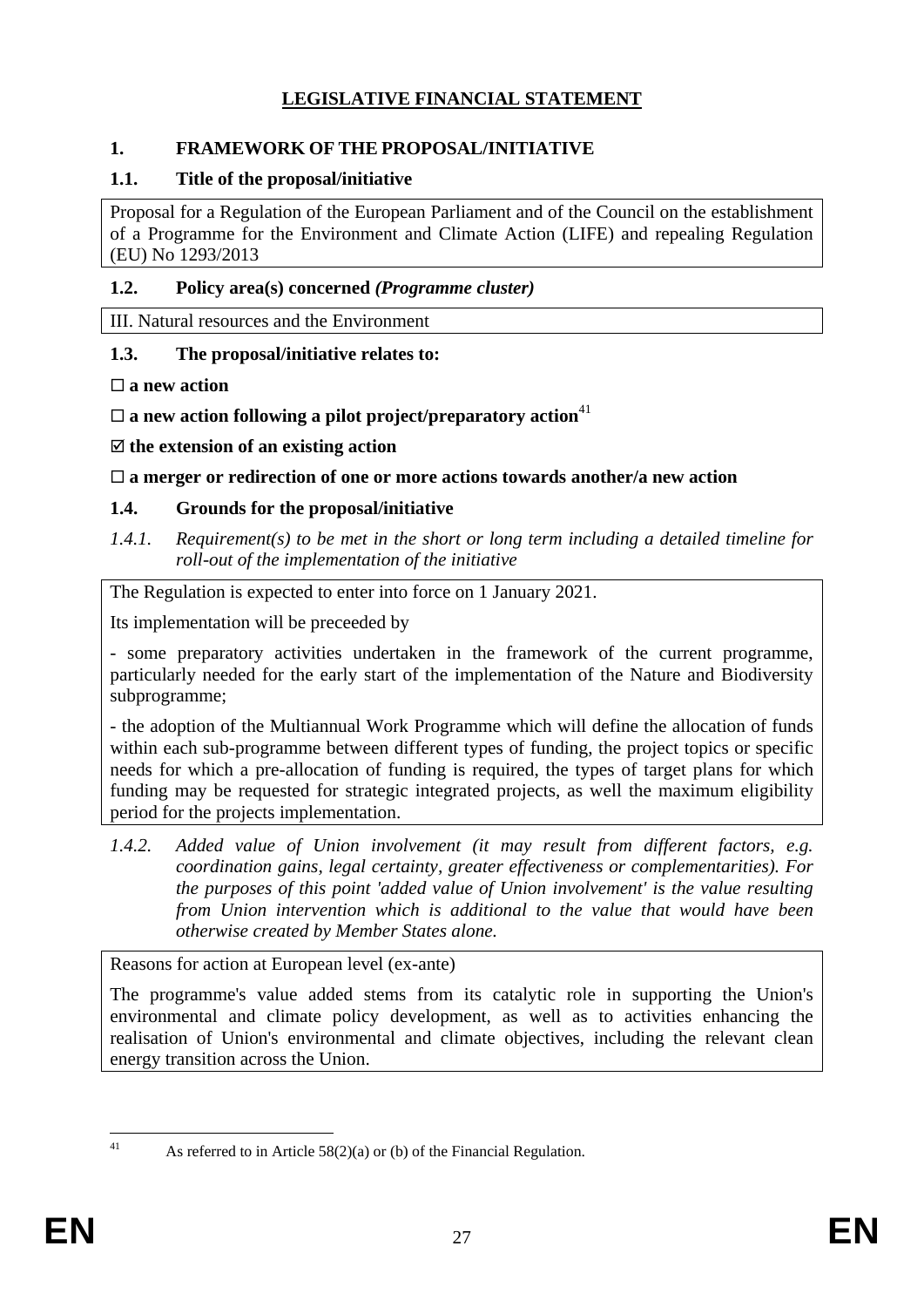By their very nature, environmental problems, including climate change, transcend political, legal and man-made boundaries and cannot be adequately solved by Member States alone. Union intervention in the form of a dedicated instrument for environment and climate, including energy efficiency and renewable energy, is required to efficiently address such problems, avoid coordination failures, and facilitate coordinated environment and climate mainstreaming across the Union budget with targeted actions.

More effective implementation is achieved because LIFE contributes to the development, implementation and enforcement of Union's environmental and climate action policies and legislation, ensuring Union level coordination, and providing a Union-level platform for sharing best practice and for the demonstration of more efficient solutions, including for clean energy transition, to be replicated at a wider scale in the Union.

LIFE allows improved sharing of responsibility while also promoting solidarity for the management/conservation of Union's environmental assets, which are usually public goods and which are not distributed evenly across the Union. Their associated costs and benefits are not normally reflected in the market and, as a consequence, there is the need to ensure a sharing of associated burden for the correct functioning of the single market.

LIFE focusses on relatively small- scale projects providing one-off investment needed in a specific area, eliminating initial barriers and testing new approaches which in turn catalyse broader actions and mainstreaming of environmental and climate policy into the major Union spending instruments.

Through strategic integrated projects and strategic nature projects, the Programme creates synergies across Union and national funds facilitating implementation of the Union's legislation.

Furthermore, LIFE finances those actions and measures that which would otherwise be inadequately financed by Member States alone. Certain pieces of Union environmental legislation, such as the Habitats Directive and the National Emission Ceilings (NEC) Directive, specifically acknowledge the need for Union finance to meet their objectives.

The expected generated Union added value (ex-post) is linked to its catalytic effect and therefore, to the impact of

- new/modified legislation and policies agreed and implemented at international (e.g. the Paris Agreement) and Union level,

- implementation of new innovative techniques, approaches and best practice, and

-application of successful technical and policy-related solutions for integrating environmental, climate action and clean energy objectives into other policies and into public and private sector practices.

## *1.4.3. Lessons learned from similar experiences in the past*

The final evaluation of the LIFE+ Programme (2007-2013) concludes that the programme was successful in promoting the implementation of the Union's environmental policy and legislation with significant Union added value. However, it also identified a number of shortcomings. The vast majority of these were addressed by introducing changes to the design of the current LIFE Programme (2014-2020).

The effectiveness of these changes was explored in the recent mid-term evaluation of LIFE (MTE). While the evaluation was undertaken at an early stage of the programme implementation, when only the 2014 and 2015 projects had started, it confirmed that the programme is on track to be effective, efficient and relevant and it is providing a contribution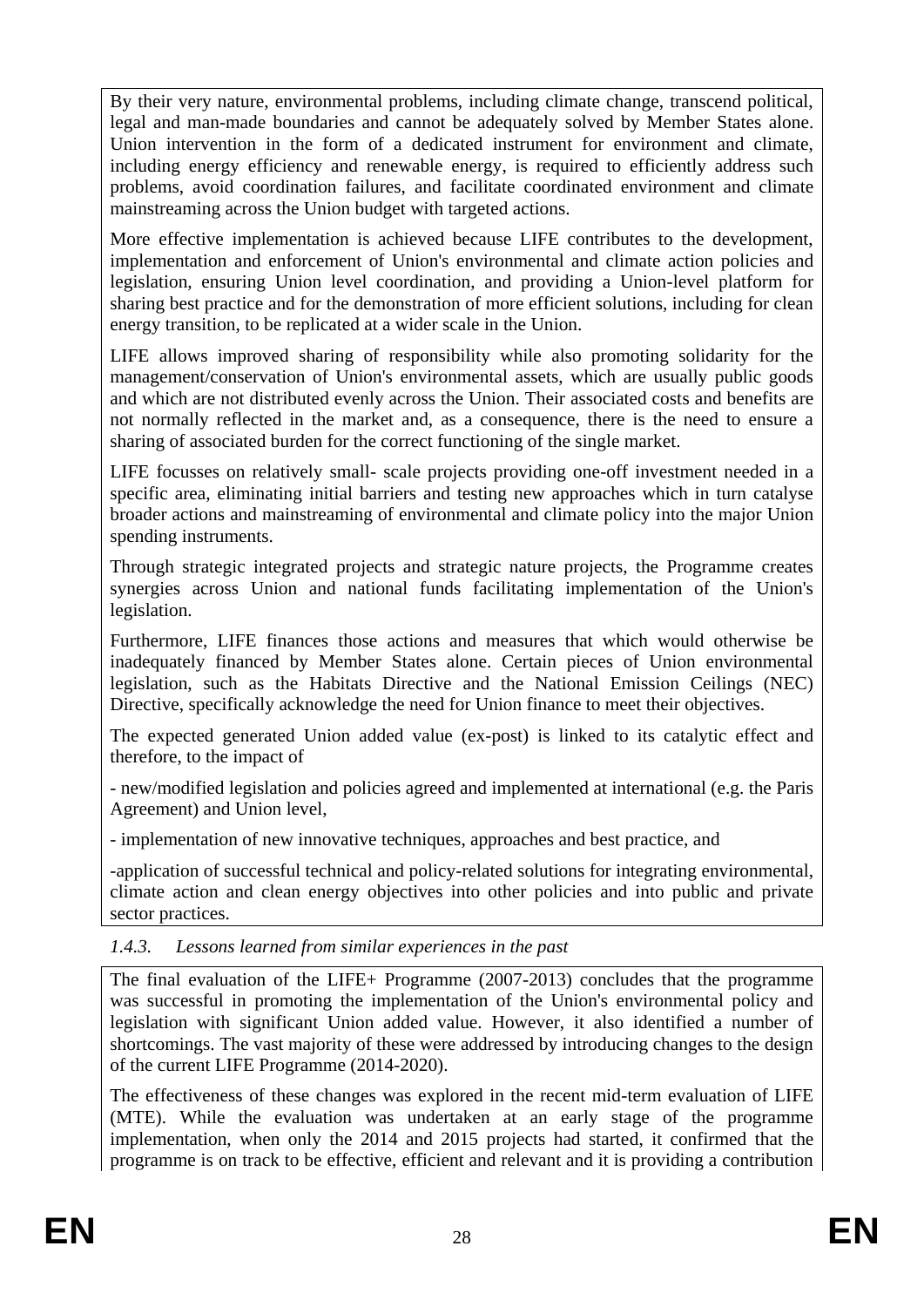to the Europe 2020 strategy. Furthermore, the vast majority of stakeholders who participated in the public consultation see LIFE as being a very important instrument for addressing environmental and climate priorities.

The lessons learned from the MTE and, where relevant, recommendations from other reviews of the LIFE programme, are summarised below. They concern three aspects: programme relevance, coherence and coverage; effectiveness and catalytic effect; and efficiency and simplification. Some of the conclusions have already been taken into account in the programme implementation of the current programme.

1. Relevance, coherence and coverage

The LIFE programme and its general objectives are relevant and are targeting the Union's existing environmental and climate policy priorities. Also, the six Priority Areas defined in the existing LIFE Regulation are responding to the needs.

• Around 13% of the LIFE projects impact more than one thematic area . These 'overlaps' are synergetic: taking into account the interdependence of natural resources, multipurpose projects are more effective. Their combined impact is rewarded with bonus points during the evaluation.

The small budget, the breadth of policy objectives targeted and the new challenges imply that not all areas could be addressed adequately by the end of the programming period. A critical mass to trigger a change on all environmental and climate issues would require a substantial increase of the budget.

Reducing the thematic scope of the programme would, however, have critical consequences in addressing one or more of the programme's priorities (e.g. resources efficiency, the quality of water and air, greenhouse gas emissions reduction, nature and biodiversity including marine conservation, etc.).

• Overlaps between the grants financed by LIFE and other Union programmes (e.g. demonstration projects under Horizon 2020) are synergistic, as the programmes have distinct goals and activities that are inter-related, while being different in size and nature. In some areas (i.e. nature and biodiversity including marine ecosystems) the programme plays a unique and essential role. Synergies and complementarities were observed in particular with research, cohesion and rural development programmes. Still, the systematic development of synergy mechanisms could offer space for improvement.

2. Effectiveness and catalytic effect

In general, the various types of grants (standard action projects, integrated projects, technical assistance for integrated projects, preparatory projects and NGO support) appear to be effective delivery mechanisms.

The integrated projects, which coordinate the implementation of actions on a large territorial scale, have shown a significant potential to enhance the catalytic effect of LIFE. LIFE financing of EUR 251.7 million to integrated projects under the present programme in the period 2014-2016 is expected to trigger investments on environmental and climate action of about EUR 5.7 billion in total. Thus for each LIFE euro spent, a further 22 euros from other sources is projected to be used in a coordinated way for environment and climate objectives.

• The pilot financial instrument, Private Finance for Energy Efficiency instrument (PF4EE) is aimed at building up the capacity of financial institutions to develop and test specific loan products targeting private sector's investments in energy efficiency measures. It has shown a good uptake and possibility, after the pilot phase, to enable up-scaling and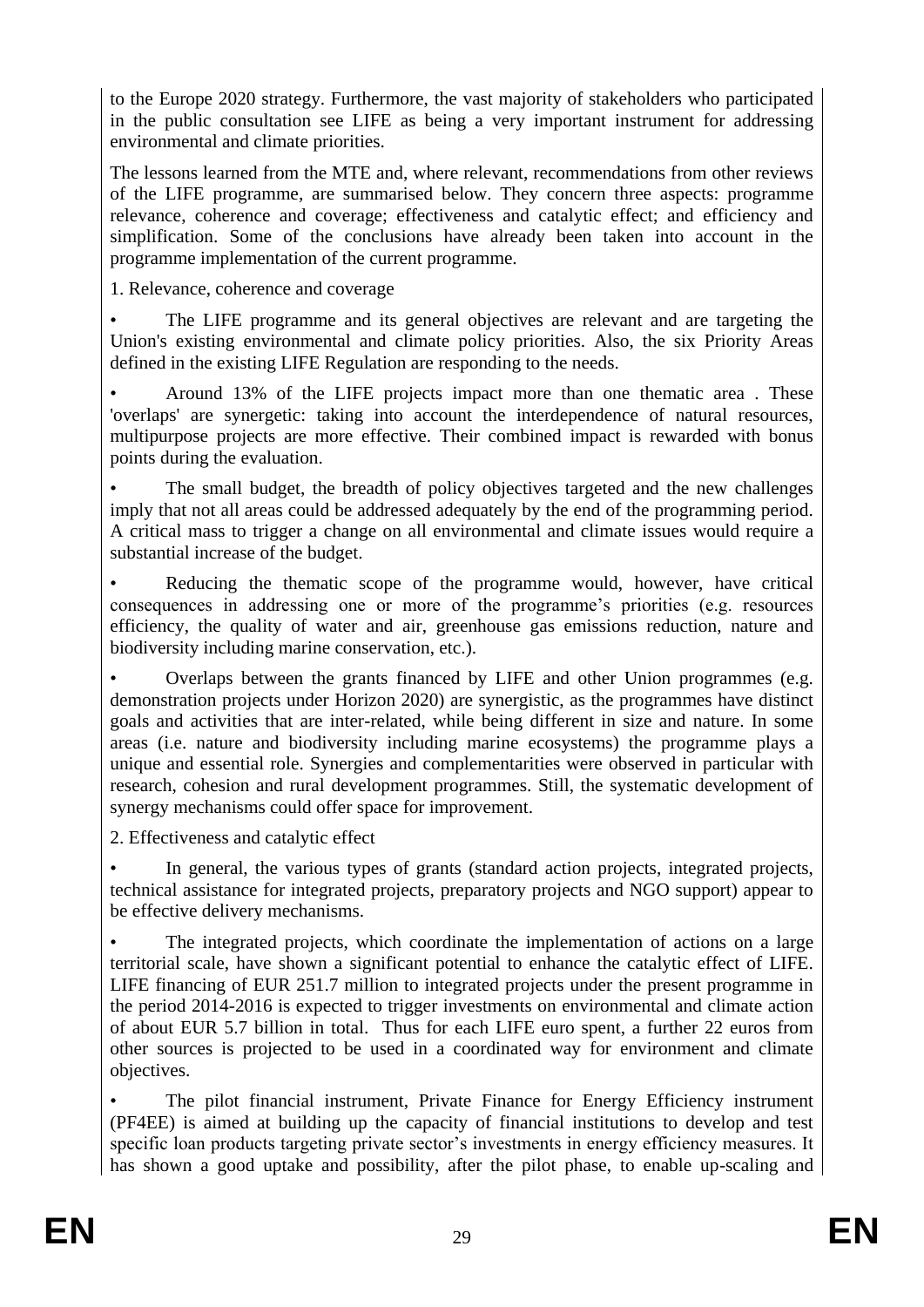mainstreaming of the piloted energy efficiency loans via relevant financial instruments mobilised by Union programmes, in particular under the future InvestEU Fund.

• The Committee of the Regions has called on the LIFE programme to achieve greater complementarity between PF4EE and other relevant financial instruments .

• The pilot financial instrument Natural Capital Financing Facility (NCFF) provides loans, equity and guarantees to nature and climate adaptation measures that can generate revenues or save costs. It is intended to establish a pipeline of replicable, bankable operations that will serve as a "proof of concept" to demonstrate to potential investors the attractiveness of operations directly addressing biodiversity and climate adaptation objectives. It has registered a slow uptake because of the need to adapt banking practices for assessing the returns of such investments combined with the need to improve the quality of the project applications. Several adjustments have been made as a follow up of the LIFE mid-term evaluation to increase the visibility of the instrument and to operationalise the technical assistance facility. The project pipeline has improved as a result. One of the recommendations still to be addressed is to complement this financial support with targeted grants (blending).

• Public procurement contracts are considered a valuable delivery mechanism for providing targeted support for the preparation of environmental and climate legislation and policies and their implementation/enforcement. They have an important catalytic effect.

3. Efficiency and simplification

• The delegation of management from the Commission to the Executive Agency for Small and Medium-sized Enterprises (EASME) delivered cost savings and improved the efficiency of the programme, because it introduced economies of scale for implementing the large number of homogenous and standardised operations needed to manage grants.

• LIFE is relatively efficient compared to other Union programmes. It costs, in relative terms, significantly less to manage LIFE than other similar programmes (e.g. COSME and Horizon 2020 ). The management practices characterised by the use of external support for project monitoring resulted in an extremely high project success rate and a very low error rate (0.25% in 2017 - the lowest across all the Union programmes).

What more could be done:

More targeted steering of projects towards key priorities could enhance the focus and performance, in particular for the Environment sub-programme, where thematic priorities are presently defined in the Regulation for a period of seven years. New priorities emerging during the seven year programming period (such as the Circular Economy and the related sectors , for example plastics), or other priorities which are not adequately targeted by projects (selected following a calls for proposals on the basis of a bottom-up approach) may not be addressed by a sufficient number of interventions.

• Beneficiaries find administrative burden too high. Thus there is a need to simplify the Regulation and the application and reporting process. Some simplification measures have already been introduced and others are being tested.

• There is a low participation of beneficiaries from some Member States which risks weakening the catalytic effect of the programme. The use of national allocations has proven not to be effective in targeting this problem: it resulted in a reduced participation from the countries which participated more without improving the participation of the others. It has been discontinued since 2018. Although the capacity building grants introduced in 2014 are on-going and it is too early to reach any conclusion, the results seem mixed. New ways of mitigating an uneven participation should be sought.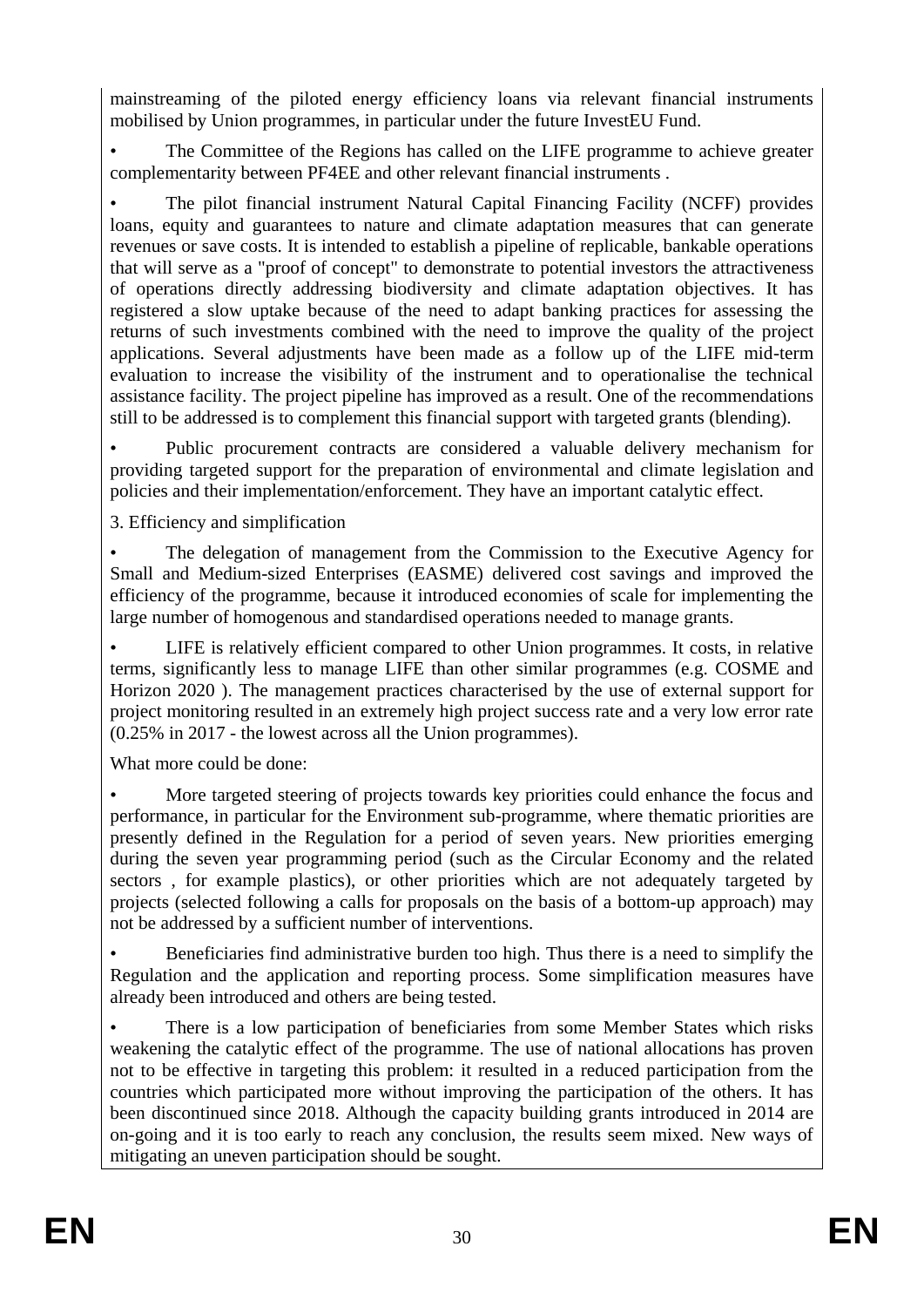The greater the replication of project results, the greater the catalytic effect of LIFE. A 2016 report states that, although about three quarters of projects have good potential for replication, there is space for improvement in actual replication. The beneficiaries mention that the main barriers are a lack of: financial means, decision makers' interest and sense of urgency, specific information and communication of transferable solutions, and investmentplanning capacity.

## *1.4.4. Compatibility and possible synergy with other appropriate instruments*

The LIFE programme is the only Union fund entirely dedicated to environmental and climate objectives, including the transition to clean energy. It targets a niche between Union programmes supporting research and innovation on the one hand and Union programmes financing large-scale deployment of measures on the other hand (see Figure 1 below).

As Figure 1 illustrates, the first stage, *"research/innovation"*, involves primary research that enhances scientific knowledge and technical demonstration to prove the viability of innovations. LIFE does not cover this area apart from small-scale research activities that support other objectives in projects. The second stage, *"demonstration/best practice"* including testing, demonstrating and piloting the effectiveness of new technologies, approaches or policies as methods for policy implementation. LIFE mainly finances actions that come under this stage, particularly under the standard 'traditional' action projects. LIFE also finances actions in the third stage, entitled "f*acilitating exploitation/upscaling/awareness"*, for instance through strategic integrated projects and activities supporting transition to clean energy. Under this stage, projects prepare the ground for the large-scale deployment of appropriate technologies and approaches. The fourth stage, *"large-scale funding of green solutions"*, covers where a technology, approach or policy is credible, but access to funding constitutes the main barrier. LIFE is not providing finance for large-scale implementation.

While LIFE activities tackle certain problems directly on the ground, the programme's main impact is indirect through its catalytic role: the support for small scale actions intended to initiate, expand or accelerate sustainable production, distribution and consumption practices by:

- Facilitating the development and exchange of best practice and knowledge;

Building up the capacities and speeding up the implementation of environmental and climate legislation and policies;

- Helping stakeholders to test small-scale technologies and solutions; and
- Mobilising funding from other sources.

Figure 1. The coverage of LIFE and other major EC programmes and funds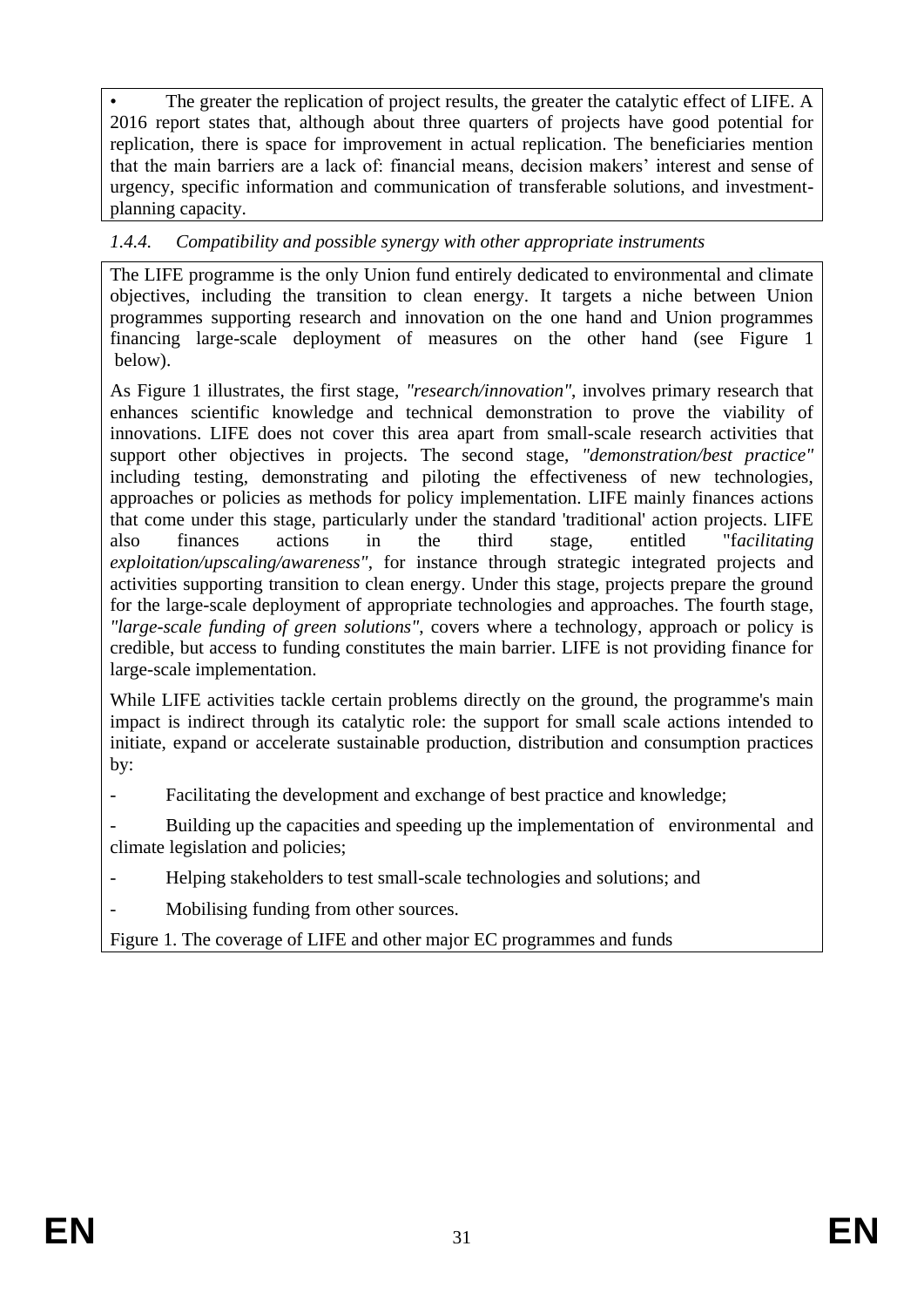

*Source: European Commission*

The impact assessment confirms the conclusions from the LIFE mid-term evaluation that the overlaps related to the financing stages related to implementation and development of environment and climate policy (see the figure 1 above) are synergetic.

Synergies will be developed in particular with the [InvestEU Fund], notably its sustainable infrastructure window, [Horizon Europe, the European Regional Development Fund, the Cohesion Fund, the European Social Fund+, the European Agricultural Fund for Rural Development and the European Maritime and Fisheries Fund].

LIFE is designed to support demonstrating techniques, approaches and best practice that can be replicated and upscaled in larger programmes. LIFE strategic integrated projects mobilise other European, national, regional and private funds for the implementation of key environmental and climate plans (e.g. river basin management plans, clean air plans, etc.). For Nature and Biodiversity in particular, strategic nature projects will implement coherent programmes of action to mainstream Union's nature and biodiversity objectives and priorities into other policies and financing instruments, including through coordinated implementation of the priority action frameworks established pursuant to Directive 92/43/EEC. These projects will aim to coordinate the available resources for supporting nature and biodiversity objectives, thus improving mainstreaming.

The impact assessment also explored two specific options related to the Programme's scope with the intention to better develop potential synergies, addressing gaps and overlaps:

On one hand considering the similar objective and stage targeted by the LIFE Climate subprogramme, the integration of clean energy transition support actions will strengthen the overall programme coherence and synergies in the implementation of the Union's environmental, climate and clean energy policies.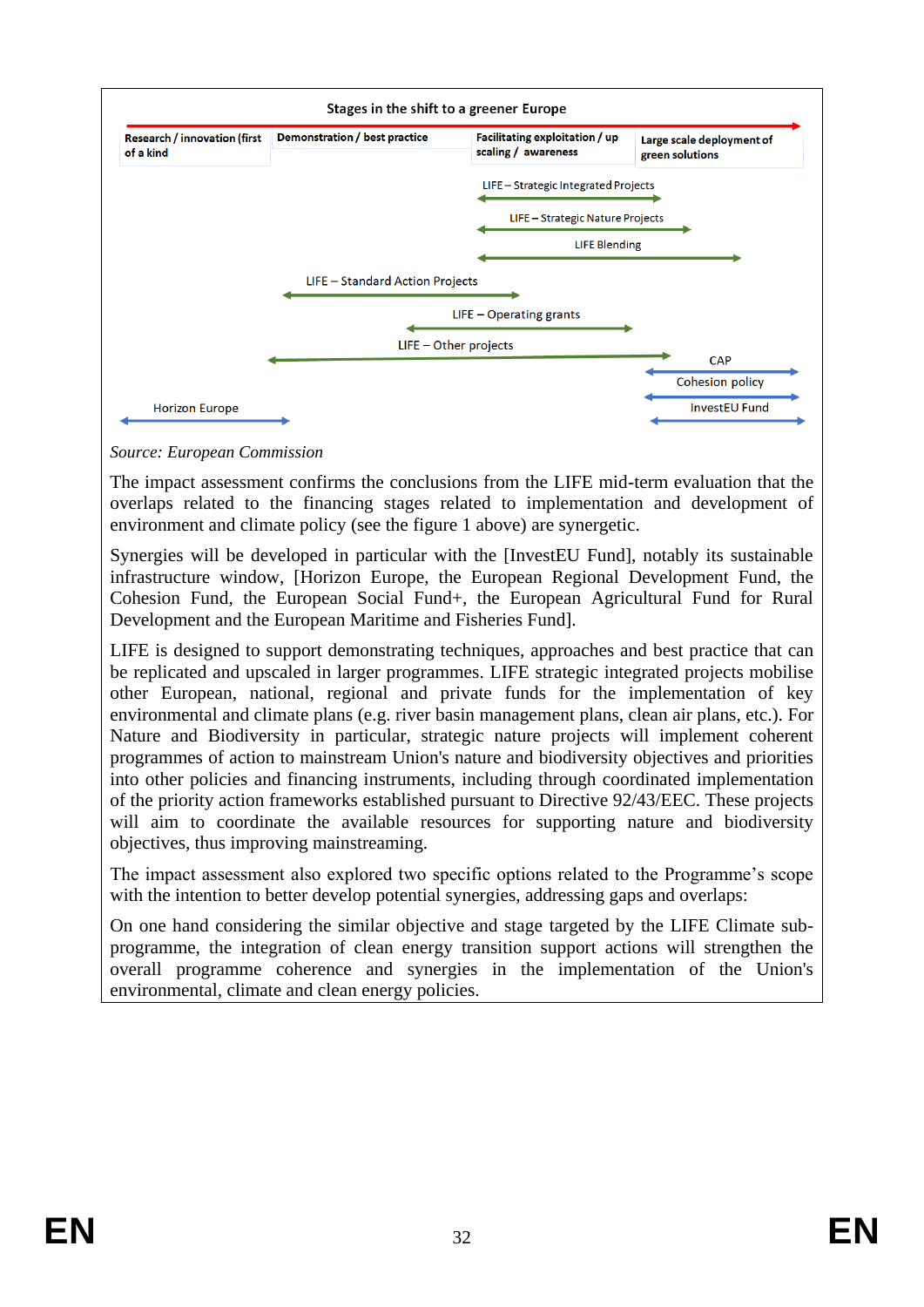On the other hand, the continuation of the financing of the BEST scheme<sup>42</sup> under the Nature and Biodiversity sub-programme for LIFE will address a gap related to the financing for biodiversity in the Outermost Regions (ORs) and in the Overseas Countries and Territories (OCTs) and will allow the further development of the synergies already started under BEST.

## **1.5. Duration and financial impact**

## **limited duration**

- $\boxtimes$  in effect from 01/01/2021 to 31/12/2027
- $\boxtimes$  Financial impact from 2021 to 2027 for commitment appropriations and from 2021 to 2036 for payment appropriations.

## **unlimited duration**

Implementation with a start-up period from YYYY to YYYY,

followed by full-scale operation.

## **1.6. Management mode(s) planned<sup>43</sup>**

- **Direct management** by the Commission
- $\boxtimes$  by its departments, including by its staff in the Union delegations;
- $\boxtimes$  by the executive agencies
- **Shared management** with the Member States
- **Indirect management** by entrusting budget implementation tasks to:
- $\triangledown$  third countries or the bodies they have designated;
- $\overline{\mathcal{Q}}$  international organisations and their agencies (to be specified);
- $\boxtimes$  the EIB and the European Investment Fund;
- $\boxtimes$  bodies referred to in Articles 70 and 71 of the Financial Regulation;
- $\boxtimes$  public law bodies;
- $\boxtimes$  bodies governed by private law with a public service mission to the extent that they provide adequate financial guarantees;
- $\boxtimes$  bodies governed by the private law of a Member State that are entrusted with the implementation of a public-private partnership and that provide adequate financial guarantees;
- $\square$  persons entrusted with the implementation of specific actions in the CFSP pursuant to Title V of the TFEU, and identified in the relevant basic act.

*If more than one management mode is indicated, please provide details in the 'Comments' section.*

Comments:

 $42^{\circ}$ In the absence of a specific legal basis, the financing of this scheme is decided each year by the Budgetary Authority: in 2018 a preparatory action has been financed. According to the Financial Regulation, a preparatory action is designed to prepare a proposal for the adoption of future actions and cannot be renewed for more than 3 consecutive years. There is therefore the need to provide a financing framework for the continuation of BEST after 2020.

<sup>&</sup>lt;sup>43</sup> Details of management modes and references to the Financial Regulation may be found on the BudgWeb site: <https://myintracomm.ec.europa.eu/budgweb/EN/man/budgmanag/Pages/budgmanag.aspx>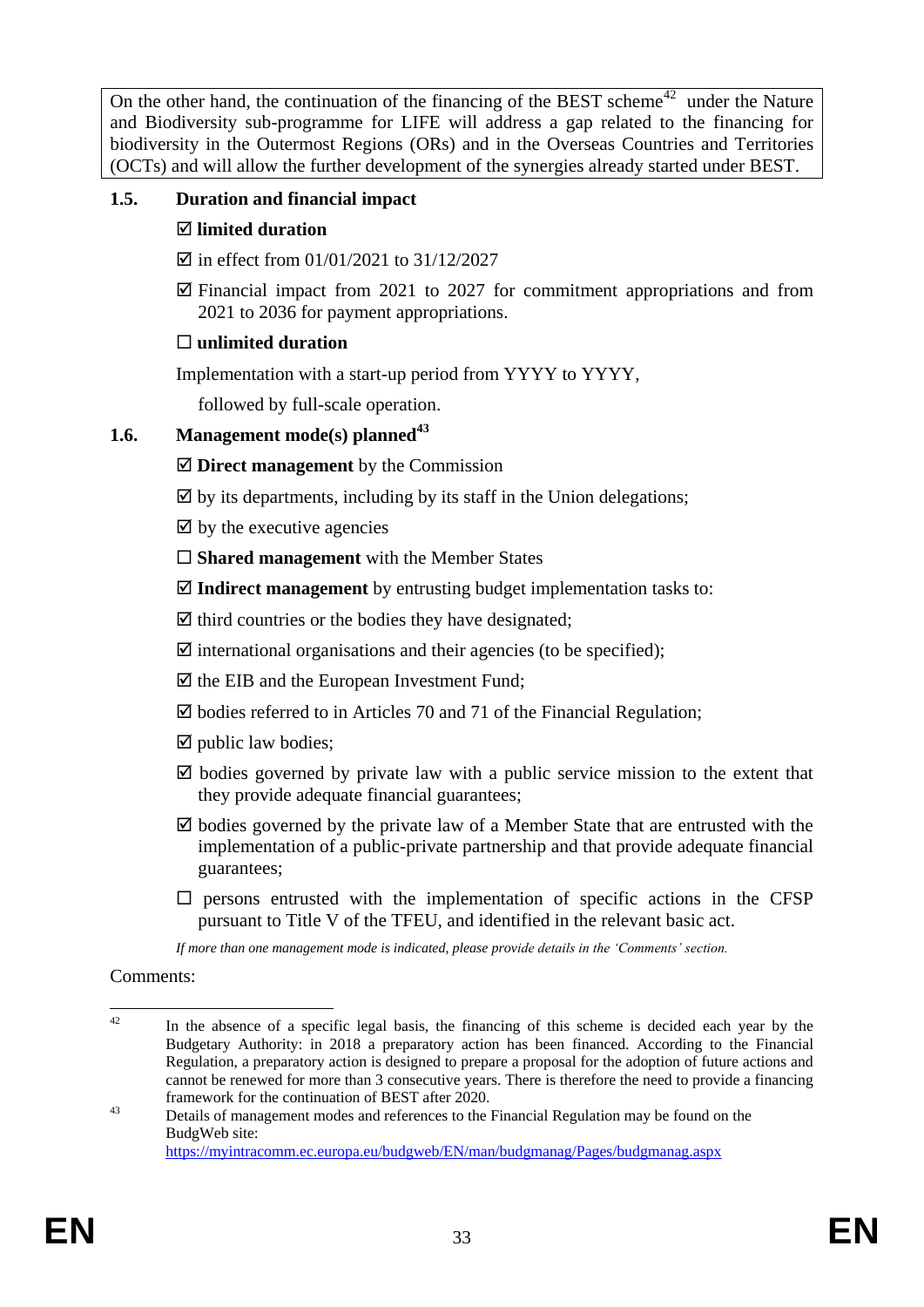The implementation of the Programme might be delegated to an executive agency, subject to the outcome of a cost-benefit analysis and related decisions to be taken.

Indirect management could be used on an ad hoc basis and for a limited portion of the financial envelope of the programme, by entrusting budget implementation tasks to international organisations, the European Investment Bank or the European Investment Fund or other organisations. This will depend from the nature of the tasks in question.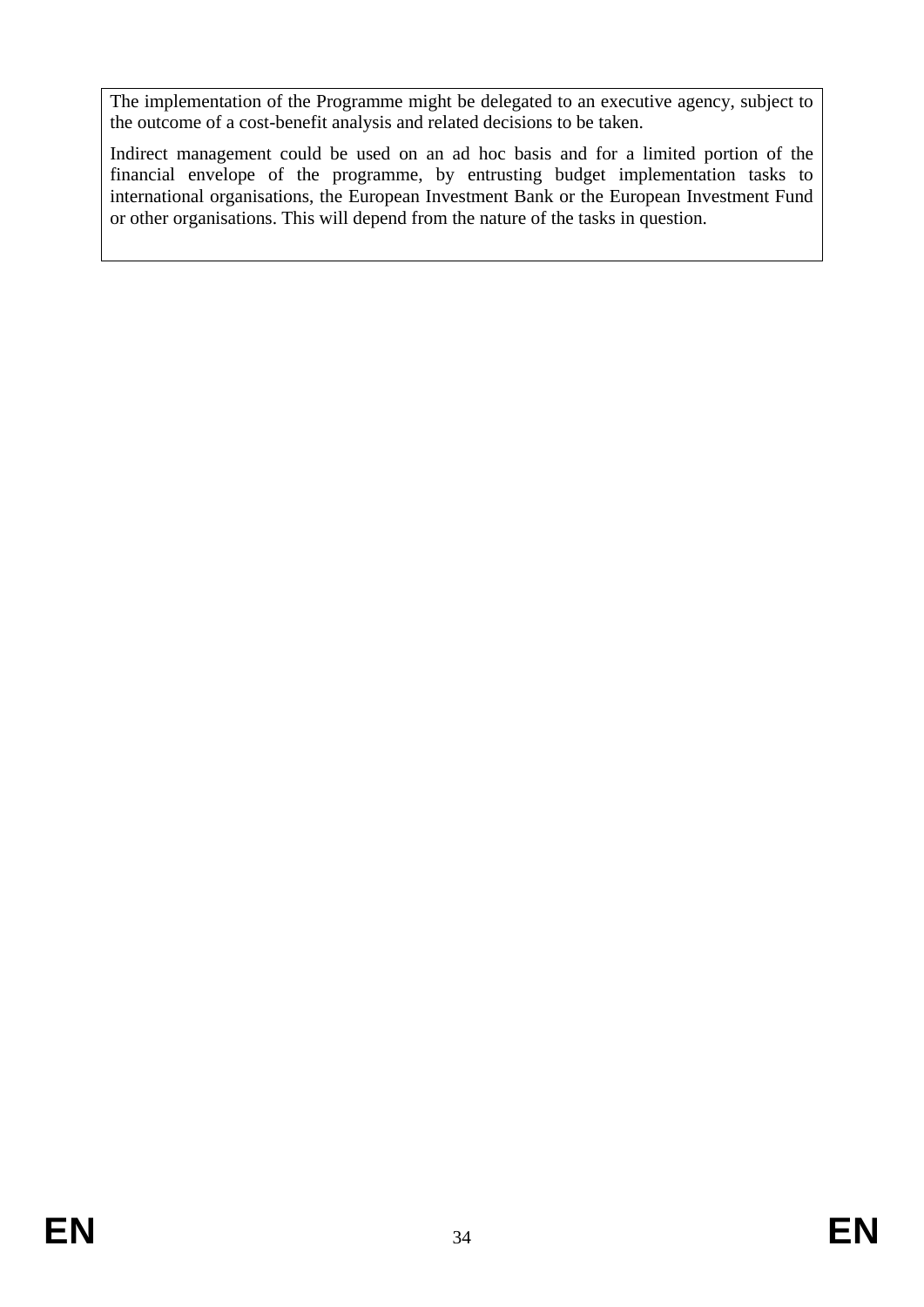#### **2. MANAGEMENT MEASURES**

#### **2.1. Monitoring and reporting rules**

*Specify frequency and conditions.*

The mid-term evaluation considered current monitoring and evaluation largely effective and efficient.

In terms of utilisation of funds in the projects, the results of ex-post controls on LIFE+ and on-site monitoring of LIFE projects show that an extremely high percentage of projects produce good results and the 'error rate' of the programme namely the amount that is considered at risk  $-$  is well below the materiality benchmark threshold of 2 % and is declining: it was EUR 2.27 for every EUR 100 spent in 2012, falling to EUR 1.24 in 2015 and even further to 0.44 EUR in 2016 and 0,25 in 2017 - the lowest across all the Union programmes.

The monitoring of the programme is based on the lessons learned from previous programmes and is carried out:

1. at project level and

2. at programme level.

1. All proposals need to indicate their expected results expressed in terms of outcome at project level. These outcomes are defined according to a set of predefined key performance indicators. For the projects, these indictors are validated by the monitoring team and by the project officer and represent the basis for monitoring project progress. They shall be regularly up-dated and expected values are compared with real values in the mid-term and final reports.

For environment, nature and biodiversity and climate action projects, monitoring visits are foreseen at least once a year and each project is visited by staff from the Commission at least once. Feedback is provided to the beneficiary in order to improve performance. A monitoring file is created at the start of each project in the form of a short report including the project description, and summarising actions and expected outputs and results. The yearly visits by the monitoring team provide an overview of the project implementation and an early detection of problems, which are promptly adressed. This contributes to the high success rate of the projects and to the low error rate of the programme.

Together with the Final Report, each project is required to submit an after-LIFE plan including inter alia a list of expected impacts that serve as a basis to assess the sustainability of the project results. Current practice of ex-post monitoring visits for selected projects will continue. This will provide information on the replicability of the projects after one year and will contribute to assessing the catalytic effect of the programme.

2. At programme level, the multiannual work programmes set out specific thematic priorities for their duration and specific targets, including expected outputs (i.e., expected number of Strategic Integrated Projects, coverage of Natura 2000 by LIFE projects, coverage of River Basin District by LIFE projects). At the end of each year's call for proposals, the Commission analyses whether a sufficient number of projects for a given area of action have been funded and will make adjustments as required to achieve the mid-term targets.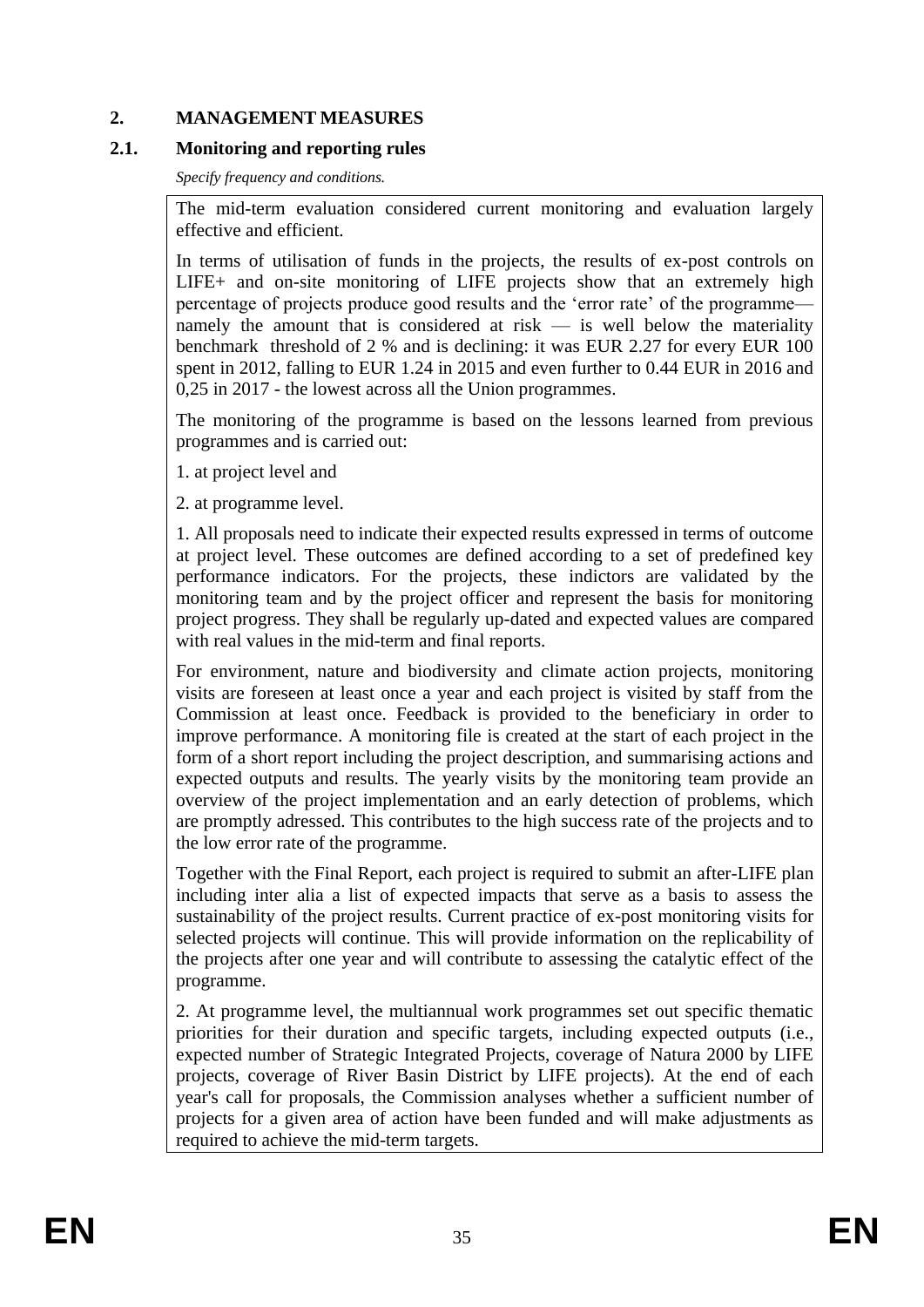The main achievements for particular priorities are presented during cluster meetings and summarised in thematic reports. They are one of the tools used to disseminate results and feed policy development and implementation.

It is particularly difficult to assess the catalytic impact of the Programme, taking into account the wide range of initiatives financed and the fact that the projects' catalytic effect is expected mainly to occur in the long term, after the projects have ended. Thus it is necessary to strike a balance between the need to get detailed and relevant data on the one hand and the associated costs and the administrative burden pending for the beneficiary, on the other hand.

To this end, the following sources of information will be used in combination with the data collected at project level:

1. a sample of the results of projects will be assessed on the basis of sources and tools independent from the project itself (e.g. regional data on the quality of the air or data from the register of enterprises). These projects will be systematically identified;

2. the data provided by the beneficiaries of already ended projects on a voluntary basis checked on sample basis and through ex-post missions;

3. data will be systematically collected on the overall amount of financial resources mobilised and/or coordinated by the projects.

4. enquiries of main actors at national and Union level.

In this way the burden related to the collection of the data will be further shifted from the beneficiaries to the monitors (monitoring team, external monitors, EASME and the Commission).

A mid-term evaluation and an ex-post evaluation of the Programme will be implemented in 2024 and 2027 respectively. As defined in the impact assessment, taking into account the average project duration, they will provide an overview of the on-going programme, complemented by an analysis of the performance of the LIFE programme 2014-2020 and the impact of the LIFE+ Programme.

In order to provide evidence of the co-benefits that the programme can bring to specific priorities such as climate action and biodiversity, and better illustrate the level of spending available throughout the programme for these priorities, the monitoring framework includes the methodology for tracking of climate and biodiversity-related expenditures as defined in the MFF Communication.

This will allow identification each year of the expenditures related to these two priorities across the LIFE Programme.

## **2.2. Management and control system(s)**

#### *2.2.1. Justification of the management mode(s), the funding implementation mechanism(s), the payment modalities and the control strategy proposed*

The management mode for the LIFE Programme is central direct management by the Commission which may be partially delegate to an existing Executive Agency. Occassionally, for specific ad hoc actions, indirect management may be envisaged.

The Commission will be assisted by an Expert Group with Member States representatives.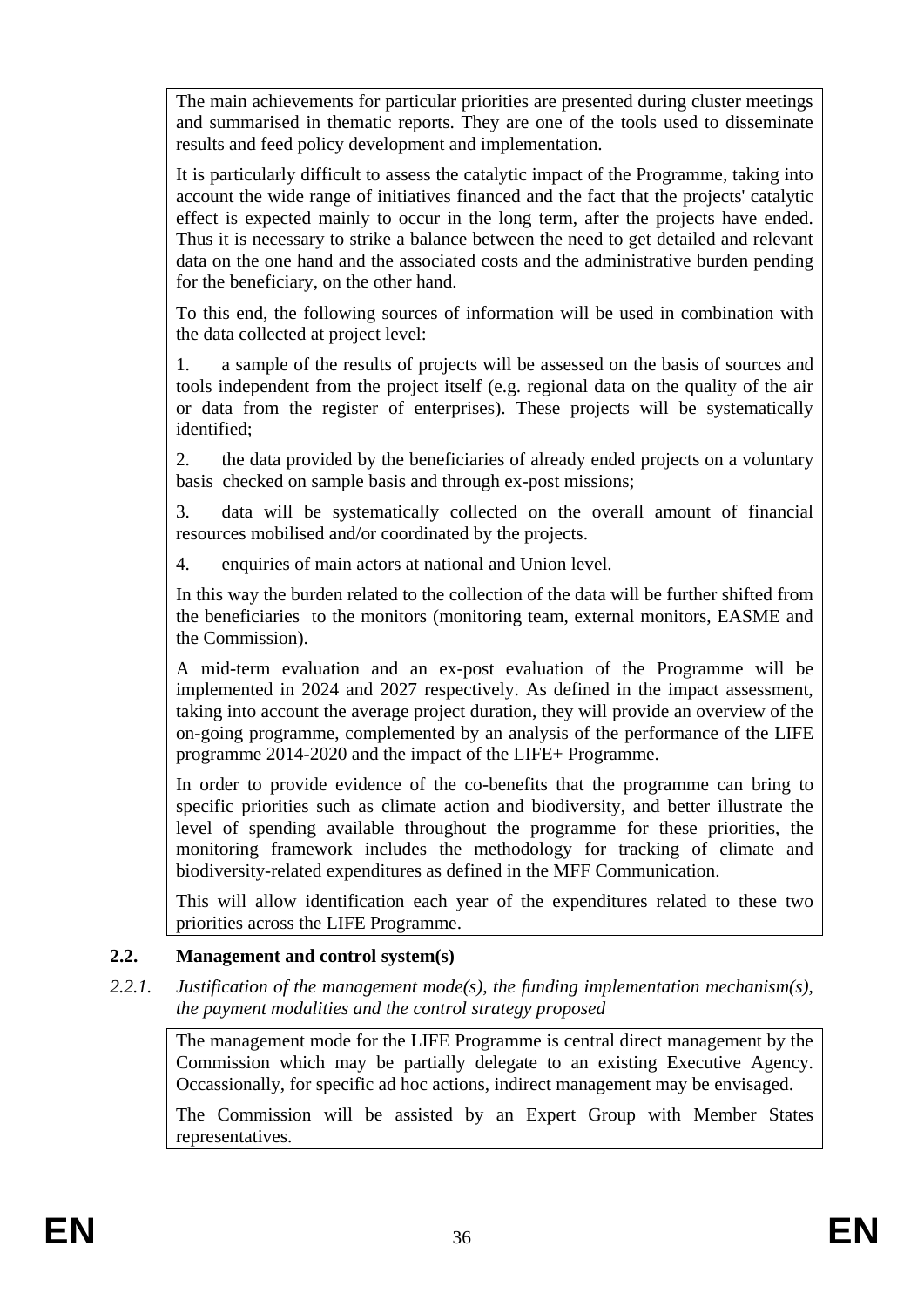The internal control system is based on the lessons learned from the experience. Its main elements, which apply to all financial transactions – grants, procurement and prizes - are:

– the financial circuits based, in particular, on an ex-ante control of each transaction and on specific controls on some of them;

– the controls carried out before the award on the financial and technical capacity of the applicants/tenderers;

– the annual management and performance reports and other reports focused on acounting, financial and operational management.

For a predefined number of projects - selected either on a risk basis (to detect and correct the errors) or on the basis of a representative sampling (to provide the Authorising Officer with a reasonable assurance of the legality and regularity of transactions) – ex-post audits are performed on the spot.

The control strategy takes into account the recommendations deriving from the evaluations of the programme, the reports issued by the internal auditor and the Special Reports of the Court of Auditors aiming at increasing the effectiveness and the European added value of the programme.

#### *2.2.2. Information concerning the risks identified and the internal control system(s) set up to mitigate them*

The internal control system is largely based on the experience acquired during the 25 years of the management of the LIFE programme.

Beneficiaries of the projects are a wide range of different organisations: from small to large enterprises (enterprises receive 44% of the total, out of which 33% are SMEs), to private non-commercial organisations (24%), to public bodies (32%).

Proposals are selected according to the beneficiaries professional credentials and financial stability and other criteria imposed by the legal basis.

During the selection process the early warning system is used to identify possible risks related to potential beneficiaries of centrally managed grants. The risk of double funding is analysed during the selection of projects and systematic exchanges of information are carried out with other services.

Training sessions, on the different phases of the project management cycle, are organised on the premises, for the project managers, to address specific management and financials needs. Direct contacts with project and financial officers at the Commission and the Agency are promoted to solve particular queries.

The grant agreement main requirements are duly explained to the beneficiaries in onthe-spot visits and coordination meetings. In particular, the organisation of monitoring missions at the start up of the projects, directed to detect potential problems at a very early stage, particularly at the level of the control systems put in place by the beneficiaries, and correct them has demonstrated to be a valuable tool to reduce the cases of non compliance.

Information sessions are organised for the ex-post auditors on the characteristics of fraud that could be detected during an audit on-the-spot of financial statements. For additional information on the anti-fraud strategy see point 2.3 below.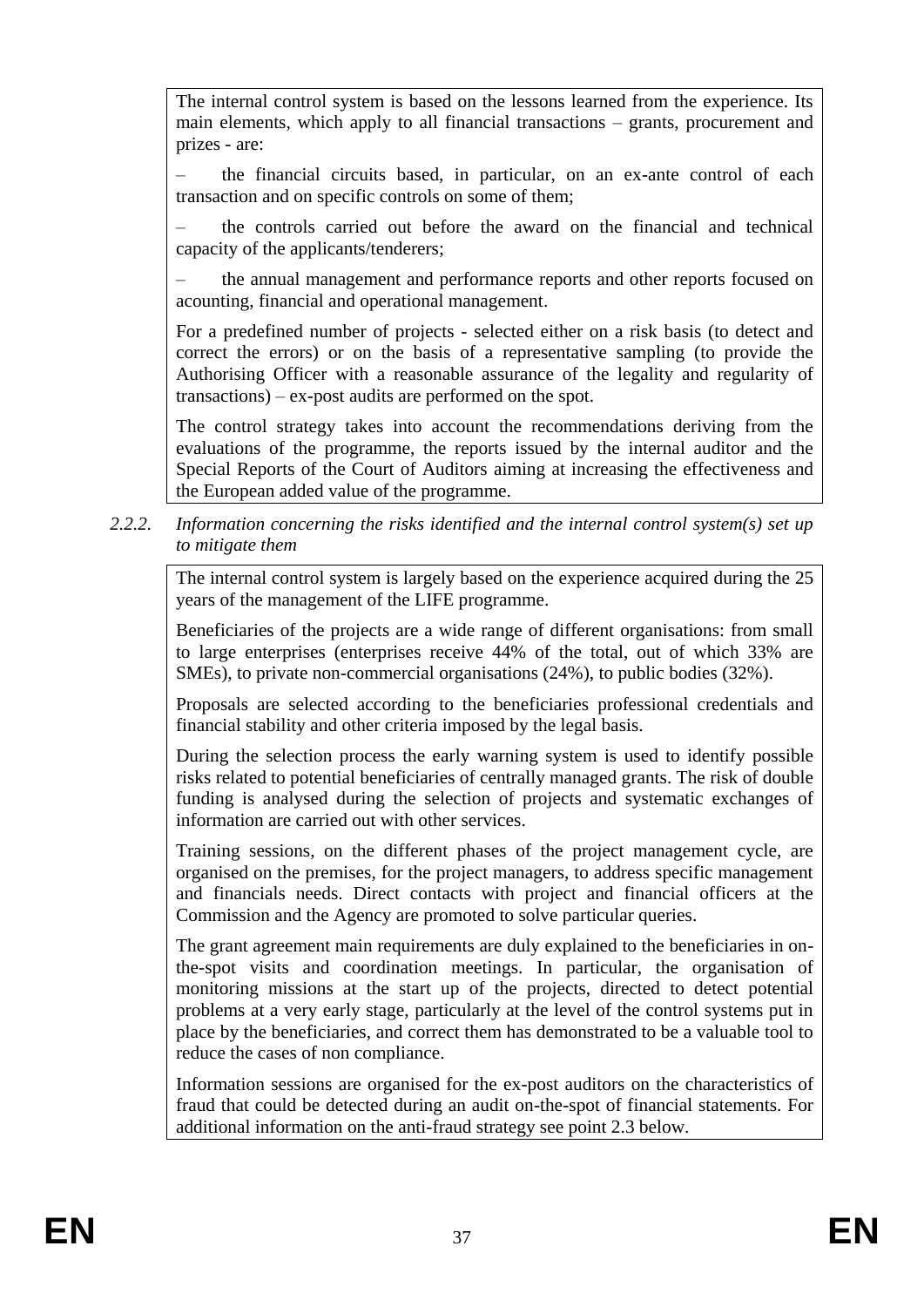The risks identified for the programme's implementation mainly fall into the following categories:

Risk of insufficiently/ ineffectively targeted use of funds as well as the risk of too much division of funds due to larger territorial or thematic scope;

Errors and inefficiencies derived from complexity of rules for the beneficiaries and the Commission (e.g., eligibility of costs, multiple budget lines).

If the Programme will be delegated to an Executive Agency, the following risks exist:

Loss of input from projects for policy-making and vice versa;

- Coordination failures if the programme is partly delegated (with the Executive Agency, with other donors or financial institutions);

Risk of the absence of a clear definition of the limits of the responsibilities in the management and the control of tasks delegated to the agency, if the programme is partly delegated.

Concerning the first two risks, they have been partially addressed through specific options analysed in the impact assessment, namely

1. Improving the strategic focus of the programme by simplifying the Regulation and the Multiannual Work Programme

2. Reducing the administrative burden for the applicants/beneficiaries

3. Streamlining the procedures for the implementation of the Union budget

The risks of possible negative side effects of transferring management to EASME, such as the lack of continuity and the loss of input from projects for policy-making and vice versa, have been prevented in the past by transferring key human resources from the Commission to EASME and by working on a policy-integration strategy which includes recurrent and one-off activities to ensure that:

policy needs are reflected in the programme and project implementation;

relevant outputs and findings from projects reach and can be used by policymakers.

The strategy includes activities such as training for Agency staff on specific policies, joint thematic cluster meetings with projects, shared reflection on policy needs in the calls for proposals, provision of feedback on project outcomes relevant for policymaking, etc.

*2.2.3. Estimation and justification of the cost-effectiveness of the controls (ratio of "control costs ÷ value of the related funds managed"), and assessment of the expected levels of risk of error (at payment & at closure)* 

At present the LIFE programme 2014-2020 is mainly delegated to an Executive agency. The financial statement is based on the assumption that the programme 2020-2027 will be implemented in-house by the Commission services. The cost effiency linked to the externalisation to an Executive Agency will be assessed on the basis of a cost benefits analysis.

Projects: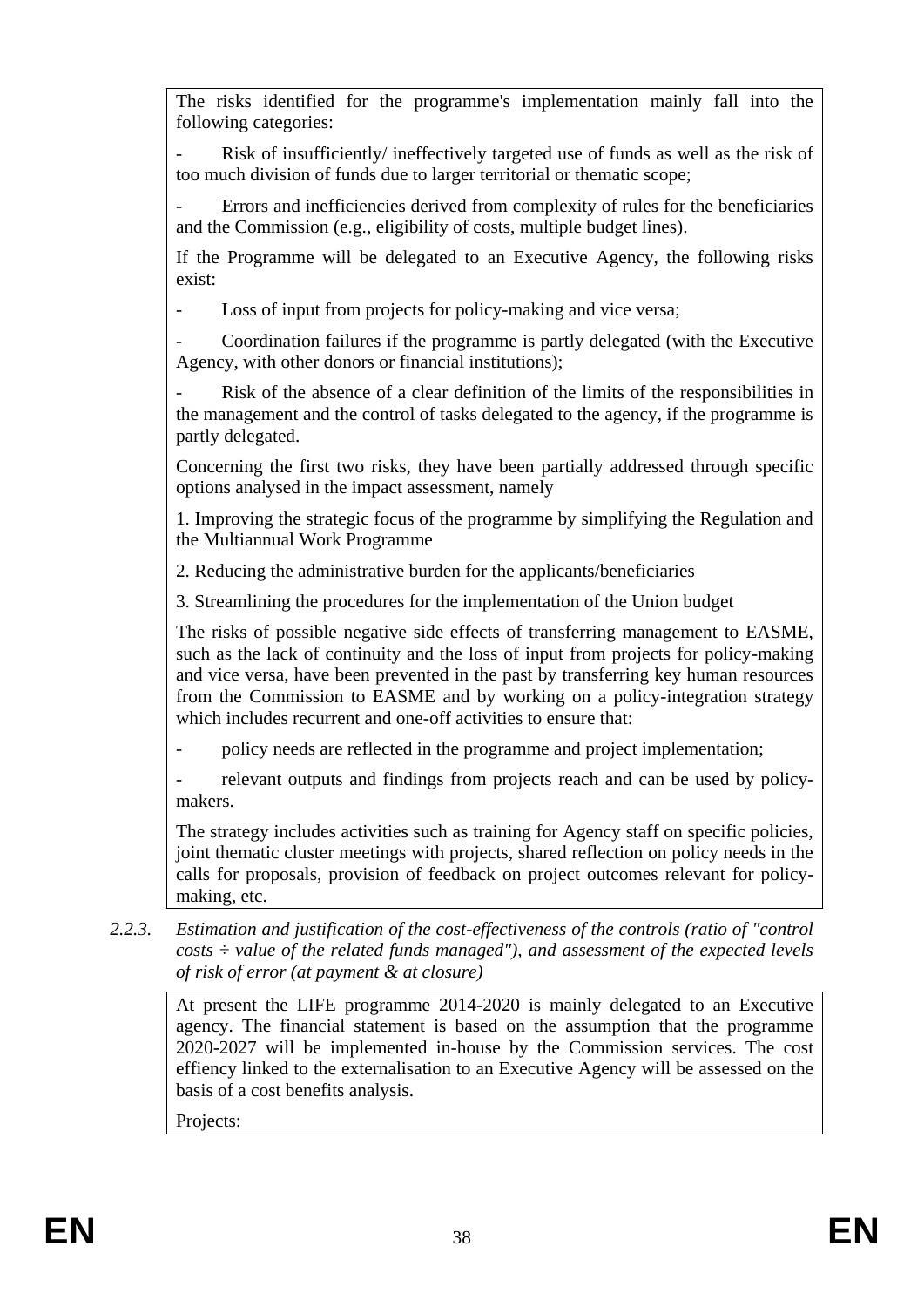- Project selection/evaluation/negotiation: preventive controls of all files if appropriate with assistance of external experts;

Project implementation by way of grants: preventive and detective monitoring, on-the-spot visits for each project at least once in their life time;

Before final payment: detective and corrective controls, desk review of all files including widespread use of external audit certificates.

Every year, ex-post controls of grants will be conducted on the spot. In addition, a new type of audits, "desk audits", will be introduced to perform management checks without going on the spot.

The controls under LIFE cannot be separated from the Programme's management: in 2017 the overall management amounted to EUR 20 million, including all on the spot controls. This corresponds to 4% of the total amount managed for 2017.

The amount of costs of control is estimated to slightly decrease due to the simplifications envisaged for the management of the Programme and the rules of eligibility of costs:

Taking into account the experience of the ongoing pilot, consideration should be given to further waiving the requirement to submit a complete proposal at the start of the application process by expanding the use of a two-step award procedure for standard projects. This has already been applied for integrated projects and is being piloted for some traditional projects. It would reduce administrative burden for applicants.

• Adapting reporting requirements in proportion to the length and complexity of projects and the value of the grant.

Simplifying the indicators database, based on project focus.

Use of Simplified Cost Options, payments based on output, limitation of eligible costs for grants.

Use of cascading grants with limited reporting, with the involvement of the monitoring team.

Simplification of the application process, including rationalised forms and supporting documents.

#### **2.3. Measures to prevent fraud and irregularities**

*Specify existing or envisaged prevention and protection measures, e.g. from the Anti-Fraud Strategy.*

Fraud includes internal and external misconduct. It covers notably any infringement of the financial interests of the Union as defined by the Convention on the protection of the European Communities' financial interests. Intention is the key element which distinguishes fraud from irregularity. Fraud can involve reputational risk in addition to financial impact.

In line with OLAF's Methodology and guidance a specific Anti-Fraud strategy is elaborated at DG level based on fraud risk assessments on the main financial Management, and non-financial management activities.

The fraud assessments were performed in June – August 2015 and will be updated in 2018 . The fraud assessment took also in consideration the follow up audit of IAS on the audit of the anti fraud strategy made by SIAC and Court of auditors reports. The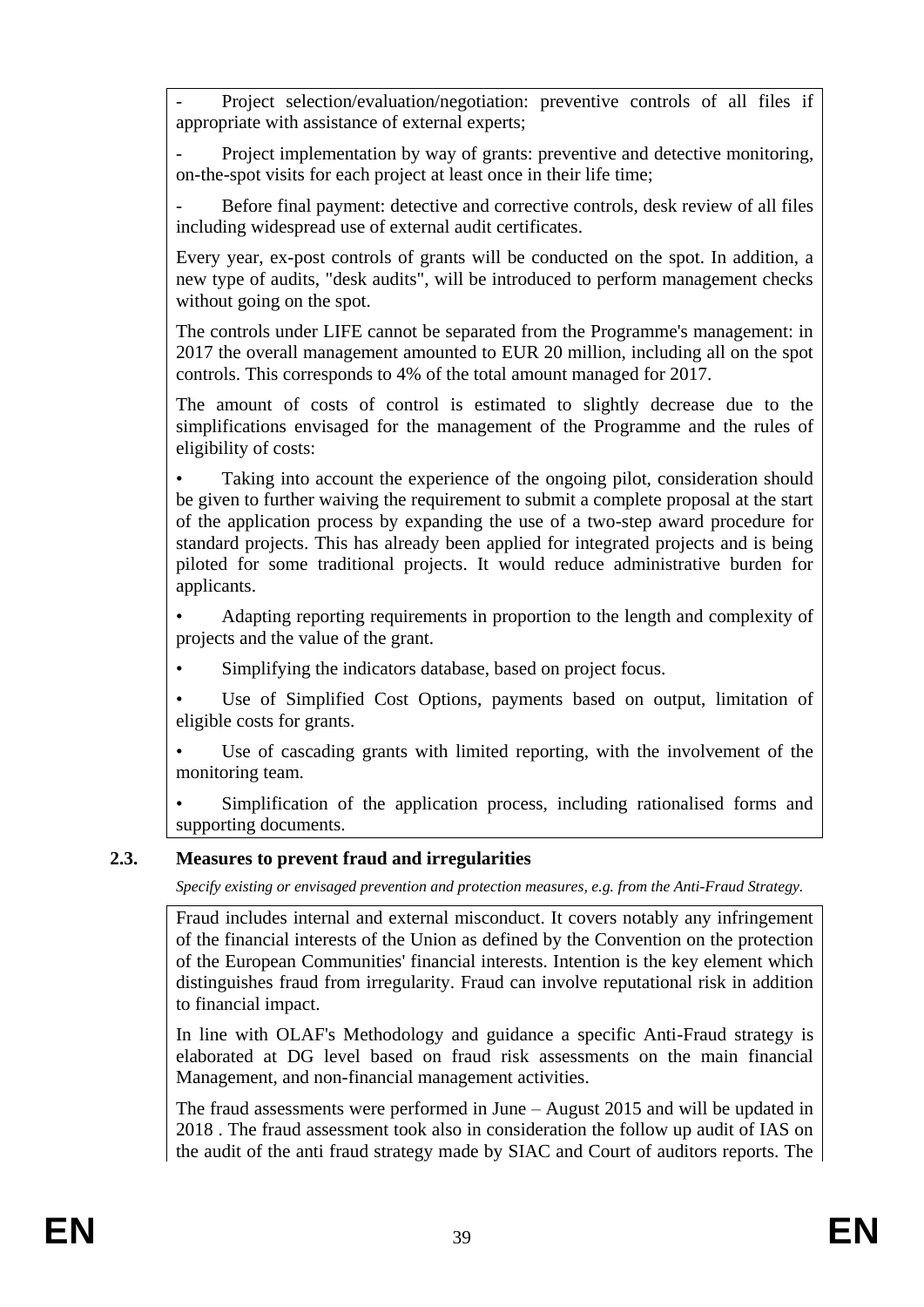overall conclusion of the conducted fraud risk assessments is that the residual risk of material undetected fraud is low (probability and impact).

The areas where the residual risk has been assessed as low-to-medium were specifically reviewed:

(1) Procurement: Based on the risk assessment, it is reasonable to conclude that the controls in place effectively reduce the main fraud risks in the preparation, evaluation, award, and implementation phases of the procurement process (i.e. biased tender specifications, undisclosed conflict of interests, unfair evaluation procedure, collusion between contractors, collusion with a contractor and insider trading, phantom contractors, plagiarism, double funding). The following areas have been identified with low-to-medium estimated residual risk: a) Collusion with contractor to accept sub-standard performance; b) Plagiarism / Product substitutions; and with estimated medium residual risk c) Double funding.

To face these low-to-medium and medium residual fraud risks, the regular use of red flags checklists (part of the revised AFS) and the use of external databases (e.g. the ones listed on OLAF's AF website), together with additional training sessions coordinated with OLAF are being organised.

(2) Grants: Based on the risk assessment, it is possible to conclude that the controls in place effectively reduce the main fraud risks in the evaluation, contracting, and expost phases of the grants process (i.e. undisclosed conflict of interests, unfair evaluation procedure, actions not carried out according to technical description, excessive amounts paid, double funding, and attempted fraud). The following areas have been identified with medium estimated residual risk: 1) Double funding; and with low-to-medium estimated residual risk 2) Potential fraud cases not detected.

These risks are being further reduced by organizing additional training sessions coordinated with OLAF and the regular use of red flags checklists (part of the revised AFS).

(3) Administrative expenditure: Based on the risk assessment, the controls in place effectively reduce the main fraud risks in the areas of training, publications, internal meetings, and the entertainment/representation cost elements of administrative expenditure (i.e. potential fraudulent payment of ineligible costs).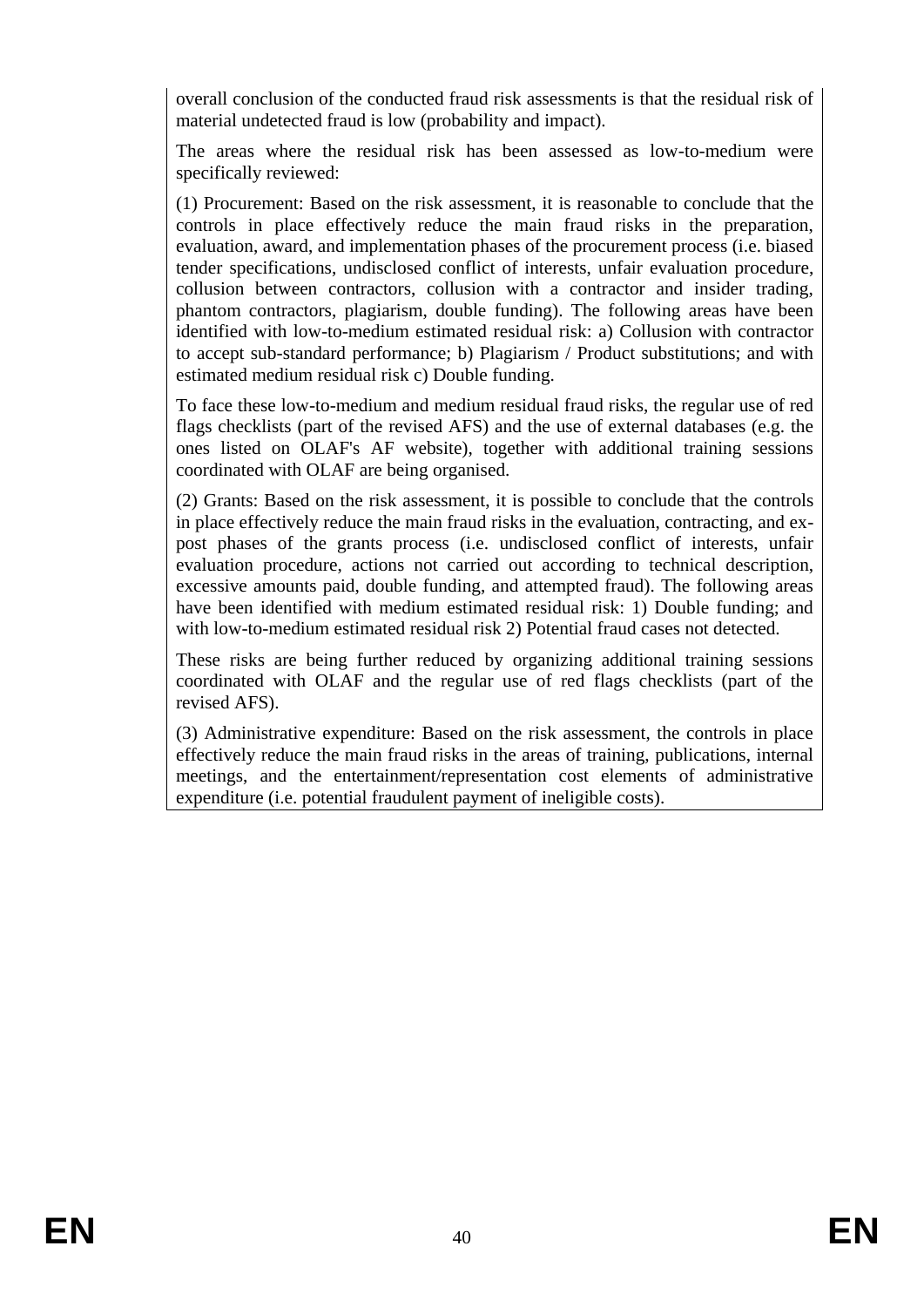#### **3. ESTIMATED FINANCIAL IMPACT OF THE PROPOSAL/INITIATIVE**

|                                                     | <b>Budget</b> line                                                                                   | Type of<br>expenditure            |                                        |                                | Contribution            |                                                                                    |
|-----------------------------------------------------|------------------------------------------------------------------------------------------------------|-----------------------------------|----------------------------------------|--------------------------------|-------------------------|------------------------------------------------------------------------------------|
| Heading of<br>multiannual<br>financial<br>framework | 09 02<br>Programme for Environment and<br>Climate Action (LIFE)                                      | Diff./Non-<br>diff. <sup>44</sup> | from<br><b>EFTA</b><br>countries<br>45 | from<br>candidate<br>countries | from third<br>countries | within the<br>meaning of<br>Article $[21(2)(b)]$<br>of the Financial<br>Regulation |
|                                                     | 09 02 XX Environment                                                                                 | Diff.                             | <b>YES</b>                             | <b>YES</b>                     | <b>YES</b>              | <b>NO</b>                                                                          |
| Heading 3                                           | 09 02 XX XX Nature and biodiversity                                                                  | Diff.                             | <b>YES</b>                             | <b>YES</b>                     | <b>YES</b>              | N <sub>O</sub>                                                                     |
| - Natural<br><b>Resources</b><br>and the            | 09 02 XX XX Circular economy and<br>quality of life                                                  | Diff.                             | <b>YES</b>                             | <b>YES</b>                     | <b>YES</b>              | N <sub>O</sub>                                                                     |
| Environm<br>ent                                     | 09 02 XX Climate mitigation and<br>adaptation                                                        | Diff.                             | <b>YES</b>                             | <b>YES</b>                     | <b>YES</b>              | N <sub>O</sub>                                                                     |
|                                                     | 09 02 XX Clean energy transition                                                                     | Diff.                             | <b>YES</b>                             | <b>YES</b>                     | <b>YES</b>              | N <sub>O</sub>                                                                     |
|                                                     | 09<br>01<br>XX<br>XX<br>Environment<br>administrative<br>expenditures<br><sub>on</sub><br>management | Non diff.                         | <b>YES</b>                             | <b>YES</b>                     | <b>YES</b>              | <b>NO</b>                                                                          |
|                                                     | 09 01 XX XX Climate mitigation and<br>adaptation<br>expenditures<br>on<br>administrative management  | Non diff.                         | <b>YES</b>                             | <b>YES</b>                     | <b>YES</b>              | N <sub>O</sub>                                                                     |
|                                                     | 09 01 XX XX Clean energy transition -<br>administrative<br>expenditures<br>on<br>management          | Non diff.                         | <b>YES</b>                             | <b>YES</b>                     | <b>YES</b>              | N <sub>O</sub>                                                                     |

## **3.1. Heading of the multiannual financial framework and new expenditure budget line(s) proposed**

The proposed budget lines reflect the fields of actions indicated in the Commission proposals for a new Multiannual Financial Framework (MFF) for 2021-2027 (COM(2018)321 final) adopted on the  $2<sup>nd</sup>$  of May 2018 and correspond to the structure of the Programme, as included in the Draft Regulation.

The budget nomenclature as presented in the Legislative Financial Statement may be changed and is still subject to further decisions to be taken.

 $44$ <sup>44</sup> Diff. = Differentiated appropriations / Non-diff. = Non-differentiated appropriations.<br>
EETA: European Free Trede Association

EFTA: European Free Trade Association.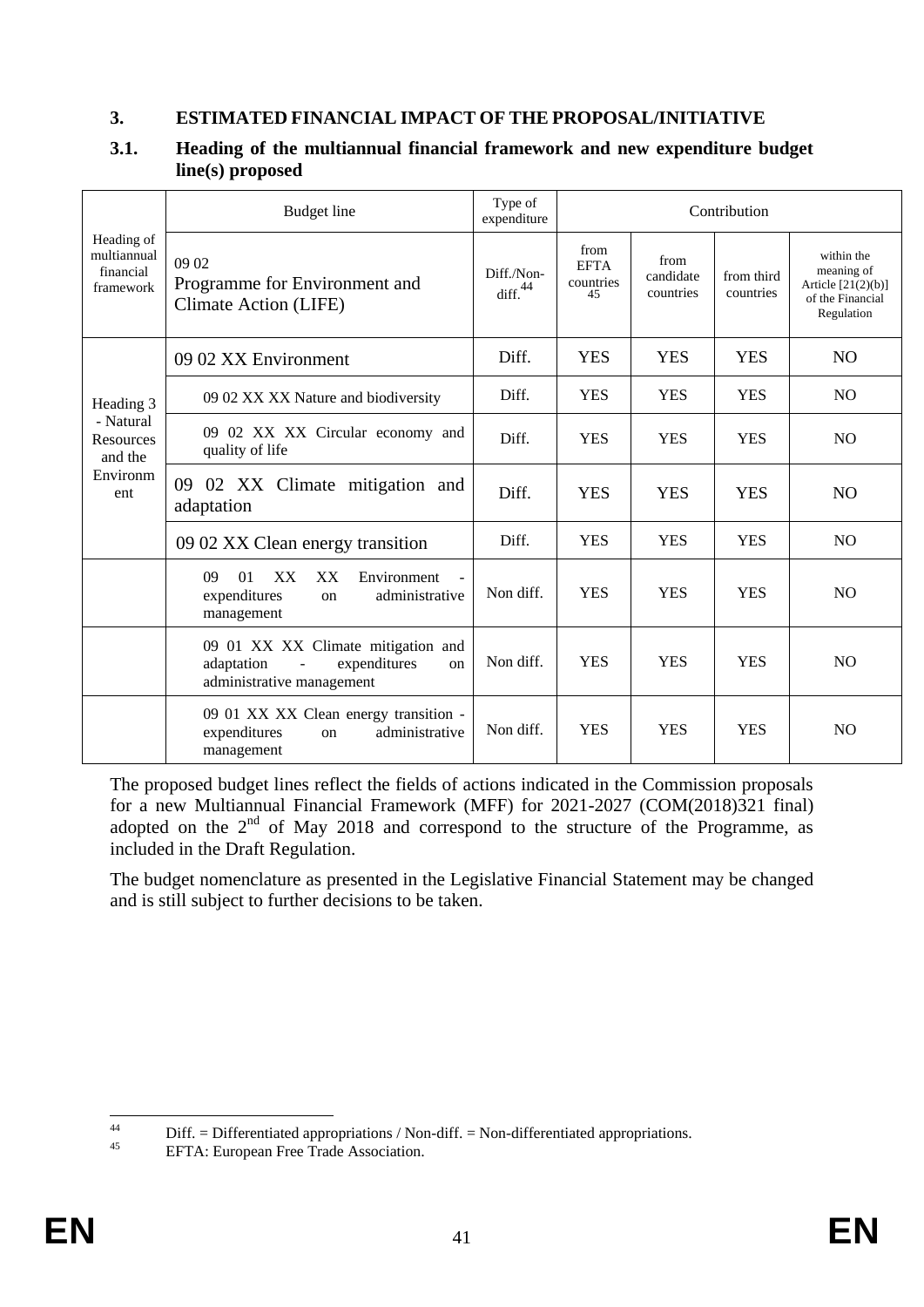#### **3.2. Estimated impact on expenditure**

# *3.2.1. Summary of estimated impact on expenditure <sup>46</sup>*

#### EUR million (to three decimal places)

|                                     | <b>Heading of multiannual financial</b><br>framework                            |                             |     | 3       |         | Natural Resources and the Environment |         |         |         |         |           |              |  |
|-------------------------------------|---------------------------------------------------------------------------------|-----------------------------|-----|---------|---------|---------------------------------------|---------|---------|---------|---------|-----------|--------------|--|
|                                     |                                                                                 |                             |     |         |         |                                       |         |         |         |         |           |              |  |
|                                     |                                                                                 |                             |     | 2021    | 2022    | 2023                                  | 2024    | 2025    | 2026    | 2027    | Post 2027 | <b>TOTAL</b> |  |
|                                     |                                                                                 | Commitments                 | (1) | 261,992 | 268,057 | 277,446                               | 290,490 | 307,658 | 329,587 | 355,431 | 0,000     | 2090,660     |  |
| 09 02 XX XX Nature and biodiversity |                                                                                 | Payments                    | (2) | 9,268   | 102,459 | 127,137                               | 156,468 | 191,813 | 228,469 | 258,373 | 1016,672  | 2090,660     |  |
|                                     | 09 02 XX XX Circular economy and                                                | Commitments                 | (1) | 164,507 | 168,315 | 174,210                               | 182,400 | 193,180 | 206,950 | 223,177 | 0,000     | 1312,740     |  |
|                                     | quality of life                                                                 | Payments                    | (2) | 5,820   | 64,335  | 79,831                                | 98,248  | 120,440 | 143,458 | 162,234 | 638,376   | 1312,740     |  |
| 09 02                               | Climate mitigation and<br>XX                                                    | Commitments                 | (1) | 122,203 | 124,671 | 127,128                               | 129,937 | 132,564 | 135,333 | 137,190 | 0,000     | 909,027      |  |
|                                     | adaptation                                                                      | Payments                    | (2) | 2,625   | 46,522  | 57,168                                | 69,099  | 81,848  | 93,115  | 98,996  | 459,653   | 909,027      |  |
|                                     | 09 02 XX Clean energy transition                                                | Commitments                 | (1) | 132,117 | 134,810 | 137,556                               | 140,357 | 143,214 | 146,129 | 148,317 | 0,000     | 982,500      |  |
|                                     |                                                                                 | Payments                    | (2) | 6,247   | 52,548  | 63,913                                | 76,317  | 89,829  | 101,689 | 108,113 | 483,846   | 982,500      |  |
|                                     | 09 01 XX XX Environment -<br>expenditures on administrative<br>47<br>management | Commitments<br>$=$ Payments | (3) | 13,500  | 13,600  | 13,700                                | 13,800  | 13,900  | 14,000  | 14,100  | 0,000     | 96,600       |  |

<sup>46</sup> Totals do not tally due to rounding.

 $\overline{a}$ 

<sup>&</sup>lt;sup>47</sup> Appropriations of an administrative nature financed from the envelope of the programme. It includes the amounts necessary for the management of the outstanding commitments ("legacy") of 2014-2020 programmes currently managed by an executive agency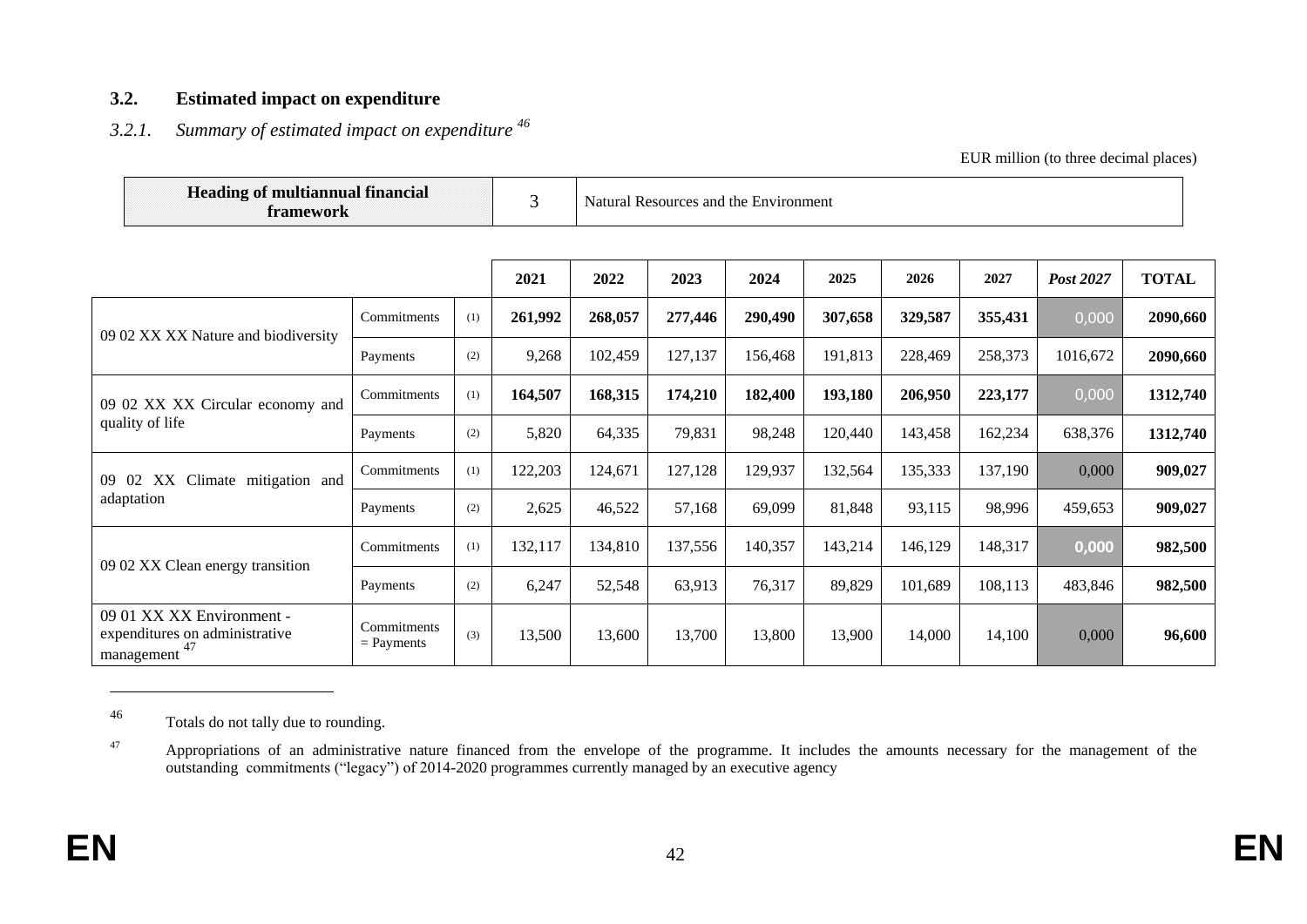| 09 01 XX XX Climate mitigation<br>and adaptation - expenditures on<br>administrative management | Commitments<br>$=$ Payments | (3)        | 5,684   | 5,773   | 5,925   | 5,777   | 5,864   | 5,864   | 6,086   | 0,000     | 40,973    |
|-------------------------------------------------------------------------------------------------|-----------------------------|------------|---------|---------|---------|---------|---------|---------|---------|-----------|-----------|
| 09 01 XX XX Clean energy<br>transition - expenditures on<br>48<br>administrative management     | Commitments<br>$=$ Payments | (3)        | 2,500   | 2,500   | 2,500   | 2,500   | 2,500   | 2,500   | 2,500   | 0,000     | 17,500    |
| Environment                                                                                     | Commitments                 |            | 439,999 | 449,972 | 465,356 | 486,690 | 514,738 | 550,537 | 592,708 | 0,000     | 3500,000  |
|                                                                                                 | Payments                    |            | 28,588  | 180,394 | 220,668 | 268,516 | 326,153 | 385,927 | 434,707 | 1 655,048 | 3500,000  |
|                                                                                                 | Commitments                 |            | 262,504 | 267,754 | 273,109 | 278,571 | 284,143 | 289,826 | 294,093 | 0,000     | 1950,000  |
| <b>Climate Action</b>                                                                           | Payments                    |            | 17,056  | 107,343 | 129,506 | 153,693 | 180,041 | 203,168 | 215,695 | 943,499   | 1950,000  |
| <b>TOTAL</b> appropriations for the                                                             | Commitments                 | $=1+$<br>3 | 702,503 | 717,726 | 738,465 | 765,261 | 798,881 | 840,363 | 886,801 |           | 5.450,000 |
| envelope of the programme                                                                       | Payments                    | $=2+$<br>3 | 45,643  | 287,736 | 350,174 | 422,208 | 506,194 | 589,095 | 650,402 | 2.598,54  | 5.450,000 |

| Heading of multiannual financial<br>framework |      | 'Administrative expenditure' |      |      |      |      |      |                                       |              |
|-----------------------------------------------|------|------------------------------|------|------|------|------|------|---------------------------------------|--------------|
|                                               |      |                              |      |      |      |      |      | EUR million (to three decimal places) |              |
|                                               | 2021 | 2022                         | 2023 | 2024 | 2025 | 2026 | 2027 | Post 2027                             | <b>TOTAL</b> |

<sup>48</sup> <sup>48</sup> Appropriations of an administrative nature financed from the envelope of the programme. It does not include the amount necessary for the management of the outstanding commitments ("legacy") of 2014-2020 programmes because they were financed under Horizon 2020.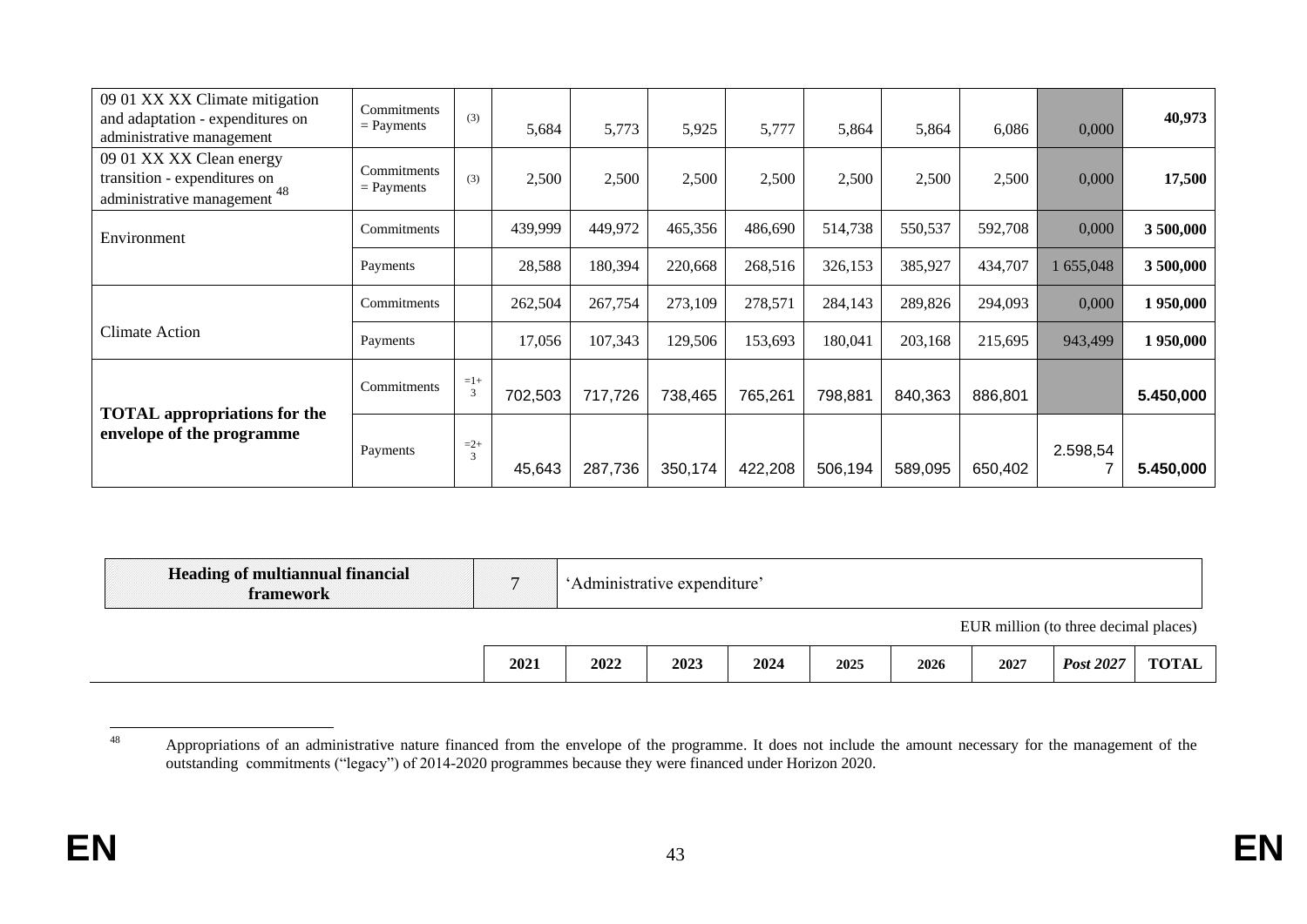| 49<br>Human resources <sup>-</sup>                                                                 |        | 17,017 | 21,879 | 28,314 | 30.602 | 35,464 | 38,038 | 40,755 | 212,069 |
|----------------------------------------------------------------------------------------------------|--------|--------|--------|--------|--------|--------|--------|--------|---------|
| Other administrative expenditure                                                                   |        | ,061   | 1,312  | ,920   | 1,620  | .646   | .746   | 2,396  | 11,702  |
| <b>TOTAL</b> appropriations under<br><b>HEADING 7 of the</b><br>multiannual financial<br>framework | 18,078 | 18,078 | 23,191 | 30,234 | 32,222 | 37,110 | 39,784 | 43,151 | 223,771 |

EUR million (to three decimal places)

|                                                |                 | 2021    | 2022    | 2023    | 2024    | 2025    | 2026    | 2027    | Post 2027 | <b>TOTAL</b> |
|------------------------------------------------|-----------------|---------|---------|---------|---------|---------|---------|---------|-----------|--------------|
| <b>TOTAL</b> appropriations<br>across HEADINGS | Commitmen<br>ts | 720,580 | 740,917 | 768.699 | 797.483 | 835,991 | 880,148 | 929,952 |           | 5673,771     |
| of the multiannual financial<br>framework      | Payments        | 63,721  | 310.927 | 380,408 | 454.431 | 543,304 | 628.879 | 693.553 | 2598,547  | 5673,771     |

49

<sup>&</sup>lt;sup>49</sup> The programme is expected to be partially delegated to an executive agency, subject to the outcome of the cost-benefit analysis and related decisions to be taken. The related administrative appropriations for programme implementation in the Commission and the executive agency will be adapted accordingly.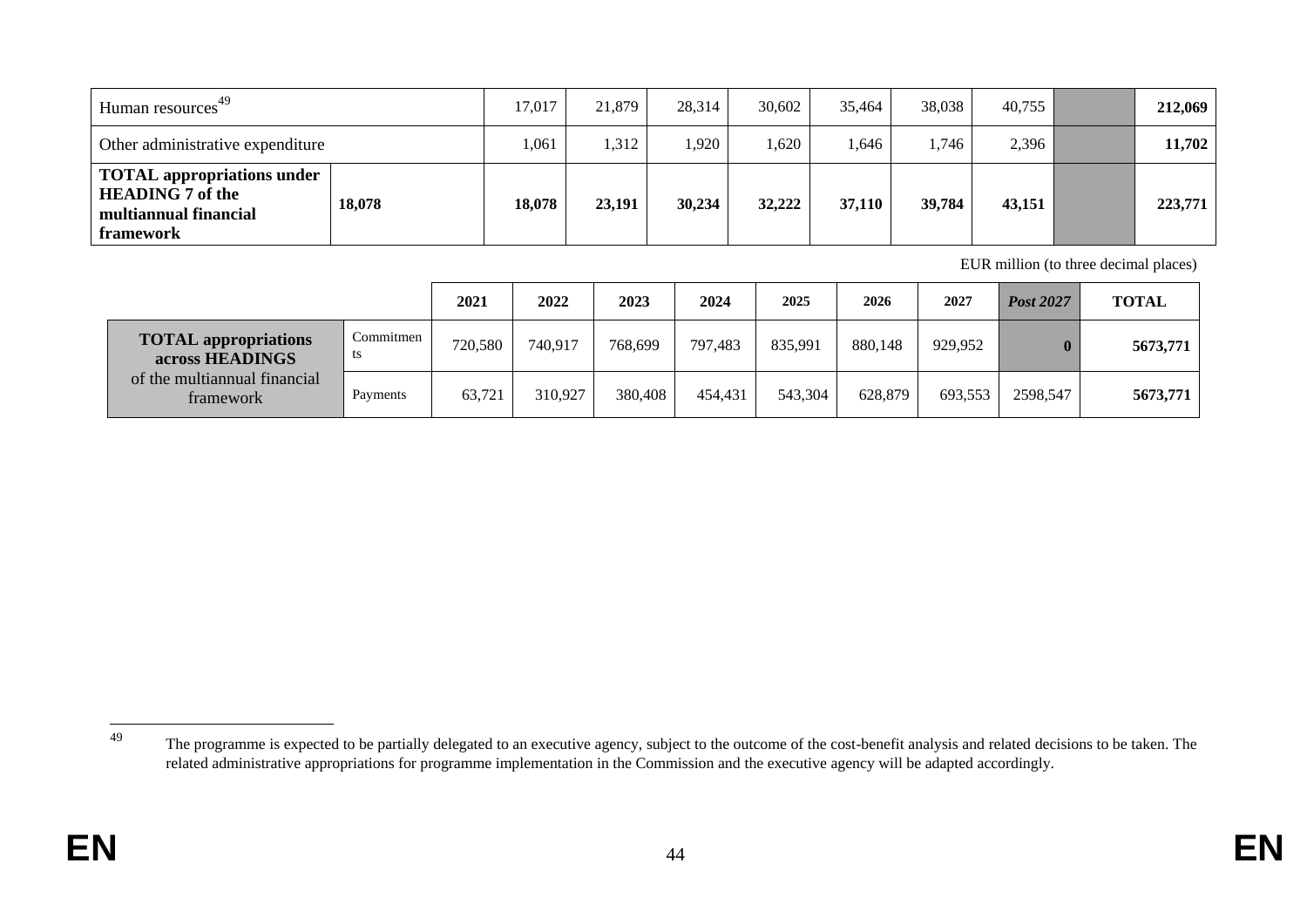#### *3.2.2. Summary of estimated impact on appropriations of an administrative nature*

- $\Box$  The proposal/initiative does not require the use of appropriations of an administrative nature
- $\boxtimes$  The proposal/initiative requires the use of appropriations of an administrative nature, as explained below:

EUR million (to three decimal places)

| <b>Years</b> | 2021 | 2022 | 2023 | 2024 | 2025 | 2026 | 2027 | <b>TOTAL</b> |
|--------------|------|------|------|------|------|------|------|--------------|
|              |      |      |      |      |      |      |      |              |

| <b>HEADING 7</b><br>of the multiannual<br>financial framework          |        |        |        |        |        |        |        |         |
|------------------------------------------------------------------------|--------|--------|--------|--------|--------|--------|--------|---------|
| Human resources <sup>50</sup>                                          | 17,017 | 21,879 | 28,314 | 30,602 | 35,464 | 38,038 | 40,755 | 212,069 |
| Other administrative<br>expenditure                                    | 1,061  | 1,312  | 1,920  | 1,620  | 1,646  | 1,746  | 2,396  | 11,702  |
| <b>Subtotal HEADING 7</b><br>of the multiannual<br>financial framework | 18,078 | 23,191 | 30,234 | 32,222 | 37,110 | 39,784 | 43,151 | 223,771 |

| -51<br><b>Outside HEADING 7</b><br>of the multiannual<br>financial framework      |        |        |        |        |        |        |        |         |
|-----------------------------------------------------------------------------------|--------|--------|--------|--------|--------|--------|--------|---------|
| Human resources                                                                   | 0,000  | 0,000  | 0,000  | 0,000  | 0,000  | 0,000  | 0,000  | 0,000   |
| Other expenditure<br>of an administrative<br>nature                               | 21,684 | 21,873 | 22,125 | 22,077 | 22,264 | 22,364 | 22,686 | 155,073 |
| <b>Subtotal</b><br>outside HEADING 7<br>of the multiannual<br>financial framework | 21,684 | 21,873 | 22,125 | 22,077 | 22,264 | 22,364 | 22,686 | 155,073 |

| <b>TOTAL</b> | 39,761856 | 45,064144 | 52,358484 | 54.298484 | 59.374624 | 62,148624 | 65,837624 | 378,84384 |
|--------------|-----------|-----------|-----------|-----------|-----------|-----------|-----------|-----------|
|--------------|-----------|-----------|-----------|-----------|-----------|-----------|-----------|-----------|

The appropriations required for human resources and other expenditure of an administrative nature will be met by appropriations from the DG that are already assigned to management of the action and/or have been redeployed within the DG, together if necessary with any additional allocation which may be granted to the managing DG under the annual allocation procedure and in the light of budgetary constraints.

<sup>50</sup> The three DGs do not dispose of an installed human resources capacity to manage the action foreseen because none of them is managing the bulk of the action in the framework of the 2014-2020 Programme, which is externalised to an executive Agency, and a consistent increase is foreseen in the framework of the sub-programmes managed by DG Environment (Nature and Biodiversity and Circular Economy and Quality of life).

<sup>51</sup> Technical and/or administrative assistance and expenditure in support of the implementation of EU programmes and/or actions (former 'BA' lines), indirect research, direct research.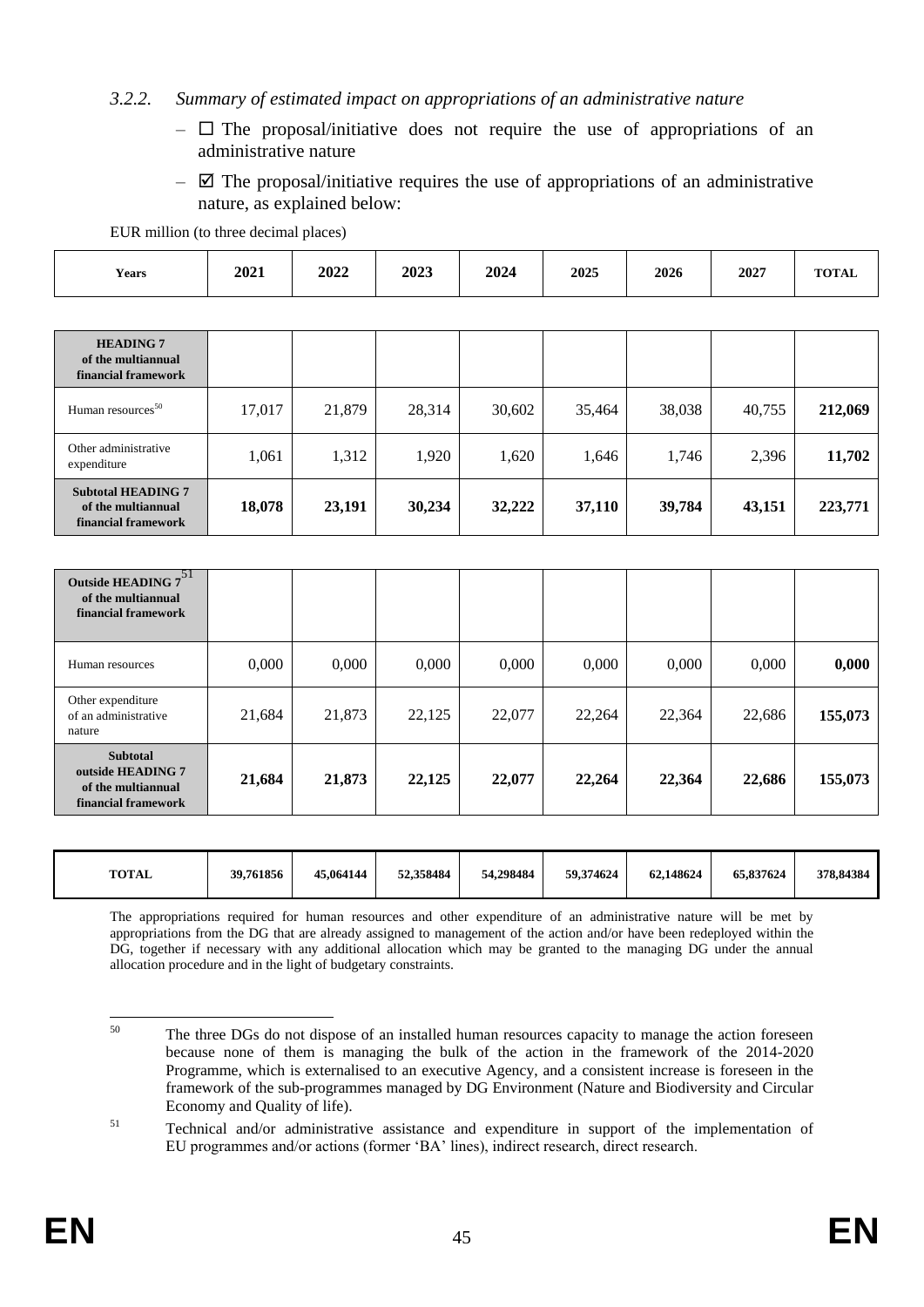#### 3.2.2.1. Estimated requirements of human resources

- $\Box$  The proposal/initiative does not require the use of human resources.
- $\boxtimes$  The proposal/initiative requires the use of human resources, as explained below:

*Estimate to be expressed in full time equivalent units*

–

|                                           | <b>Years</b>                                                                                    |     | 2022 | 2023 | 2024 | 2025 | 2026 | 2027 |
|-------------------------------------------|-------------------------------------------------------------------------------------------------|-----|------|------|------|------|------|------|
|                                           | • Establishment plan posts (officials and temporary staff)                                      |     |      |      |      |      |      |      |
|                                           | Headquarters and Commission's<br>Representation Offices <sup>52</sup>                           |     | 153  | 198  | 214  | 248  | 266  | 285  |
| Delegations                               |                                                                                                 |     |      |      |      |      |      |      |
| Research                                  |                                                                                                 |     |      |      |      |      |      |      |
| Heading 7                                 | $\bullet$ External staff (in Full Time Equivalent unit: FTE) - AC, AL, END, INT and JED $^{53}$ |     |      |      |      |      |      |      |
| Financed from<br>HEADING 7 of             | - at Headquarters                                                                               |     |      |      |      |      |      |      |
| the multiannual<br>financial<br>framework | - in Delegations                                                                                |     |      |      |      |      |      |      |
| Financed from<br>HEADING 7 of             | - at Headquarters                                                                               |     |      |      |      |      |      |      |
| the multiannual<br>financial<br>framework | - in Delegations                                                                                |     |      |      |      |      |      |      |
| Research                                  |                                                                                                 |     |      |      |      |      |      |      |
| Other (specify)                           |                                                                                                 |     |      |      |      |      |      |      |
| <b>TOTAL</b>                              |                                                                                                 | 119 | 153  | 198  | 214  | 248  | 266  | 285  |

The human resources required will be met by staff from the DG who are already assigned to management of the action and/or have been redeployed within the DG, together if necessary with any additional allocation which may be granted to the managing DG under the annual allocation procedure and in the light of budgetary constraints.

Description of tasks to be carried out:

| Officials and temporary staff | Operational and financial management of all the programme activities (grants,<br>procurement contracts, prizes, etc.)<br>Development of synergies and coordination with other programmes<br>Monitoring and evaluation |
|-------------------------------|-----------------------------------------------------------------------------------------------------------------------------------------------------------------------------------------------------------------------|
|                               |                                                                                                                                                                                                                       |

 $52$ <sup>52</sup> It includes the HR necessary to manage the new Programme plus the human resources in DG ENV needed to manage the remaining legacy of the LIFE+ programme, estimated at 5 FTE in 2021, 4 FTE in 2022 and, finally, 2 FTE in 2023.

<sup>53</sup> AC= Contract Staff; AL = Local Staff; END = Seconded National Expert; INT = agency staff; JPD= Junior Professionals in Delegations.